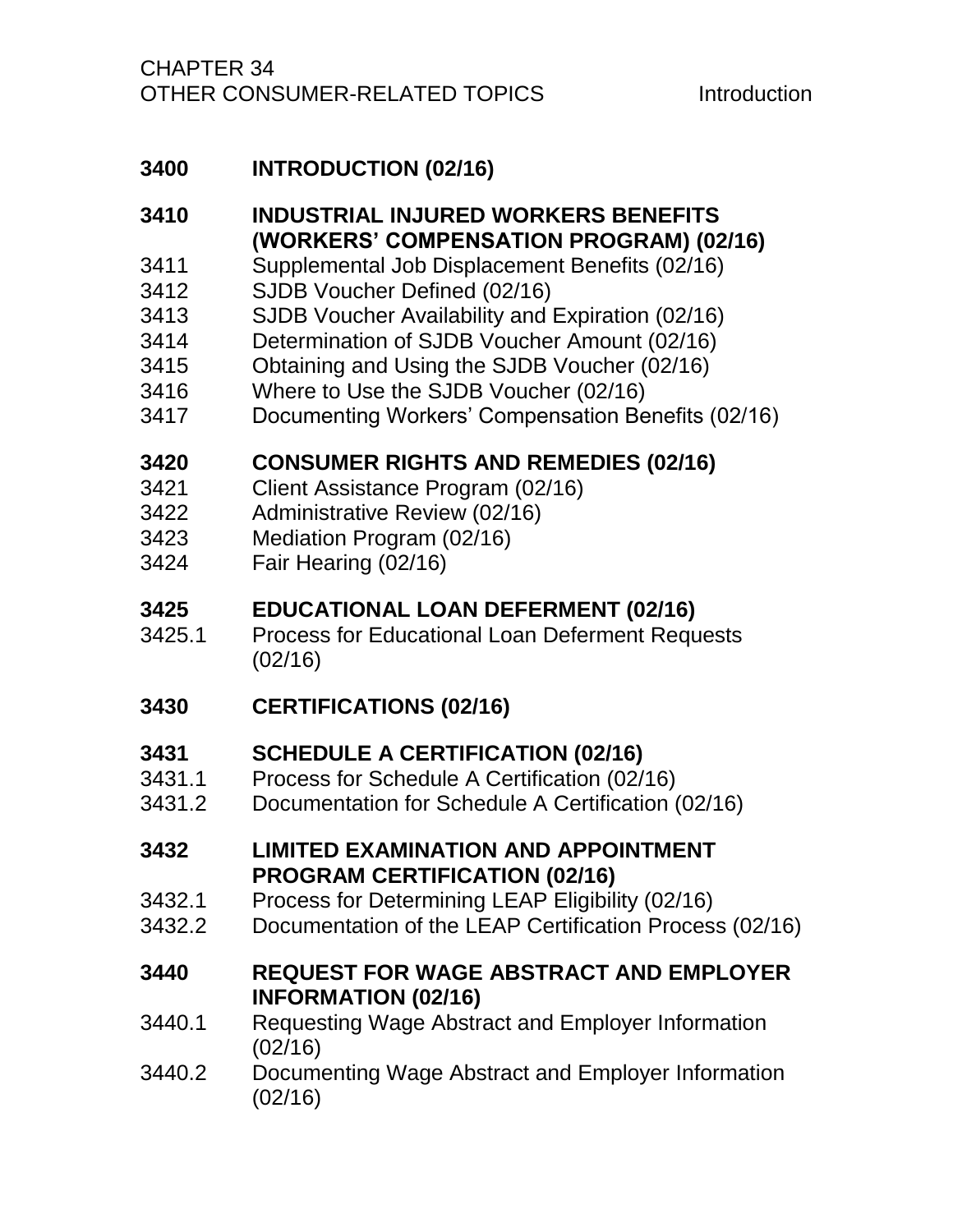CHAPTER 34 OTHER CONSUMER-RELATED TOPICS TOPICS

- **3450 [MANDATED REPORTING OF SUSPECTED ABUSE](#page-39-0)  [\(02/16\)](#page-39-0)**
- 3450.1 [Mandated Reporters \(02/16\)](#page-40-0)
- 3450.2 [Informed Choice and Referrals to Victim Services \(02/16\)](#page-42-0)
- 3450.3 [Penalties for Failure to Report Suspected Abuse or](#page-43-0)  [Impeding or Inhibiting a Mandated Report \(02/16\)](#page-43-0)
- 3450.4 [Differences in Reporting Requirements \(02/16\)](#page-43-1)
- **3451 [INVESTIGATING COMPLAINTS OF ABUSE, NEGLECT](#page-44-0)  [OR UNSAFE PRACTICES WITHIN COMMUNITY](#page-44-0)  [REHABILITATION PROGRAMS \(02/16\)](#page-44-0)**
- 3451.1 [Receipt of Complaint \(02/16\)](#page-45-0)
- 3451.2 [Community Rehabilitation Program Initial Site Visit](#page-46-0)  [\(02/16\)](#page-46-0)
- 3451.3 [Outcomes \(02/16\)](#page-47-0)
- 3451.4 [Formal Investigation \(02/16\)](#page-47-1)
- **3452 [DISCLOSURE OF CONFIDENTIAL INFORMATION](#page-51-0)  [\(02/16\)](#page-51-0)**
- 3452.1 [Danger to DOR Staff or at DOR Office \(02/16\)](#page-51-1)
- 3452.2 [Danger to Others \(02/16\)](#page-52-0)
- 3452.3 [Danger to Self \(02/16\)](#page-52-1)
- 3452.4 [Medical Emergency \(02/16\)](#page-52-2)
- 3452.5 [Prohibitions Against Use of Megan's Law Registry \(02/16\)](#page-52-3)
- 3452.6 [Restricting Identification Cards in the Record of Services](#page-53-0)  [\(02/16\)](#page-53-0)
- **3453 [PROVIDING VR SERVICES TO DOR EMPLOYEES,](#page-55-0)  [RELATIVES, AND FRIENDS \(02/16\)](#page-55-0)**

## **3460 [VOTER REGISTRATION ASSISTANCE \(02/16\)](#page-59-0)**

- 3461 [Voter Registration Eligibility Criteria \(02/16\)](#page-59-1)
- 3462 [Voter Registration Forms \(02/16\)](#page-60-0)
- 3463 [National Voter Registration Act District Coordinators](#page-61-0)  [\(02/16\)](#page-61-0)
- 3464 [County Elections Office Locations and Required](#page-62-0)  [Notifications \(02/16\)](#page-62-0)
- 3465 [Providing Voter Registration Assistance \(02/16\)](#page-62-1)
- 3466 [Submission Methods and Deadlines \(02/16\)](#page-63-0)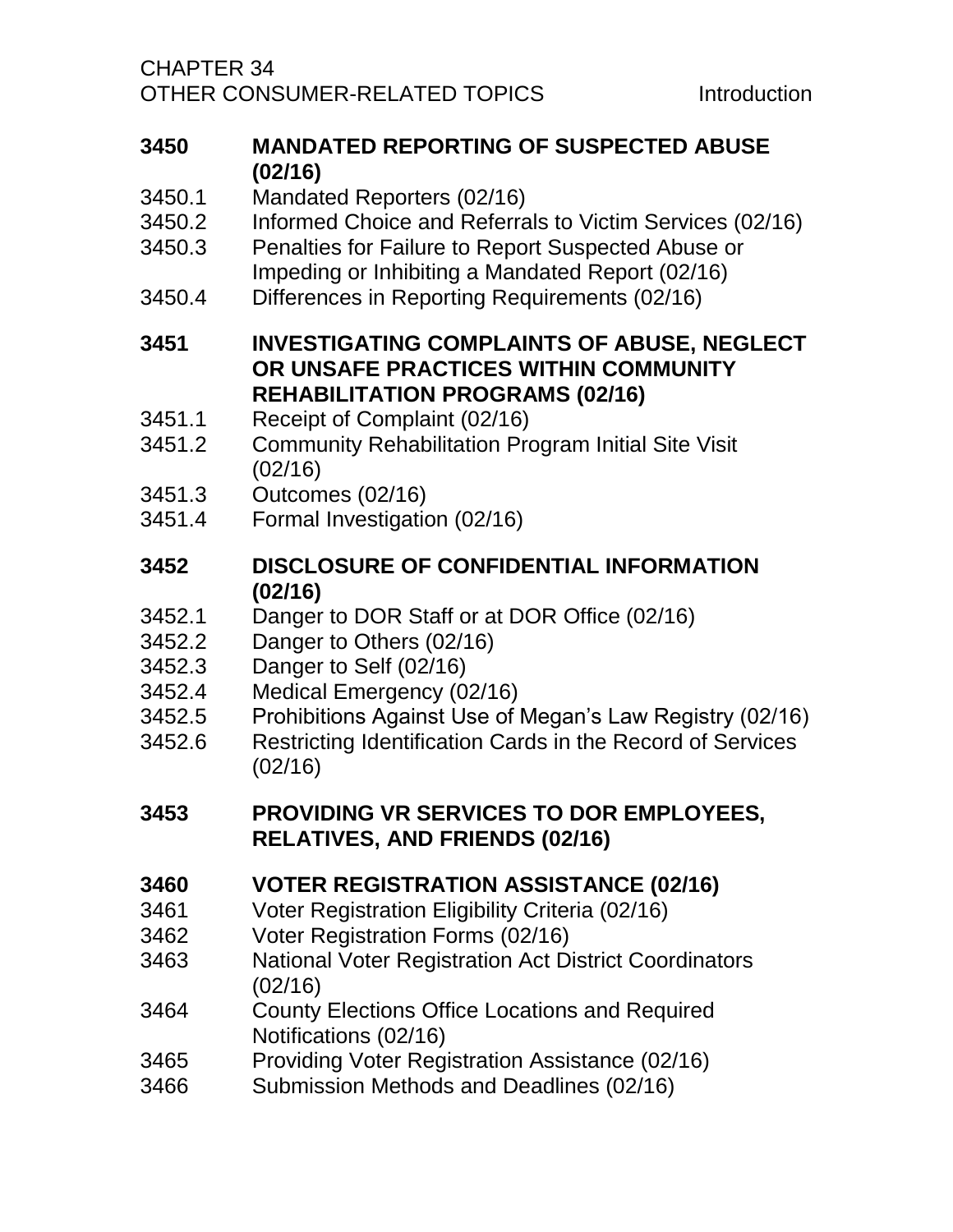## CHAPTER 34 OTHER CONSUMER-RELATED TOPICS Introduction

- 3467 [Voter Registration Online Services \(02/16\)](#page-63-1)
- 3468 [Voter Registration Assistance for Youth with Disabilities](#page-63-2)  [\(02/16\)](#page-63-2)

## **[EXHIBITS](#page-64-0)**

- Exhibit A [Mediation Request Procedures \(02/16\)](#page-64-1)
- Exhibit B [Suspected Elder or Dependent Adult Abuse \(02/16\)](#page-64-2)
- Exhibit C [Suspected Child Abuse or Neglect \(02/16\)](#page-64-3)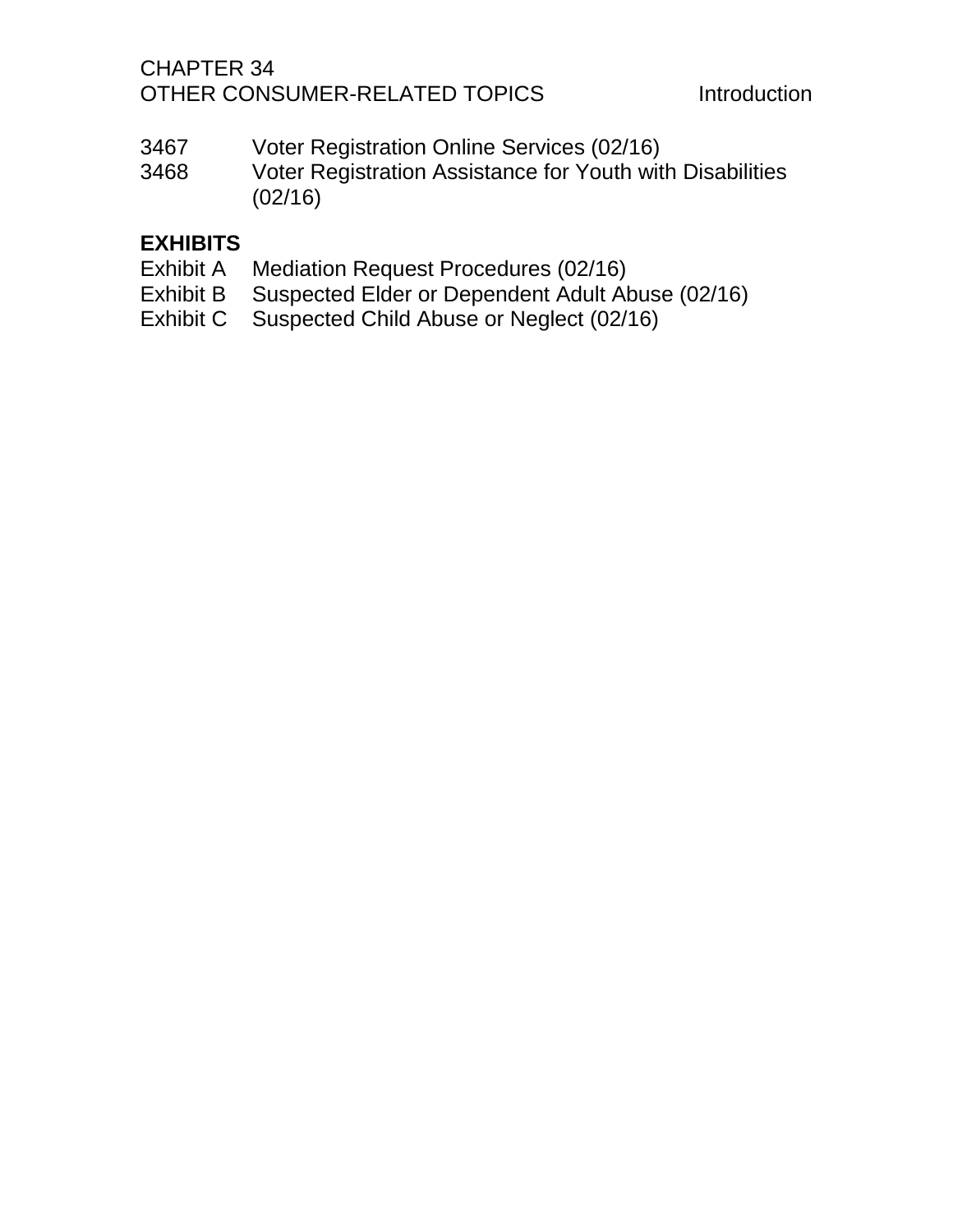## <span id="page-3-0"></span>**3400 INTRODUCTION (02/16)**

This chapter provides guidance on policies and procedures involving consumer-related topics not covered in other chapters, including, but not limited to, the following:

- Supplemental Job Displacement Benefits
- Consumer rights and remedies
- Educational loan deferment
- Schedule A and LEAP certifications
- Wage and Abstract Information requests
- Mandated reporting requirements
- Confidential information disclosure
- Services to DOR employees, relatives, and friends
- The National Voter Registration Act

The Department of Rehabilitation (DOR) shall use this chapter in conjunction with applicable regulations, and other key procedural resources, including, but not limited to, the following:

- [Accounting and Support Desk Manual](file://dorgroup/group/Public%20Folder/Accounting%20and%20Support%20Desk%20Manuals)
- [AWARE Reference Guide](http://drdomino/aware/documents/pdf/AWARE%20Reference%20Guide%20Jan%202015.pdf)
- [District Tools, Activities, and Resources Portal \(TARP\)](http://drdomino/vrp-rd/Program-Policy-Implementation/district-tools-activities-and-resources-portal/district-tools-activities-and-resources-portal.html)
- [Vocational Rehabilitation Service Delivery \(VRSD\) Team](http://drdomino/asd/human-resources/personnel/new-vrmod/introduction.html)  [Business Processes Desk Manual](http://drdomino/asd/human-resources/personnel/new-vrmod/introduction.html)

The resources listed above are located on the DOR intranet and are updated periodically.

For brevity, this chapter uses the following conventions:

- References to California Code of Regulations, title 9, sections within the narrative text of this RAM chapter are described as "CCR <section number>," e.g., CCR 7122.
- "Record of services" replaces the term "case file."
- The term "consumer" is synonymous with the term "eligible individual."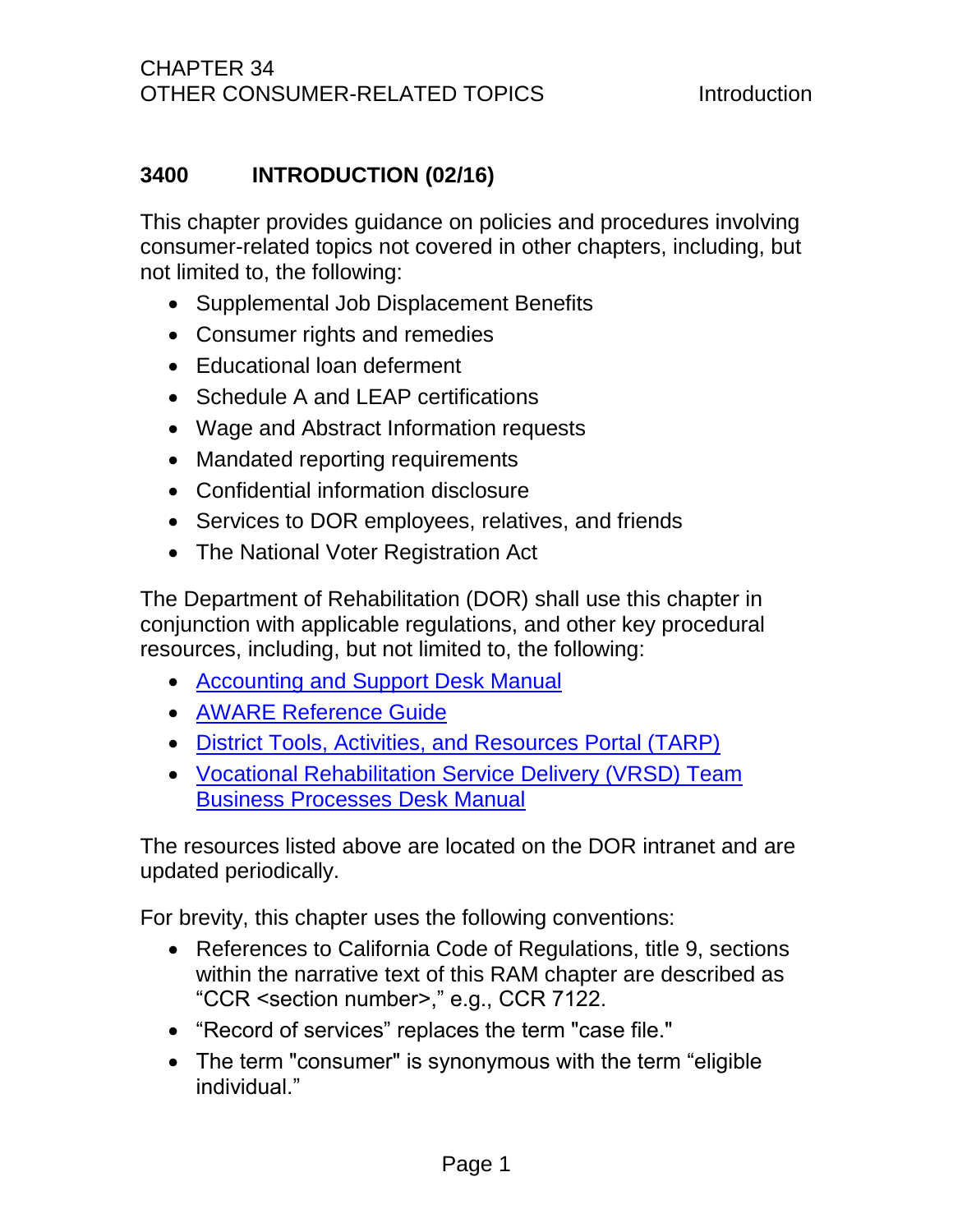## CHAPTER 34 OTHER CONSUMER-RELATED TOPICS TOPICS

- The terms "Individualized Plan for Employment," "IPE," and "Plan" may be used interchangeably.
- The term "Rehabilitation Counselor" refers to the Senior Vocational Rehabilitation Counselor, Qualified Rehabilitation Professional (SVRC, QRP) for the purposes of this chapter.
- The terms "designated district staff" or "designated district support staff" refer to standard and optional actors within a VRSD team or a District Operations Support (DOS) team, and other authorized staff. The VRSD team provides direct services, and the DOS team typically provides accounting and support functions.
- The term "Team Manager" refers to the Staff Services Manager-1 (SSM 1-TM) in a VRSD team. The term DOS Manager refers to an SSM 1-DOS or Supervising Program Technician II in a DOS team. The term "district manager" refers to the Team Manager or a DOS Manager within a DOR district.
- The term "DOR districts" refers to the 13 districts in the Vocational Rehabilitation Employment Division (VRED) and the Blind Field Services (BFS) district in the Specialized Services Division.
- References to the "individual," the "applicant," or the "consumer" shall also include the individual's, the applicant's, or the consumer's representative by inference.

In accordance with federal and state regulations, the use of the words "shall" or "must" means mandatory, and the use of the word "may" means permissive. For the purpose of this chapter, the use of the word "will" also means mandatory.

The hyperlink to a copy of the CCR is provided at the end of each section in which a CCR is referenced, as follows:

#### [Go to CCR.](file://dorgroup/group/User%20Resources/California%20Code%20of%20Regulations%20(CCR)/LATEST%20CCR/CCR%20DOR.docx)

The [Code of Federal Regulations \(CFR\)](http://www.law.cornell.edu/cfr/text) can be found at: [http://www.law.cornell.edu/cfr/text.](http://www.law.cornell.edu/cfr/text)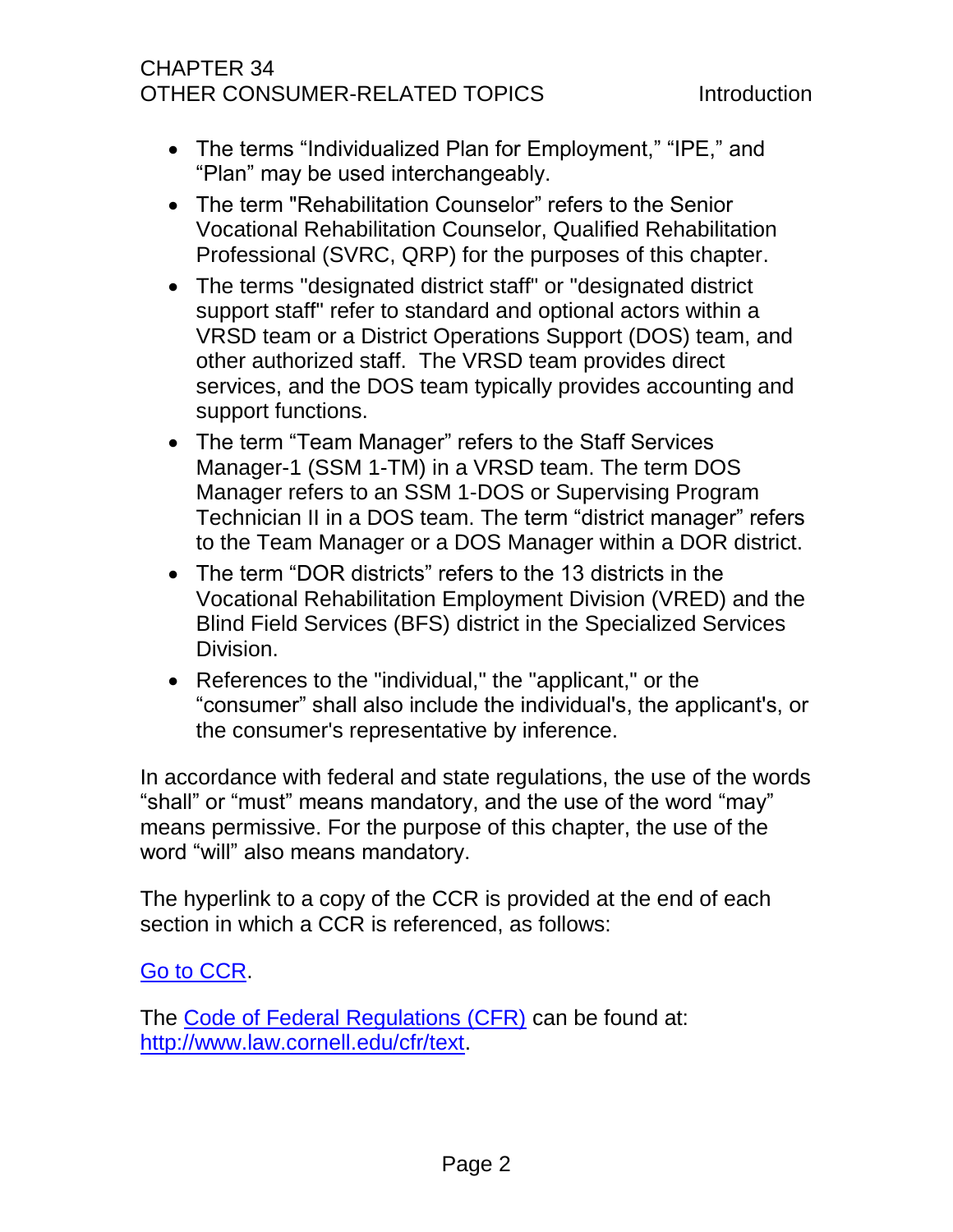## <span id="page-5-0"></span>**3410 INDUSTRIAL INJURED WORKERS BENEFITS (WORKERS' COMPENSATION PROGRAM) (02/16)**

This section provides information and guidance on how workers' compensation benefits may impact the provision of vocational rehabilitation (VR) services to DOR consumers who are industrially injured workers. Industrially injured workers may apply for VR services with the DOR even without workers' compensation VR benefits.

The DOR shall remain current on comparable services and benefits available through the workers' compensation program for industrially injured workers.

The DOR shall review the DWC-AD 10133.57 SUPPLEMENTAL JOB DISPLACEMENT NONTRANSFERABLE TRAINING VOUCHER form when presented by the consumer.

The DOR shall use the DR 264 CONSENT TO RELEASE NON-MEDICAL INFORMATION form to inquire about workers' compensation claim status and benefits.

The DOR shall use the DR 264A CONSENT TO RELEASE MEDICAL INFORMATION form to obtain medical history and diagnosis, functional limitation, and permanent disability rating information.

Authority: CCR, title 9, sections 7006, 7029.7, 7035, 7037, 7050– 7053, 7054–7057, 7060, and 7062.

<span id="page-5-1"></span>[Go to CCR.](file://dorgroup/group/User%20Resources/California%20Code%20of%20Regulations%20(CCR)/LATEST%20CCR/CCR%20DOR.docx)

## **3411 Supplemental Job Displacement Benefits (02/16)**

Beginning January 1, 2009, workers who were injured on January 1, 2004, or later may be eligible to receive Supplemental Job Displacement Benefits (SJDB) through an employer-provided workers' compensation program.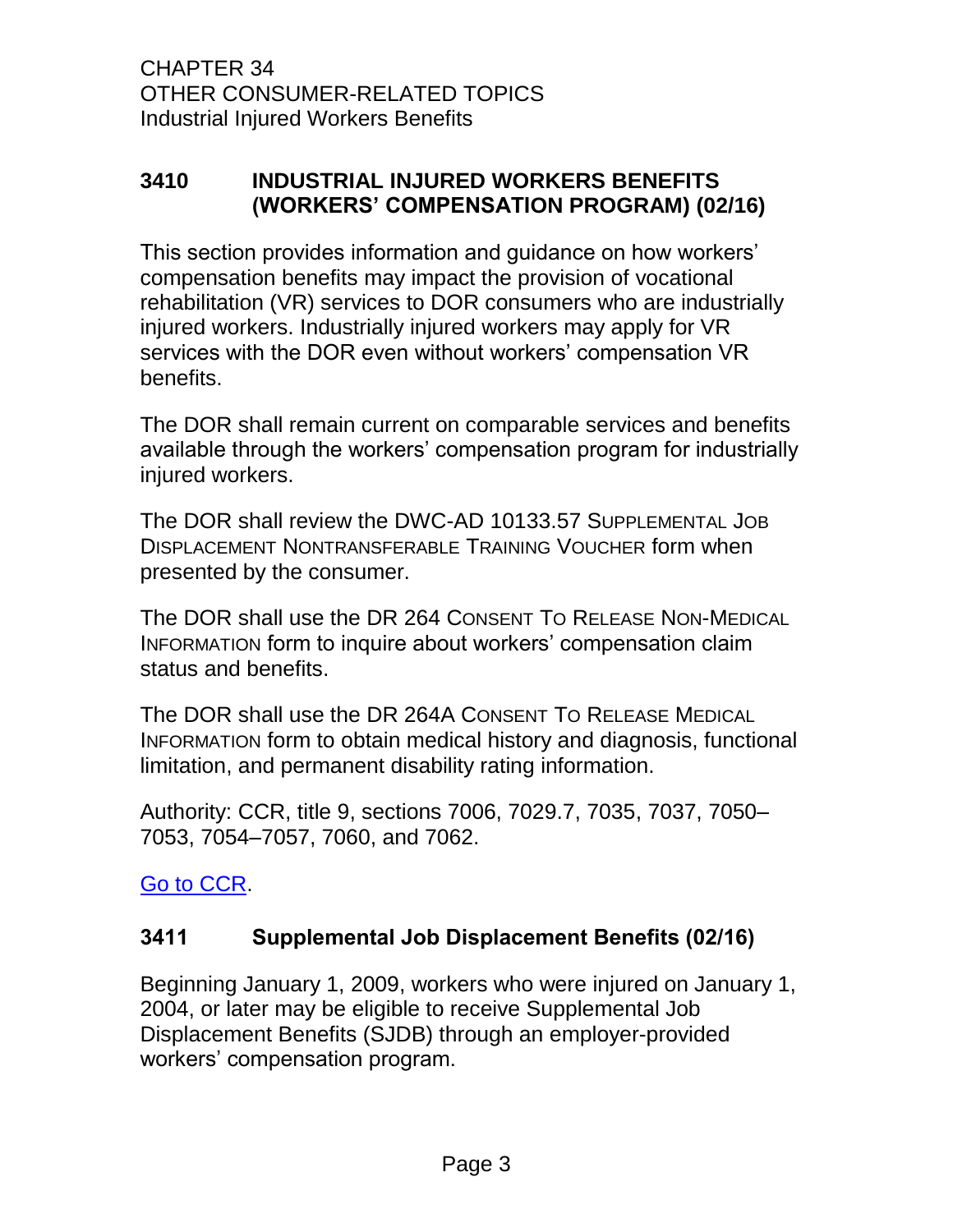Workers who were injured before 2004 are not eligible to receive SJDB. They may still receive workers' compensation VR benefits if they were determined eligible before Title 8, Article 7, Chapter 4.5 (Sections 10122-10133.22), Vocational Rehabilitation, was repealed.

The Rehabilitation Counselor or designated district staff will remain knowledgeable on the following considerations:

- Individuals participating in the workers' compensation program are subject to the same criteria for eligibility, order of selection, and provision of services as any other individual applying for VR services, regardless of the date of injury.
- SJDB may be considered a comparable benefit for industrially injured workers who are DOR consumers.

The Rehabilitation Counselor or designated district staff will determine the following:

- Whether an industrially injured worker who is a DOR consumer is eligible to receive SJDB under workers' compensation.
- Whether the benefit is available to the consumer.

## <span id="page-6-0"></span>**3412 SJDB Voucher Defined (02/16)**

#### Injuries between January 1, 2004, and December 31, 2012

Individuals injured between January 1, 2004, and December 31, 2012, who are permanently unable to do their usual job, and whose employer does not offer other work, may qualify for SJDB. The benefit comes in the form of a non-transferable voucher that can be used for the following:

- Educational retraining or skill enhancement, or both, at stateapproved or state-accredited schools.
- School tuition, fees, books, and expenses required by the school for training.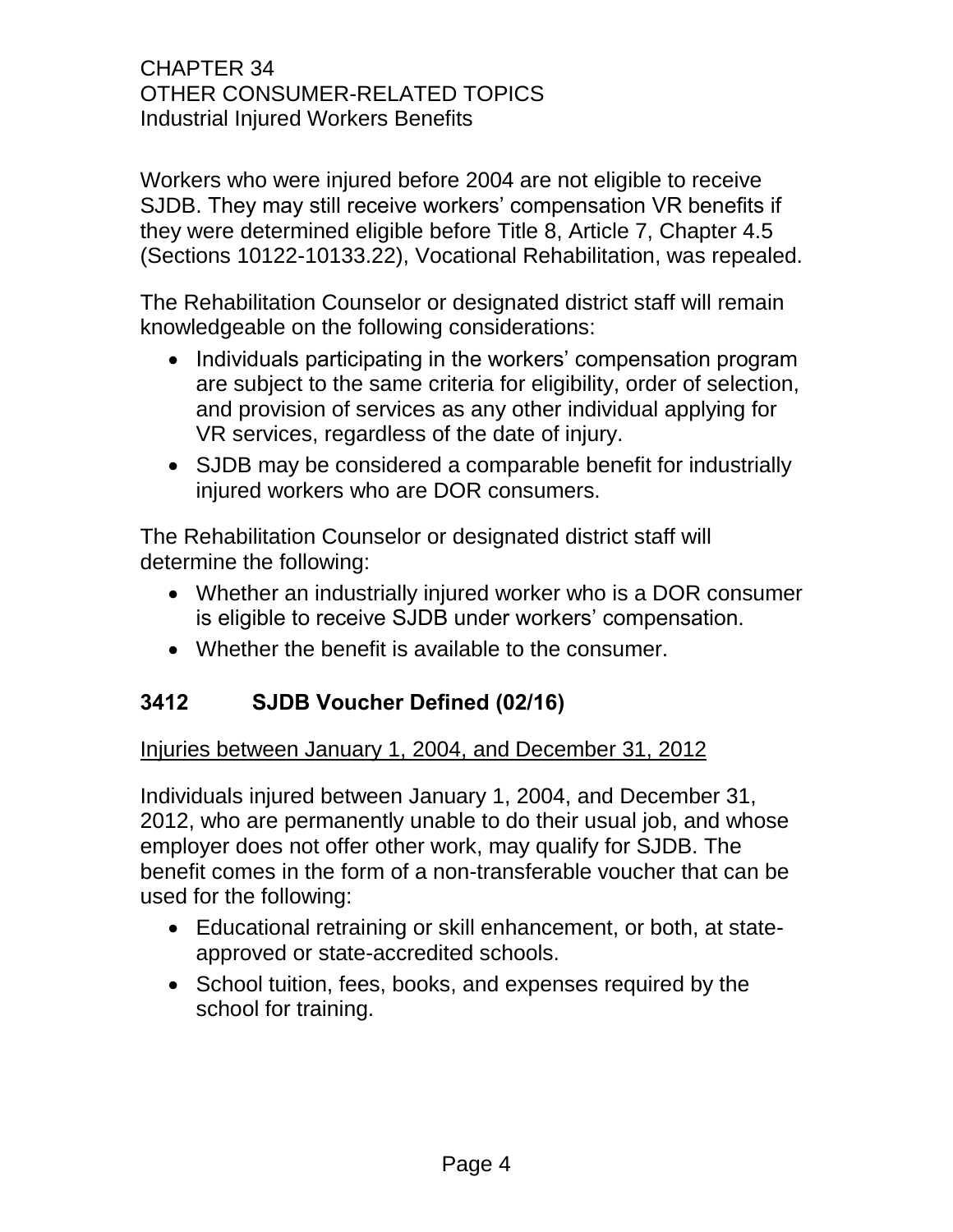The amount of the voucher varies from \$4,000 to \$10,000, depending on the individual's permanent disability level. No more than 10 percent of the value of the voucher can be used for vocational and return-to-work counseling.

#### Injuries on or after January 1, 2013

Individuals injured on or after January 1, 2013, who are permanently unable to do their usual job, and whose employer does not offer other work, may also qualify for a SJDB voucher. The voucher can be used for any of the following:

- Training at a California public school or any other provider listed on the state's eligible training provider list.
- Licensing or certification.
- Testing fees.
- Tools required by a training course.
- Computer equipment of up to \$1,000.
- Reimbursement up to \$500 in miscellaneous expenses.

The voucher amount is \$6,000 for all permanent disability ratings. Up to 10 percent, or \$600, may be used to pay for the services of a licensed placement agency or vocational counselor. No more than 10 percent of the value of the voucher can be used for vocational and return-to-work counseling.

## <span id="page-7-0"></span>**3413 SJDB Voucher Availability and Expiration (02/16)**

### Injuries between January 1, 2004, and December 31, 2012

For injuries occurring between January 1, 2004, and December 31, 2012, the voucher is offered to an injured worker when his or her permanent disability (PD) level has been determined, either by way of an agreement between the worker and the employer or insurance company or by way of an award by a workers' compensation judge. If issued prior to January 1, 2013, the voucher does not expire.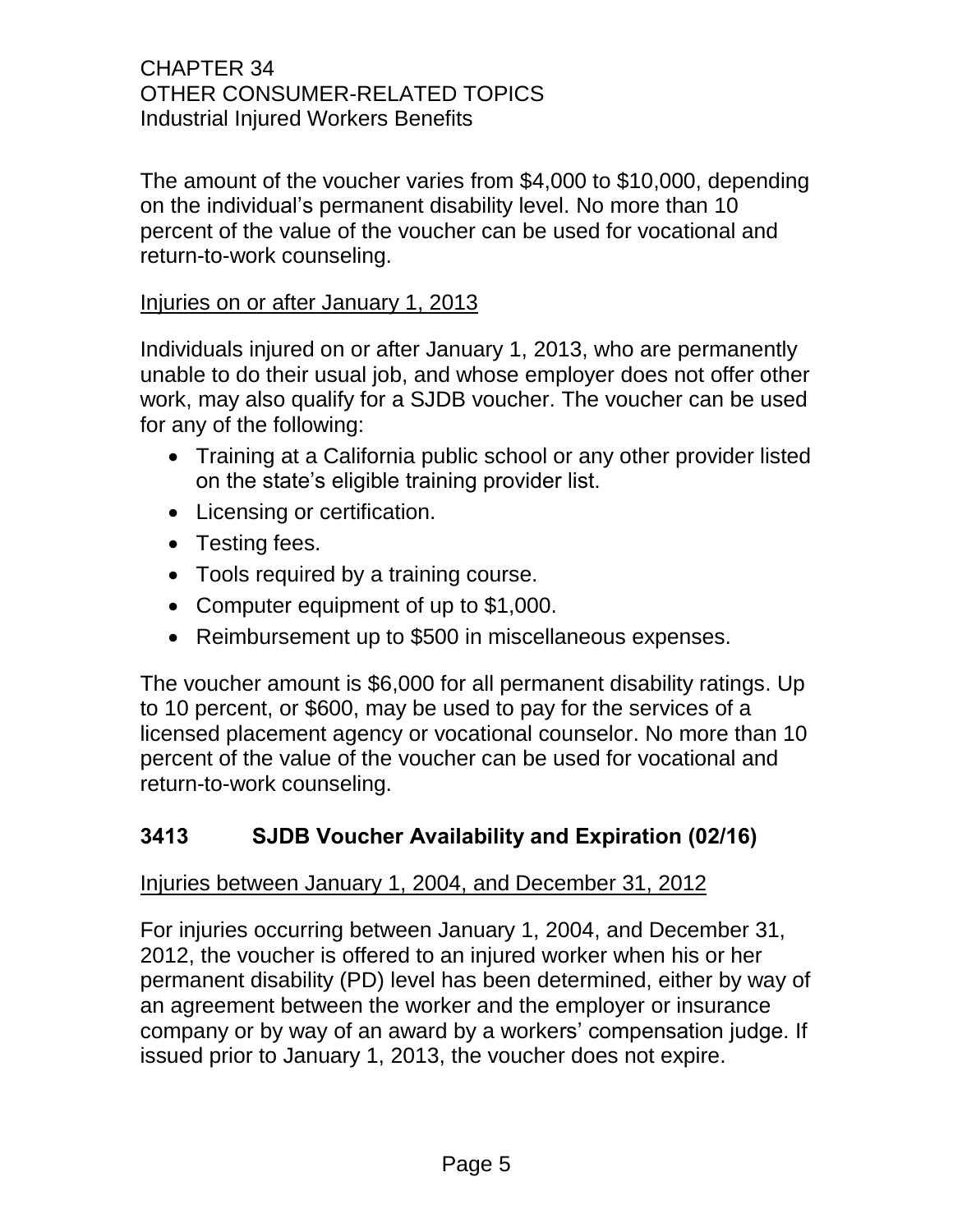### Injuries on or after January 1, 2013

For injuries on or after January 1, 2013, the voucher is due 60 days after a treating doctor, agreed medical evaluator (AME), or qualified medical evaluator (QME) declares the injured worker permanent and stationary, and issues a report outlining the worker's work capacities, if the employer does not offer the worker a job. If issued on or after January 1, 2013, the voucher will expire within two years of being issued or five years from the date of injury, whichever comes later.

## <span id="page-8-0"></span>**3414 Determination of SJDB Voucher Amount (02/16)**

#### Injuries between January 1, 2004, and December 31, 2012

For injuries occurring between January 1, 2004, and December 31, 2012, the amount of the voucher depends on the amount of the injured worker's permanent disability award. The workers' compensation judge bases this determination on the settlement of the case or when issuing findings and award regarding a case. Rating is the percentage that estimates how much a worker's disability limits the amount of work an injured worker can do or the worker's ability to earn a living. The dollar amount of a voucher is as follows:

- Up to \$4,000 voucher for permanent partial disability of less than 15 percent.
- Up to \$6,000 voucher for permanent partial disability between 15 and 25 percent.
- Up to \$8,000 voucher for permanent partial disability between 26 and 49 percent.
- Up to \$10,000 voucher for permanent partial disability between 50 and 99 percent.

#### Injuries on or after January 1, 2013

For injuries occurring on or after January 1, 2013, the amount of the voucher is \$6,000.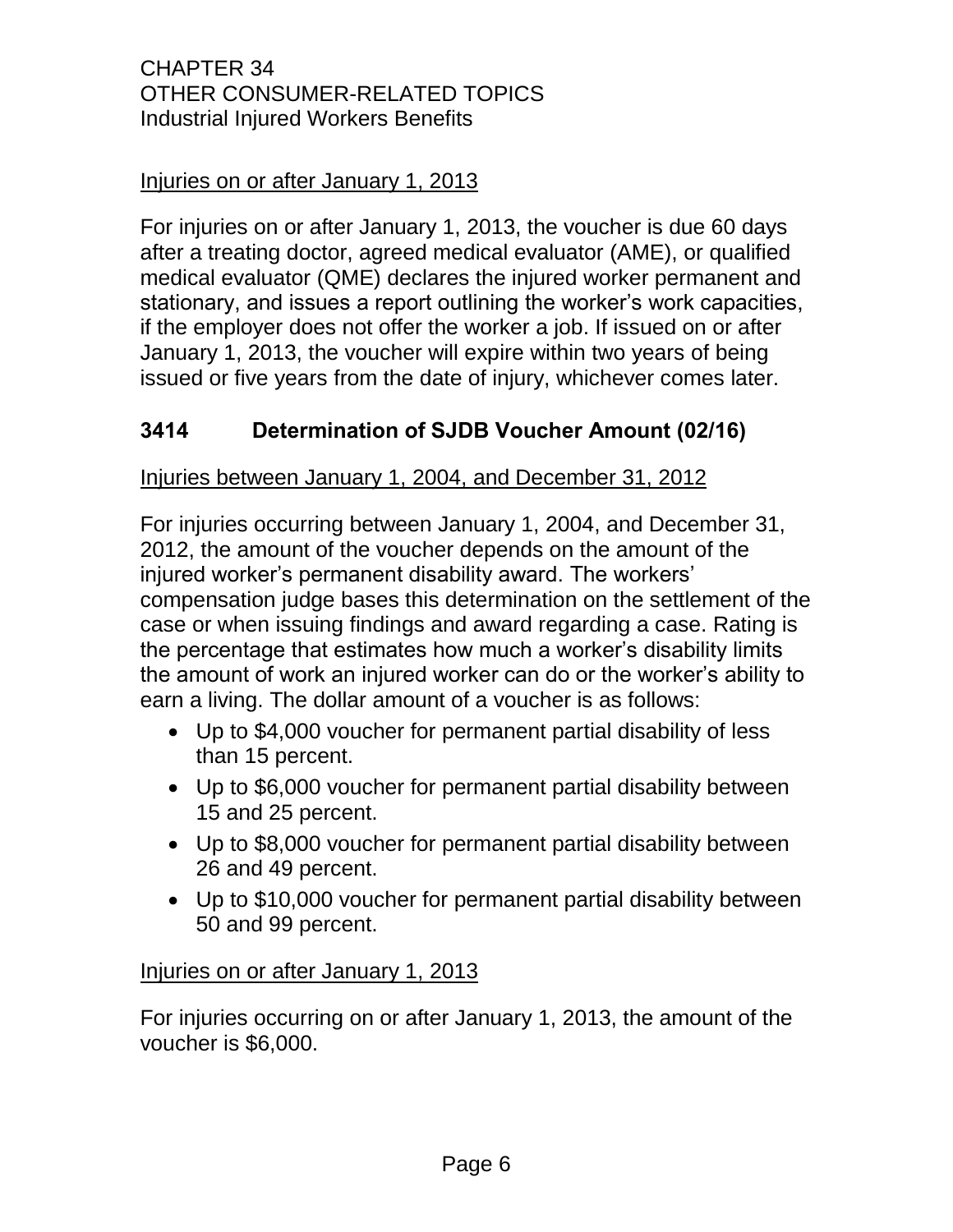## <span id="page-9-0"></span>**3415 Obtaining and Using the SJDB Voucher (02/16)**

#### Injuries between January 1, 2004, and December 31, 2012

For injuries occurring between January 1, 2004, and December 31, 2012, if the individual is eligible for a voucher and has not settled his or her eligibility (as part of an overall settlement in the case), he or she will receive the voucher from the claims administrator within 25 calendar days from the date the disability award is issued by the workers' compensation judge at the local Workers' Compensation Appeals Board district office.

For injuries occurring between January 1, 2004, and December 31, 2012, the individual will receive the voucher on a S[UPPLEMENTAL](http://www.dir.ca.gov/dwc/DWCPropRegs/SJDB_Regs/Form10133.57.pdf) JOB DISPLACEMENT N[ONTRANSFERABLE](http://www.dir.ca.gov/dwc/DWCPropRegs/SJDB_Regs/Form10133.57.pdf) TRAINING VOUCHER form (DWC-AD 10133.57). When he or she receives the voucher, the claims administrator should have completed lines 1–8. The individual is then responsible for completing lines 9–19. Lines 9–12 must be completed when using a Vocational Return-To-Work Counselor (VRTWC). If the individual does not select a counselor, he or she does not need to complete lines 9–12. The training provider selected should assist in completing lines 13–19 on the voucher.

When the individual has completed, signed, and dated the voucher, he or she must return the completed voucher to the claims administrator. The individual must also attach any receipts or invoices for direct payment to him or her, the training provider, and/or the VRTWC. The individual can expect the payment to be made within 45 calendar days from the date the claims administrator receives the voucher.

#### Injuries on or after January 1, 2013

For injuries occurring on or after January 1, 2013, the voucher is due 60 days after a treating doctor, AME, or QME declares the injured worker permanent and stationary, and issues a report outlining the worker's work capacities, if the employer does not offer the worker a job.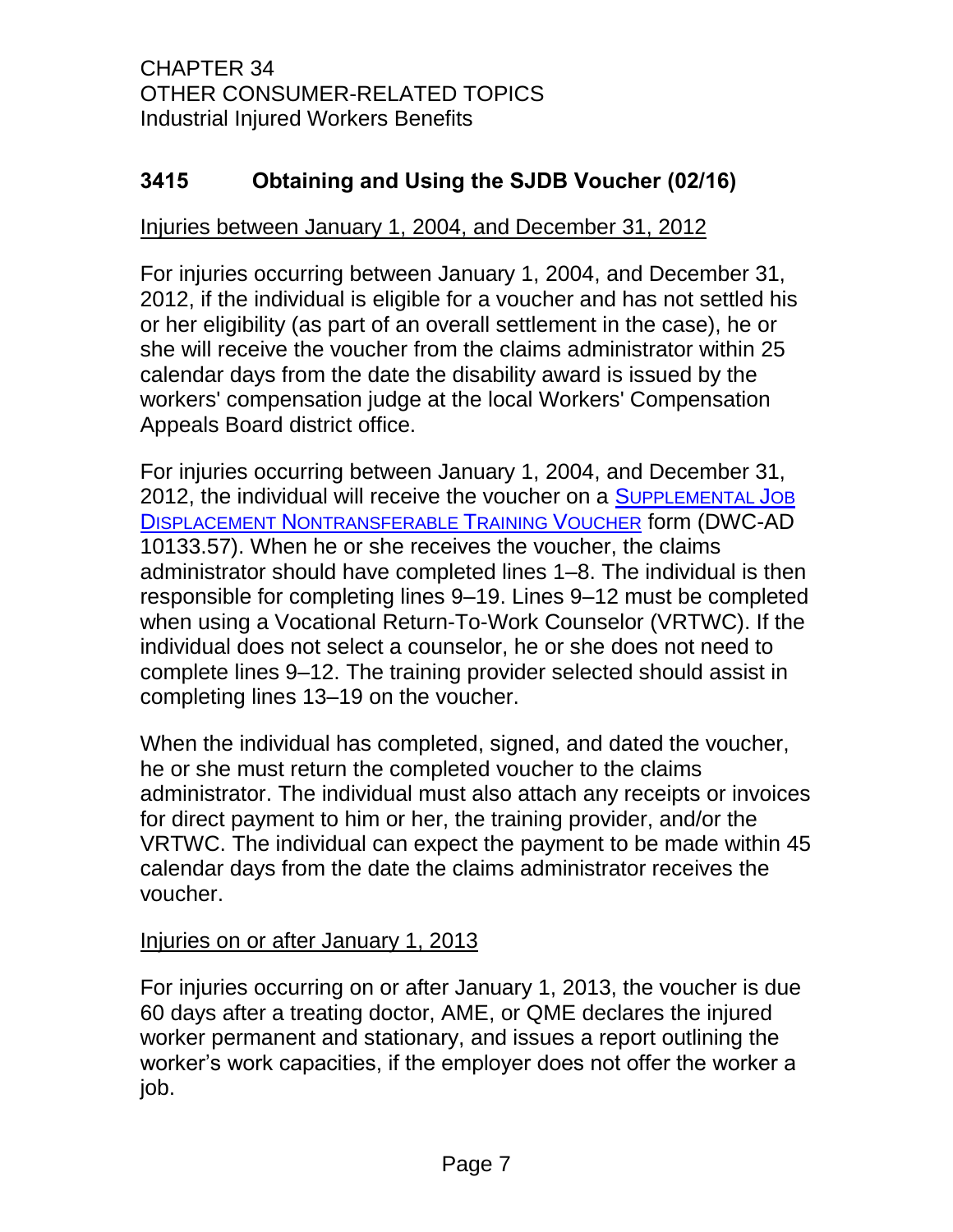For injuries on or after January 1, 2013, the individual will receive the voucher [on a DWC-AD](http://www.dir.ca.gov/dwc/DWCPropRegs/SJDB_Regs/Form10133.32.pdf) 10133.32 form. When he or she receives the voucher, the claims administrator should have completed the information on the first page. If the individual will be using the services of a VRTWC, and/or training provider or school, he or she will complete the second page and mail it along with a copy of the first page to the claims administrator. If the individual would like to request an advance or reimbursement on miscellaneous expenses up to \$500, he or she will complete the third page and return it to the claims administrator. If he or she would like to request reimbursement for computer equipment, tuition, fees, books, and/or tools, return page four to the claims administrator along with receipts and documentation. The individual can expect the payment to be made within 45 calendar days from the date the claims administrator receives the voucher.

The claims administrator must issue reimbursement payments to the individual or direct payments to the VRTWC and training provider within 45 calendar days from receipt of the completed voucher, receipts, and documentation.

## <span id="page-10-0"></span>**3416 Where to Use the SJDB Voucher (02/16)**

#### Injuries between January 1, 2004, and December 31, 2012

For injuries occurring between January 1, 2004, and December 31, 2012, information on accredited private providers of education-related retraining or skill enhancement schools is available from the Bureau for Private Postsecondary Education (BPPVE). Contact information is as follows:

• Mailing address: Bureau for Private Postsecondary Education P.O. Box 980818 West Sacramento, CA 95798-0818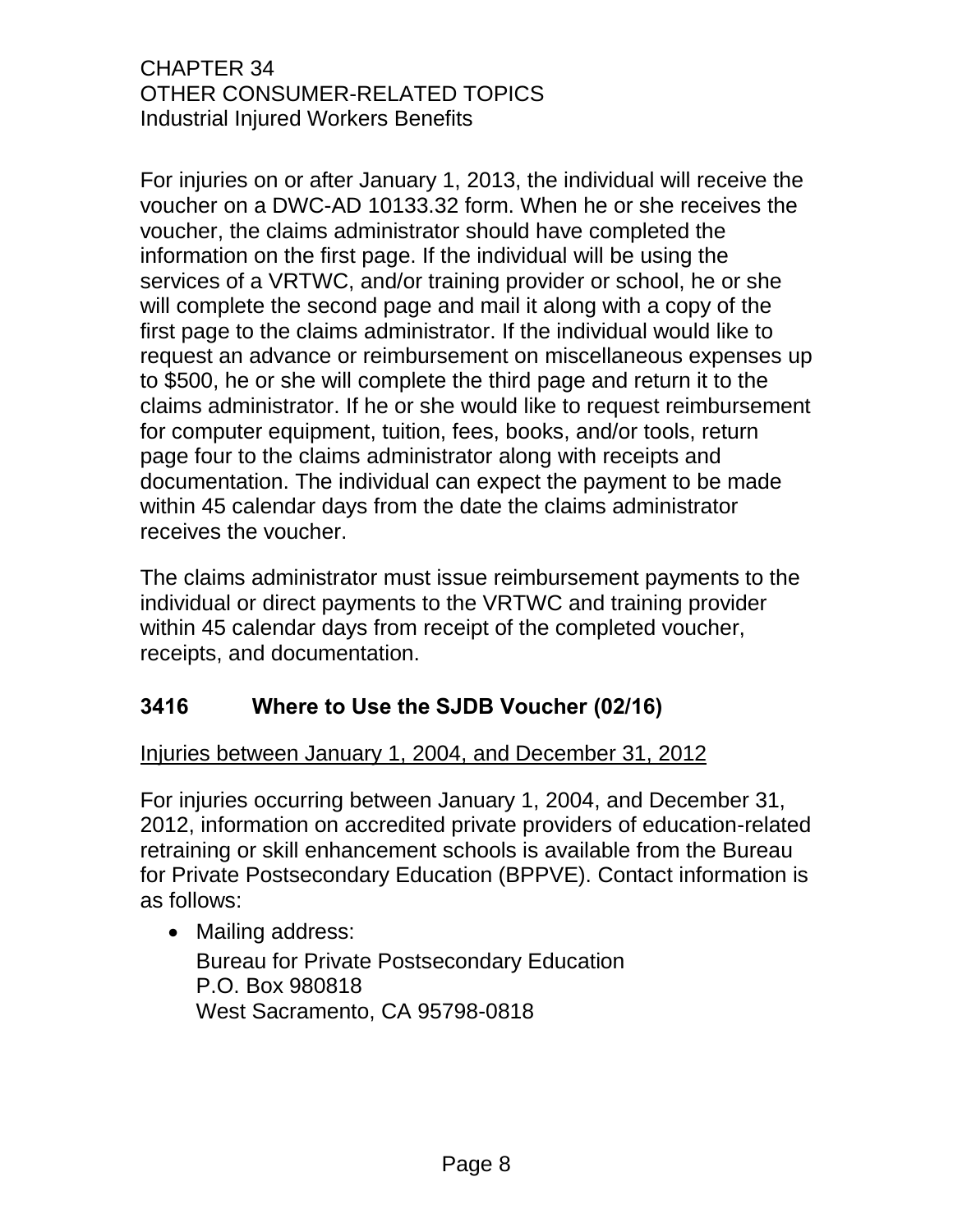• Physical address: Bureau for Private Postsecondary Education 1625 North Market Blvd., Suite S-202 Sacramento, CA 95834 Phone: (916) 574-7720 Toll Free: (888) 370-7589 Web site: [www.bppe.ca.gov](http://www.bppe.ca.gov/) E-mail: [bppve@dca.ca.gov](mailto:bppve@dca.ca.gov)

## Injuries on or after January 1, 2013

For injuries occurring on or after January 1, 2013, information about state-certified providers is available online from The State of California's Eligible Training Provider List, at: [<http://etpl.edd.ca.gov>](http://etpl.edd.ca.gov/).

Refer to the [State of California Department of Industrial Relations](http://www.dir.ca.gov/dwc/sjdb/SJDB_FAQ.html) for more information on the SJDB benefits.

### <span id="page-11-0"></span>**3417 Documenting Workers' Compensation Benefits (02/16)**

The Rehabilitation Counselor or designated district staff will gather sufficient information during the initial interview or during Individualized Plan for Employment (IPE) development meetings to identify an applicant or consumer's workers' compensation benefit. Workers' compensation benefit information may include the following:

- Workers' compensation claim number
- Date of injury (DOI)
- Workers' compensation insurance carrier
- Claim administrator's name
- Contact information

The Rehabilitation Counselor or designated district staff will complete the following actions:

 Document workers' compensation information in the Initial Interview case note at the time of application or in a separate case note during plan development.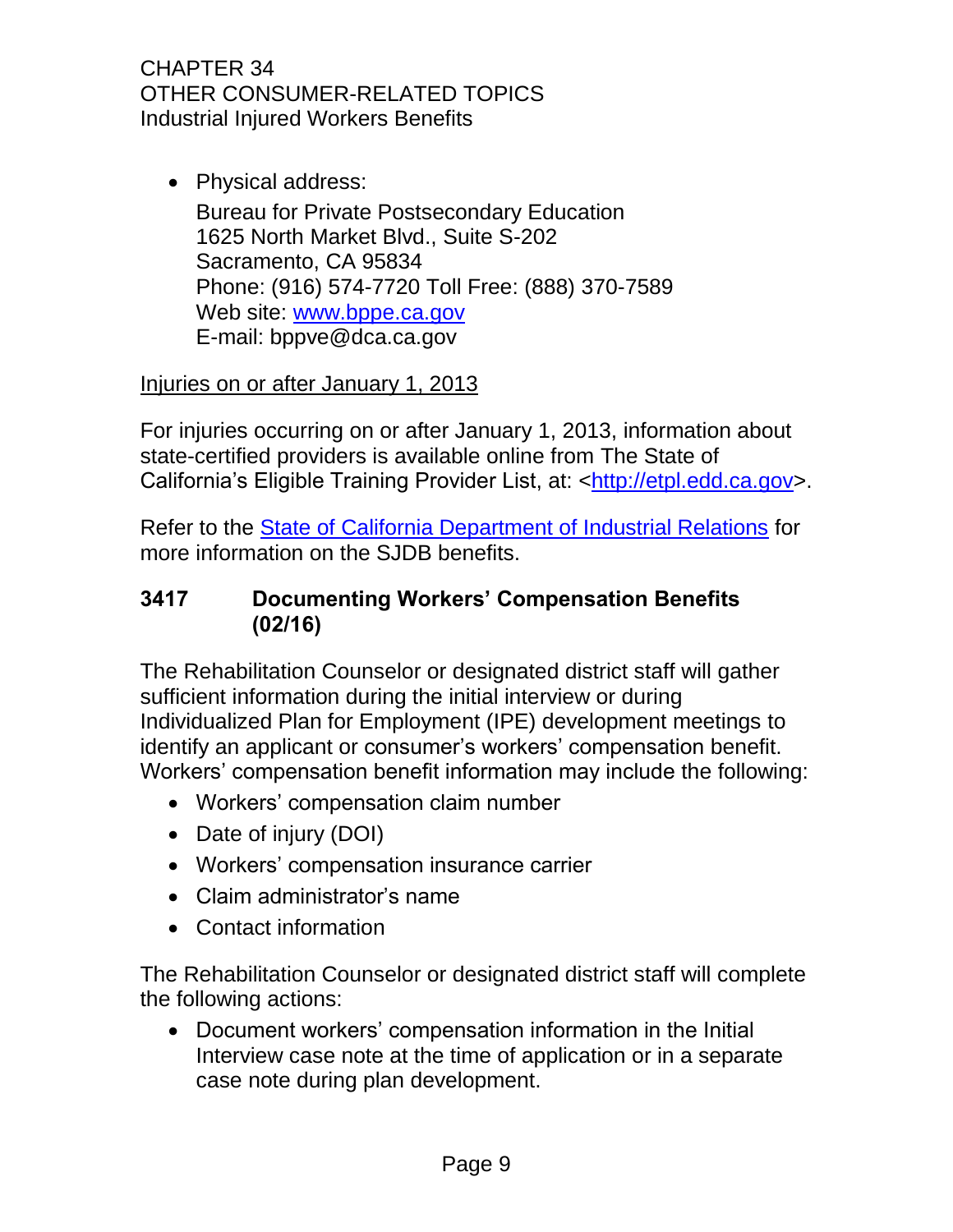Document that the individual receives workers' compensation benefits on the Special Programs page in AWARE. This action allows the DOR to accurately track the number of referrals from the workers' compensation program.

The claim number and DOI identify the industrially injured worker on workers' compensation documents, including medical reports, correspondence from insurance claims representatives, attorneys, and SJDB-related information.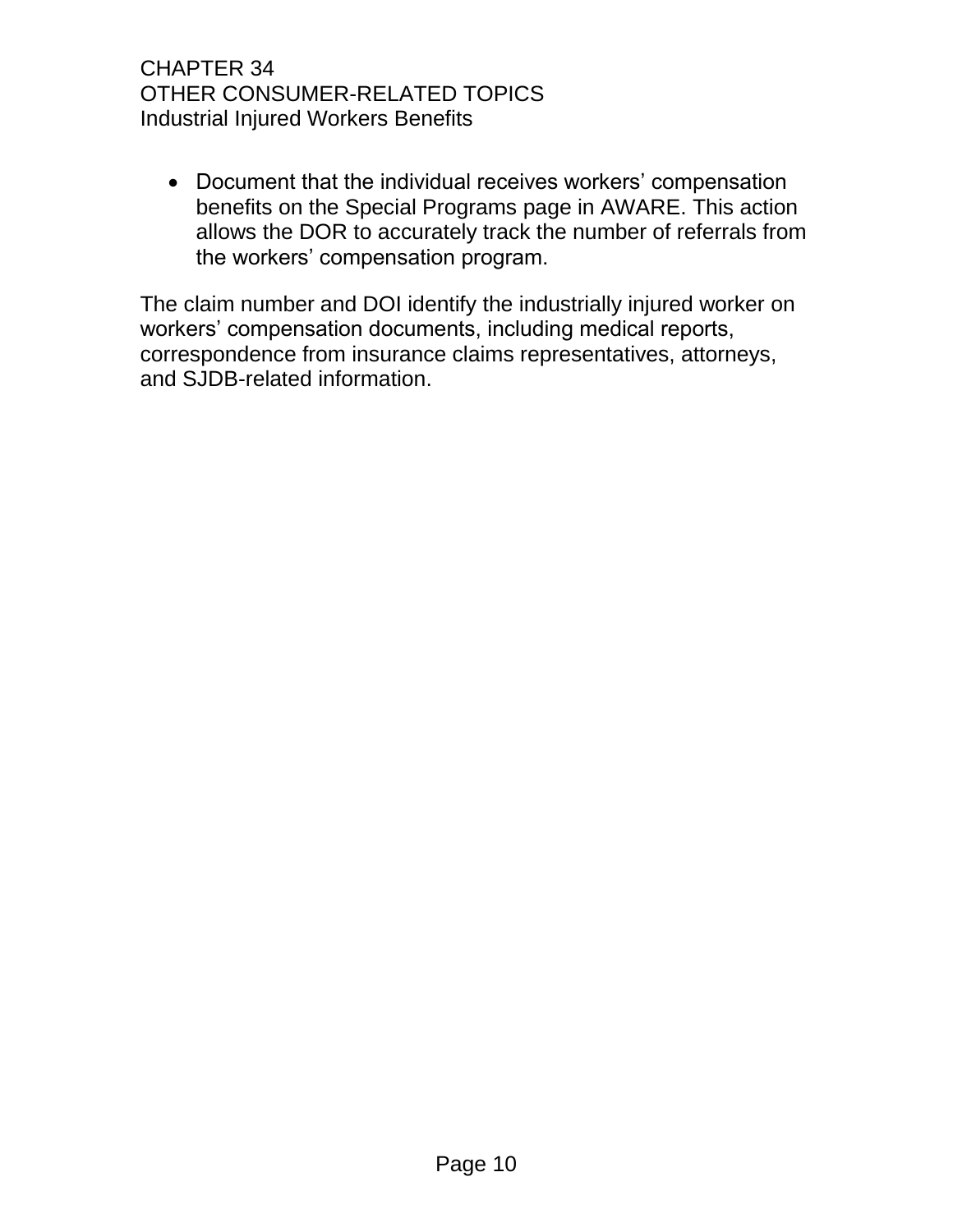## <span id="page-13-0"></span>**3420 CONSUMER RIGHTS AND REMEDIES (02/16)**

This section provides guidance on remedies to resolve conflict between the DOR and an applicant or consumer. The DOR shall utilize a wide variety of strategies to resolve conflicts as they occur during the VR process. Remedies available to resolve a dispute regarding the provision of services, actions, or inactions between the individual and the DOR, include the following:

- Client Assistance Program
- Supervisor Review
- Administrative Review
- Mediation Program
- Fair Hearing

The DOR shall provide information about the Client Assistance Program (CAP) to applicants and consumers who would like assistance with legal, administrative, or other appropriate action, to ensure their rights and facilitate access to appropriate services.

Under federal and state regulations, applicants and consumers have the right to request a Supervisor Review, which is an informal meeting with the Rehabilitation Counselor's Team Manager, when the applicant or consumer is dissatisfied with any action, inaction, or decision of the DOR relating to the application for or receipt of services.

Under federal and state regulations, applicants and consumers have the right to request Administrative Review when the applicant or consumer is dissatisfied with any action, inaction, or decision of the DOR relating to the application for or receipt of services. The applicant or consumer has one year to request Administrative Review, with exceptions noted in DOR regulations. The DOR shall provide an Administrative Review by the District Administrator, or a Rehabilitation Supervisor delegated to conduct the review, in accordance with regulations, and follow the policies in [Section 3422.](#page-17-0) The written Administrative Review Decision must be mailed to the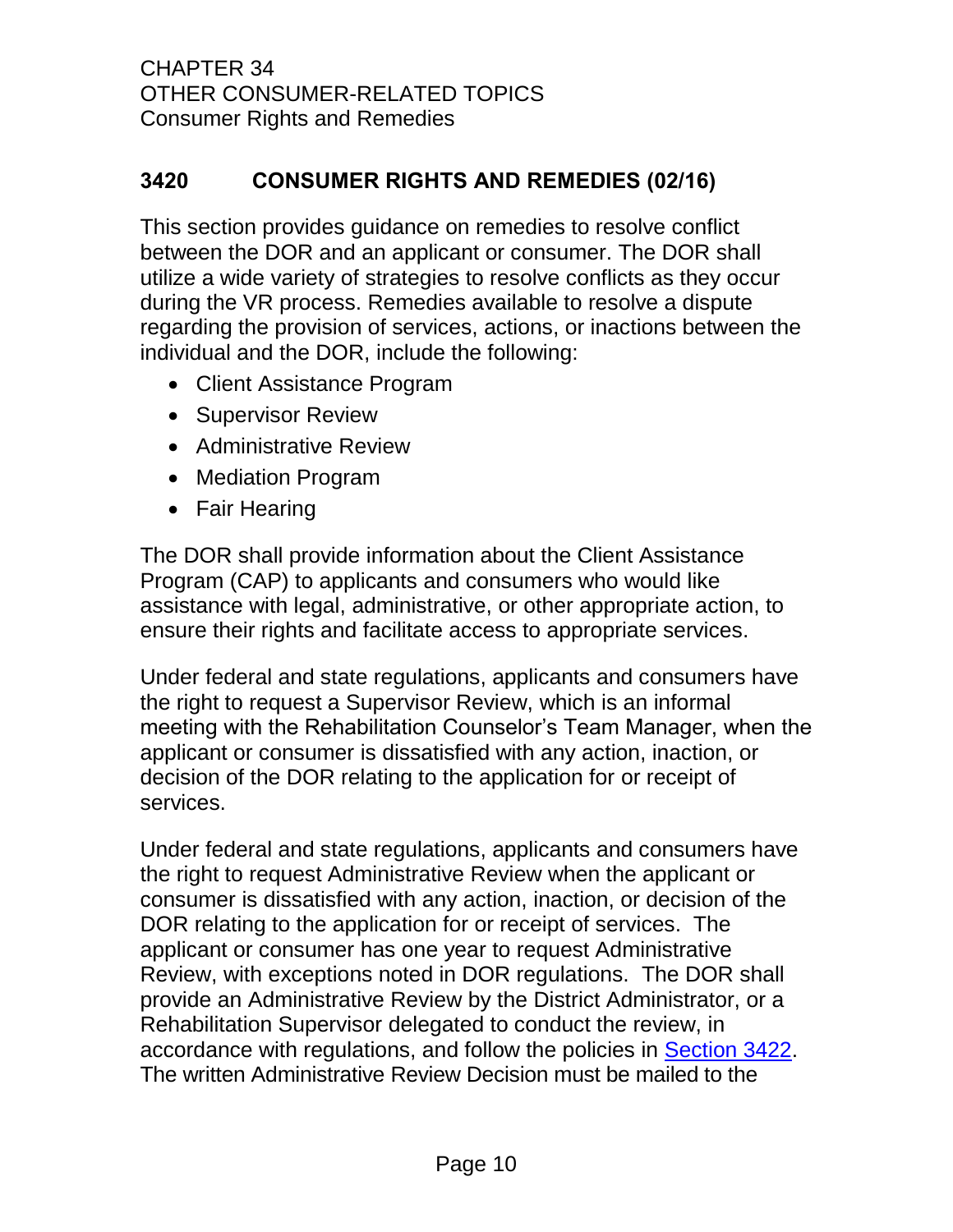applicant or consumer within 15 days of the date of the request was received by the DOR.

Under federal and state regulations, applicants and consumers have the right to request voluntary mediation within one year of the action or decision involved. The DOR shall cooperate with applicants and consumers who request mediation by agreeing to participate, unless there are unusual circumstances. The DOR shall follow the policies in [Section 3423.](#page-18-0) Mediation shall be held within 25 days of the date of receipt of the request for mediation, unless the parties agree to a later date.

Under federal and state regulations, applicants and consumers have the right to request a Fair Hearing within one year, with exceptions noted in DOR regulations. The DOR shall provide a Fair Hearing by an Impartial Hearing Officer and follow the policies in [Section 3424](#page-22-0) when an applicant or consumer is dissatisfied with any action, inaction, or decision of the DOR relating to the application for or receipt of services. The Fair Hearing shall be held within 60 calendar days from the date of receipt of the request.

For purposes of this section, an applicant or consumer who requests mediation or a fair hearing will be referred to as an appellant.

The DOR shall use the DR 1000 RIGHTS AND REMEDIES form to inform applicants and consumers of their rights regarding remedies to resolving conflict that may occur during the provision of services.

The DOR shall use the DR 107 REQUEST FOR MEDIATION and/or FAIR HEARING form and follow the policies in [Section 3423](#page-18-0) when an applicant or consumer requests assistance from an impartial mediator in resolving a difference in viewpoints regarding a decision made or action taken by the DOR.

The DOR shall use the DR 107 REQUEST FOR MEDIATION and/or FAIR HEARING form and follow the policies in [Section 3424](#page-22-0) when an applicant or consumer requests a review from an Impartial Hearing Officer of a decision made or action taken by the DOR.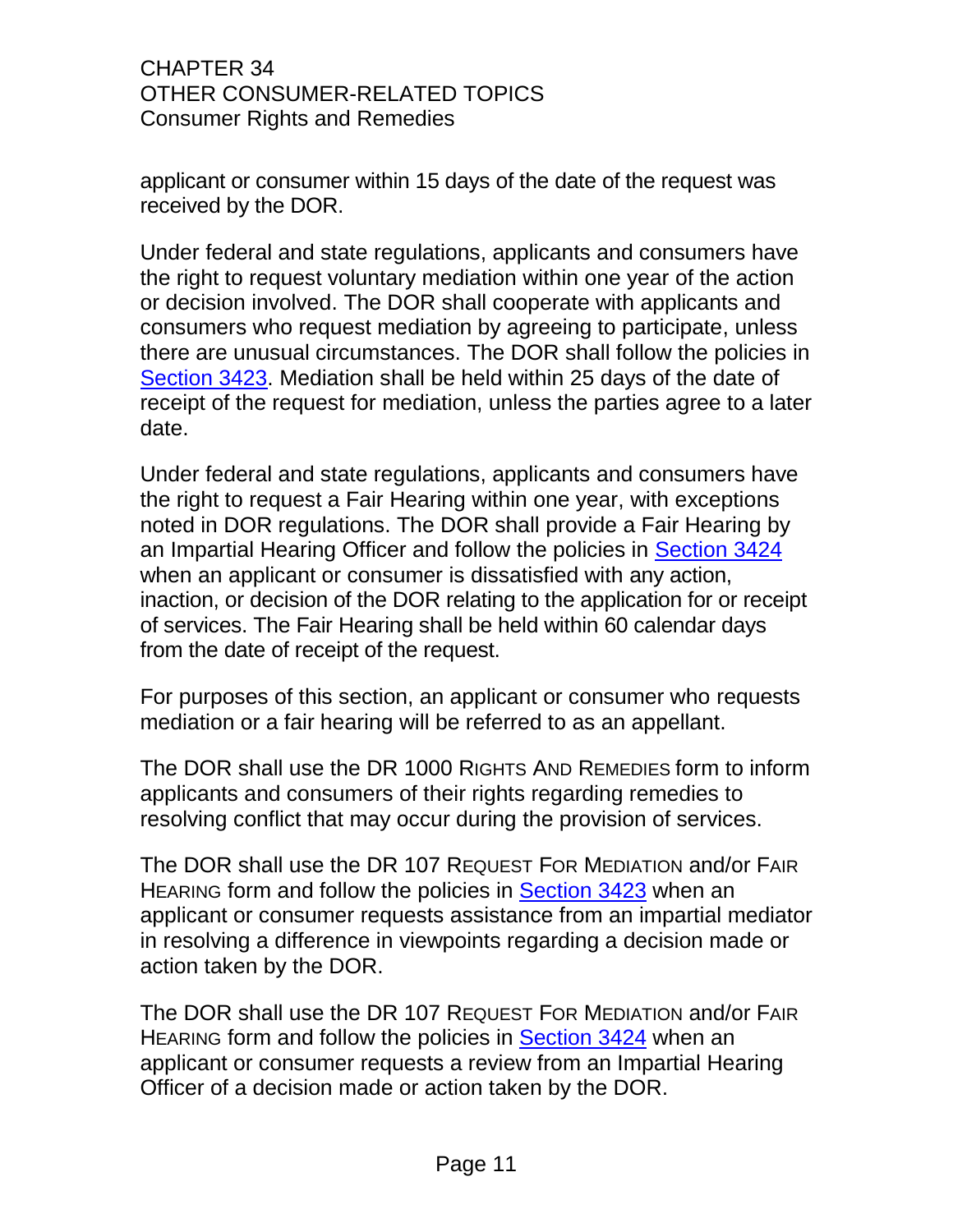The DOR shall use the DR 108 AUTHORIZED REPRESENTATIVE form when an applicant or consumer would like another individual to act on his or her behalf in the mediation and/or fair hearing process.

The DOR shall make the DR 1000, DR 107, and DR 108 forms available internally for DOR staff to provide to applicants and consumers, as well as on the DOR Internet website.

Authority: 34 Code of Federal Regulations (CFR) 361.5, 361.57; Welfare and Institutions Code sections 19700.1 through 19710; CCR, title 9, sections 7350 through 7361.

#### **Rights and Remedies Notification**

The Rehabilitation Counselor or designated district staff will notify applicants of rights and remedies through the Consumer Information Handbook, orientation sessions, the DR 1000 RIGHTS AND REMEDIES form, and intake interviews.

The Rehabilitation Counselor or designated district staff, including the Team Manager, will notify consumers of rights and remedies in written communications, meetings, and telephone contact with the individual. The Rehabilitation Counselor will also remind consumers of the mediation program at the Plan Review held at least annually.

The Rehabilitation Counselor or designated district staff will perform the following actions:

- Provide a copy of the DR 1000 form to applicants or consumers who are dissatisfied with a DOR action or decision regarding services.
- Ensure that the DR 1000 form is attached to determinations or letters that are sent or provided to applicants and consumers, as appropriate to the individual case.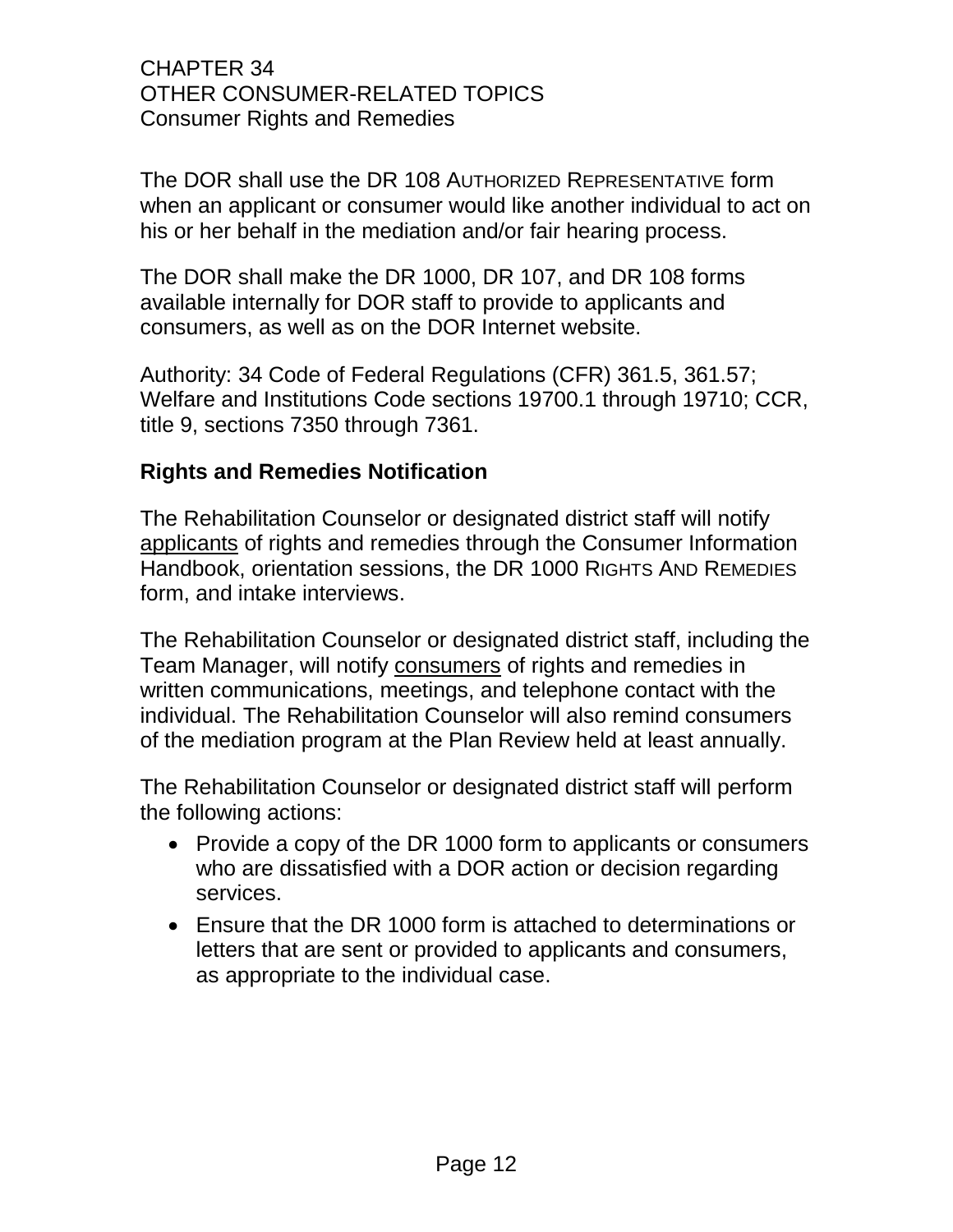Additional information on the DOR mediation program is available from the following:

- [DOR Internet](http://www.dor.ca.gov/) located at [www.dor.ca.gov.](file://dorgroup/group/CentralOffice/VRPRD/PPI/Nancy/RAM%20Coordination/RAM%20Development%20team/RAM34%20Other%20Consumer%20Related%20Topics/RAM34%20Drafts%20for%20Legal%202015%2010%2020/Legal%20Response%20to%20RAM%20C34/RAM%20C34%20Legal%20Response%20Misc%20Sections/www.dor.ca.gov)
- Client Assistance Program administered by **DRC** and located at [http://www.disabilityrightsca.org/about/cap.html.](http://www.disabilityrightsca.org/about/cap.html)
- DR 107 REQUEST FOR MEDIATION and/or FAIR HEARING form.

# <span id="page-16-0"></span>**3421 Client Assistance Program (02/16)**

The Client Assistance Program (CAP) provides information on state and federally regulated services and benefits available to DOR applicants and consumers. The CAP provides assistance and advocacy with respect to services that are directly related to facilitating the employment of the individual.

In the event that an individual encounters a problem as an applicant or consumer of the DOR, he or she is encouraged to try to resolve the problem first with the Rehabilitation Counselor or the Team Manager. The applicant or consumer may contact the CAP at any time.

While the CAP may play a role in dispute resolution, its primary function is to act as an advocate for the individual. The CAP, through an independent advocate, may provide the following services to an applicant or consumer:

- Dissemination of information on all available benefits under the Workforce Innovation and Opportunity Act (WIOA).
- Advocacy in the individual's relationships with projects, programs, and services provided and funded under the WIOA (e.g., DOR, Independent Living Centers).
- Assistance in pursuing legal, administrative, or other appropriate remedies to ensure the protection of the individual's rights.
- Facilitation toward access of appropriate services.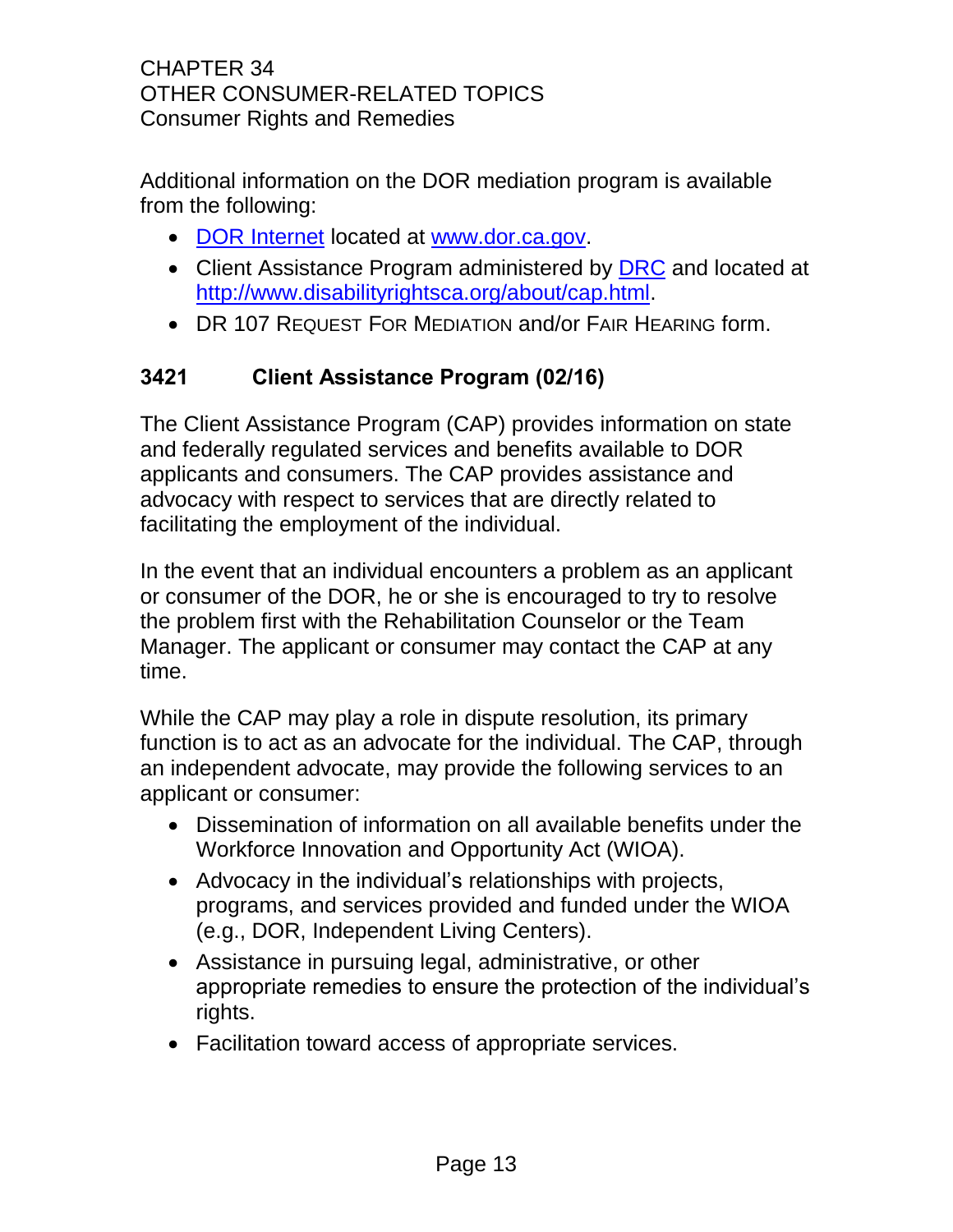- Representation when meeting with DOR staff; the applicant or consumer has the right to bring a family member, representative, or CAP advocate to meet with DOR staff.
- Assistance in requesting, preparing for, and/or representing the individual at a mediation meeting, Administrative Review, or a Fair Hearing, when a resolution is not reached at a local level.

The CAP is administered by [Disability Rights California,](http://www.disabilityrightsca.org/about/cap.html) located at [http://www.disabilityrightsca.org/about/cap.html.](http://www.disabilityrightsca.org/about/cap.html) The statewide tollfree number for DRC is 1-800-776-5746 or TTY 1-800-719-5798.

## <span id="page-17-0"></span>**3422 Administrative Review (02/16)**

When an applicant or consumer is dissatisfied with any action, inaction, or decision made by the DOR relating to the application for or receipt of services, he or she will have the opportunity for a prompt Administrative Review by the District Administrator. Many conflicts can be resolved informally and more quickly at the local level than through mediation or a Fair Hearing.

The Administrative Review process is optional for an applicant or consumer only, and the DOR does not have the authority to opt out or not conduct a review and issue an Administrative Review decision should the applicant or consumer request a review.

#### **Administrative Review Request**

Timeliness related to an Administrative Review includes the following:

- An applicant or consumer may request an Administrative Review by the District Administrator within one year of the action or decision.
- The District Administrator, or the Team Manager who was delegated to conduct the review, will render an Administrative Review decision within 15 calendar days of the date of the request, unless the applicant or consumer agrees to a later date.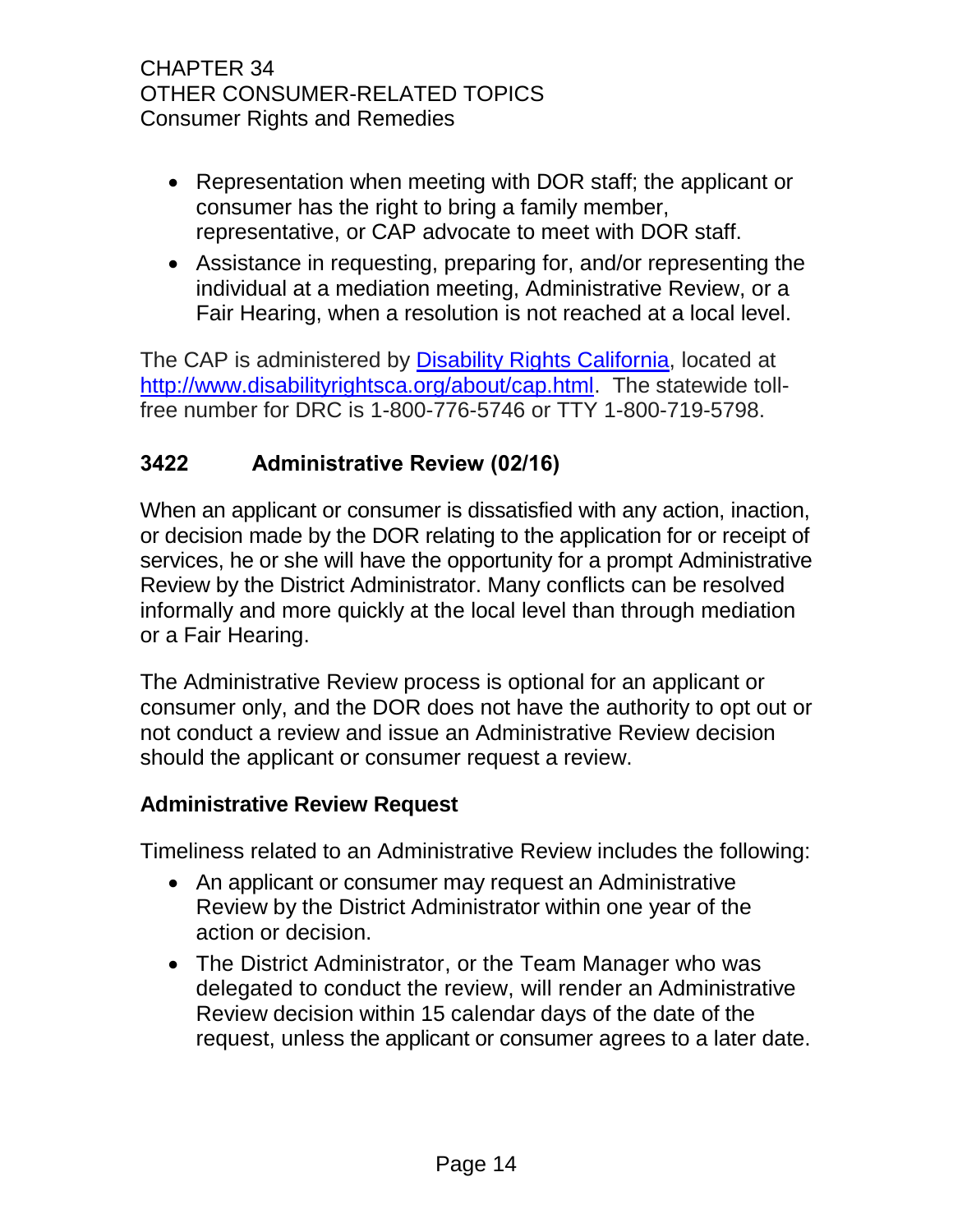• If the individual disagrees with an Administrative Review decision, he or she may file a request for fair hearing within 30 calendar days of the receipt of the written decision of the Administrative Review.

Any service currently being provided to an individual under an IPE will not be suspended, reduced, or terminated pending the Administrative Review (or decision in a fair hearing, if requested), unless one of the following conditions exists:

- The individual requests the suspension, reduction, or termination of services.
- The DOR has determined that services have been obtained through misrepresentation, fraud, collusion, or criminal conduct on the part of the applicant or consumer.

If an applicant or consumer has submitted a request for a Fair Hearing, he or she may concurrently seek an Administrative Review.

## <span id="page-18-0"></span>**3423 Mediation Program (02/16)**

The DOR has established a mediation program to assist in conflict resolution between an individual and the DOR. Through an interagency agreement, the Office of Administrative Hearings (OAH) administers the DOR mediation program.

Mediation is a confidential process whereby parties meet to identify problems, consider alternatives, and reach a mutually acceptable agreement. Mediation proceedings may provide opportunities for the Rehabilitation Counselor and the applicant or consumer to:

- Uncover underlying issues affecting progress in the VR process.
- Provide options not previously explored.
- Clarify the application of DOR regulations and policies.
- Understand the primary employment factors of the applicant or consumer.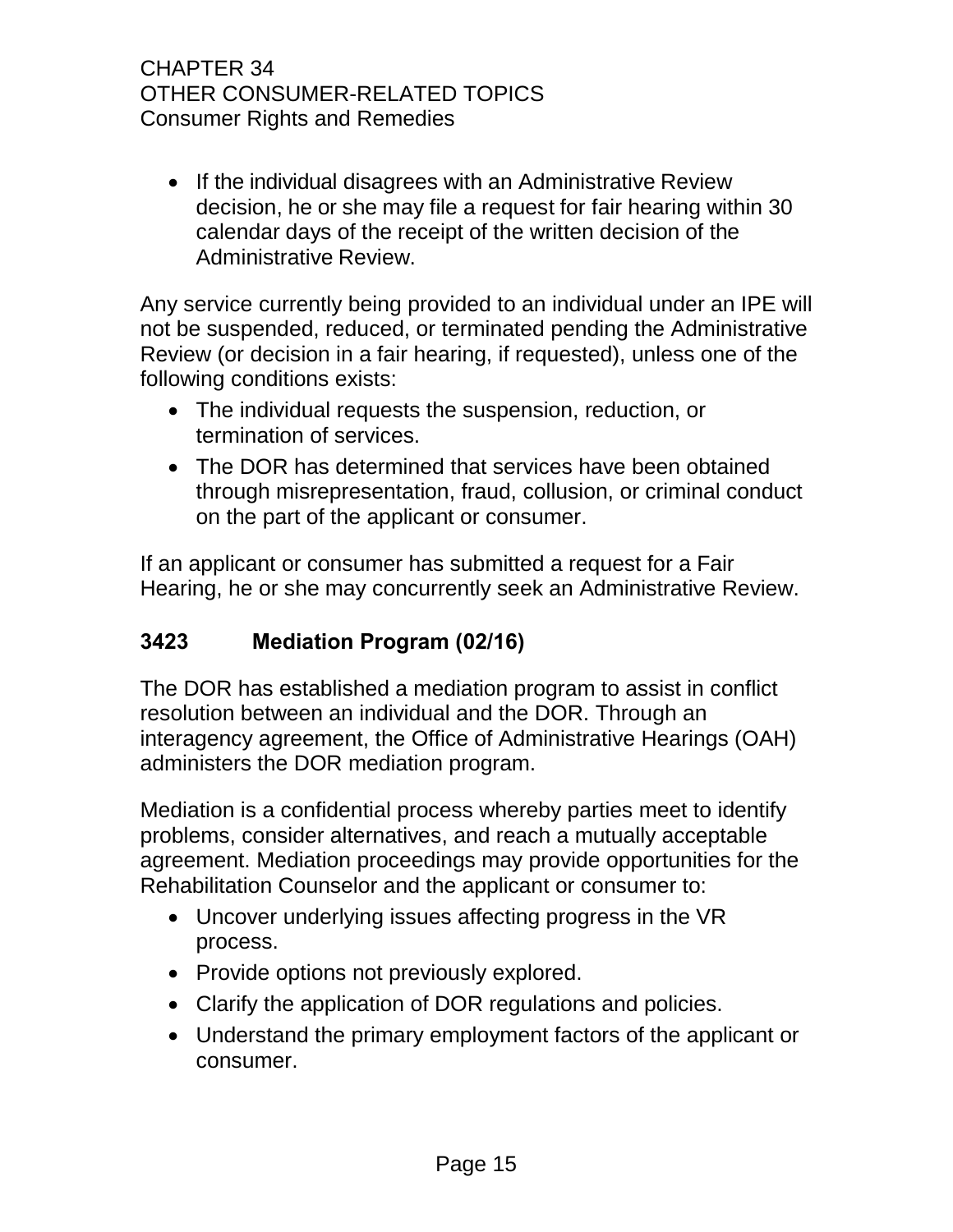Consistent with the individual nature of all DOR services, mediation agreements do not establish precedent and are not relevant to other records of services.

Mediation does not replace the CAP or the applicant or consumer's right to pursue the administrative review or fair hearing. Mediation cannot result in a delay of an administrative review or fair hearing.

The mediation process is optional for an applicant or consumer only, and the DOR does not have the authority to opt out.

### **Mediation Request**

Any issue arising from the application for or receipt of VR services may be mediated. The Rehabilitation Counselor will remind applicants or consumers that they have a right to request mediation, as well as other dispute resolution procedures. If the applicant or consumer chooses mediation, he or she will need to submit a DR 107 REQUEST FOR MEDIATION and/or FAIR HEARING form to the DOR Mediation and Fair Hearing Office. The request may be submitted by personal delivery, email, fax, or mail. Refer to the DR 107 form for address, telephone, email address, and fax numbers for the DOR Mediation and Fair Hearing Office. Emailed requests do not need to be signed by the applicant or consumer.

Timeliness related to mediation includes the following:

- An applicant or consumer may request a mediation conference within one year of the action or decision of the DOR that the individual wants mediated.
- A mediation conference will be held within 25 calendar days from receipt of the mediation request by DOR Mediation and Fair Hearing Office, unless the applicant or consumer agrees to waive this timeframe.

An applicant or consumer may request mediation, as well as a fair hearing, concurrently by using the same DR 107 form.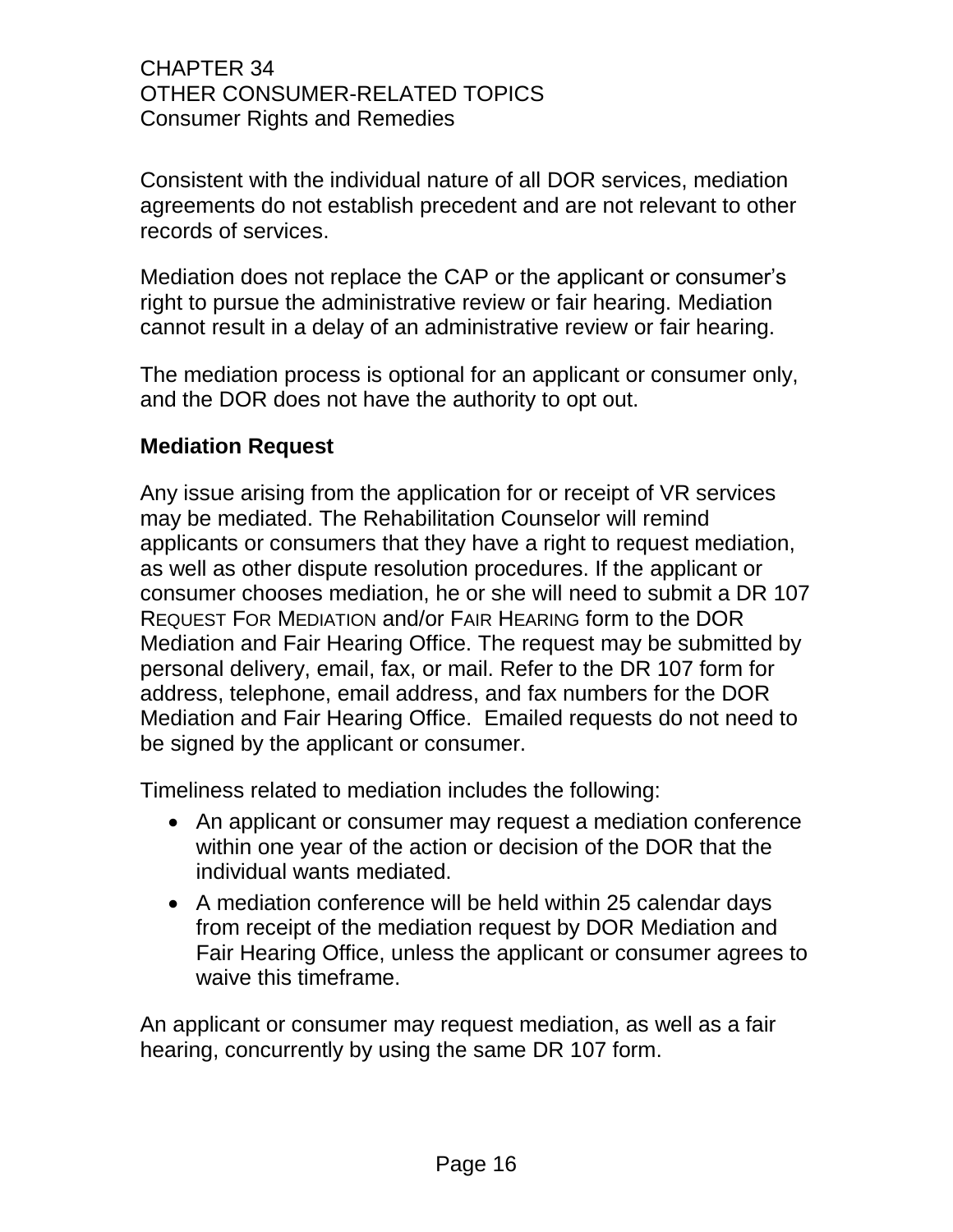The requests are directed to the DOR Mediation and Fair Hearing Office to analyze the request for compliance with regulation, provide technical assistance, and to identify hearing dates that are most convenient for the applicant or consumer.

Refer to Exhibit A - Mediation Request Procedures for more information.

## **Mediation Roles and Responsibilities**

The applicant or consumer, referred to as the appellant, initiates the request for a mediation conference. The appellant may request the presence of others to assist him or her throughout the mediation process. When an appellant who is seeking mediation is conserved, the Rehabilitation Counselor or designated district staff will advise the DOR Mediation and Fair Hearing Office to ensure the conservator is present at the mediation conference.

The District Administrator or designated district staff will inform the appellant of his or her options but shall not influence or attempt to influence the appellant's decision.

The impartial mediator conducts the mediation conference. The role of the mediator is to create an atmosphere of comfort and equality that promotes non-adversarial resolution.

The District Administrator, or his or her designee, will ensure full exploration of the issues and appropriate implementation of the mediation agreement through the following actions:

- Support a non-adversarial environment; support includes flexibility in scheduling, location selection, and participants in the mediation.
- Determine who shall participate in the mediation conference for the DOR. Mediation is distinguished from the Fair Hearing process because the applicant or consumer and the DOR make the decision rather than the Impartial Hearing Officer. Therefore, the participants in the mediation process should be vested with decision-making authority.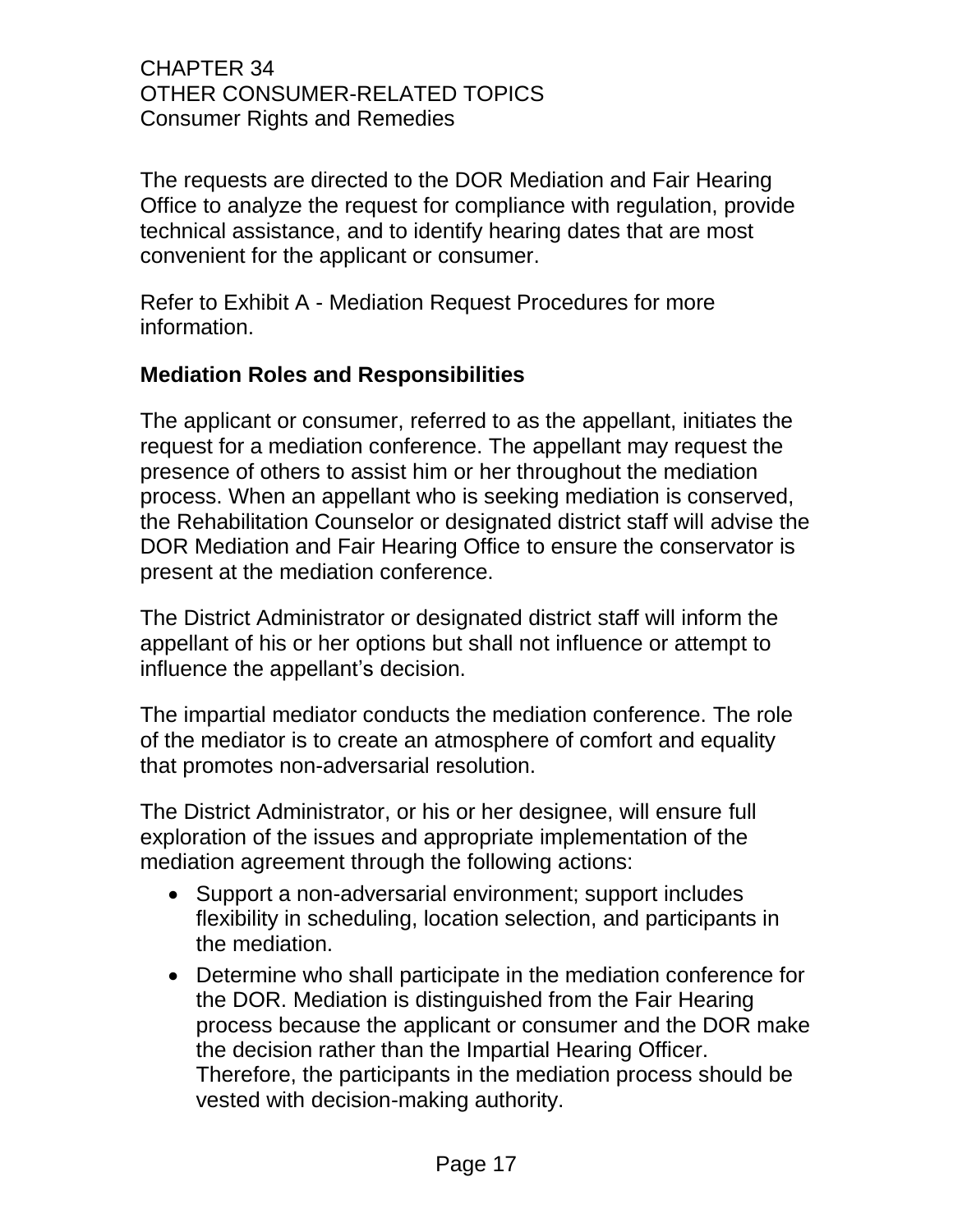- Consider including the Rehabilitation Counselor and VRSD team members who have interacted with the appellant in the mediation conference, as appropriate.
- Ensure that technical experts are available for consultation (e.g., by telephone) during the mediation process, as appropriate. Technical experts may include assistive technology staff, Consulting Psychologist, Medical Consultant, and other DOR staff who may be able to share expertise in procurement and other specialties.
- Sign the mediation agreement on behalf of the DOR if an agreement is reached, which must be consistent with state and federal laws. Therefore, dispute resolutions cannot result in commitments that conflict with federal and state regulations.

The Rehabilitation Counselor and VRSD team will follow through with commitments made in the mediation agreement, as long as the appellant is participating appropriately in his or her IPE and is otherwise cooperating with the VR process.

While the goal of mediation is to resolve a dispute, mediation is not binding. An appellant has the right to change his or her mind about commitments made in the mediation agreement or may withdraw the agreement altogether.

#### **Documenting Mediation**

The Rehabilitation Counselor will document the following information about the mediation process in the record of services:

- The request for mediation.
- Contents of any agreement reached during the mediation.

Maintaining confidentiality of the mediation discussions helps to establish a non-threatening and collaborative environment, and allows both parties to explore and propose resolutions openly.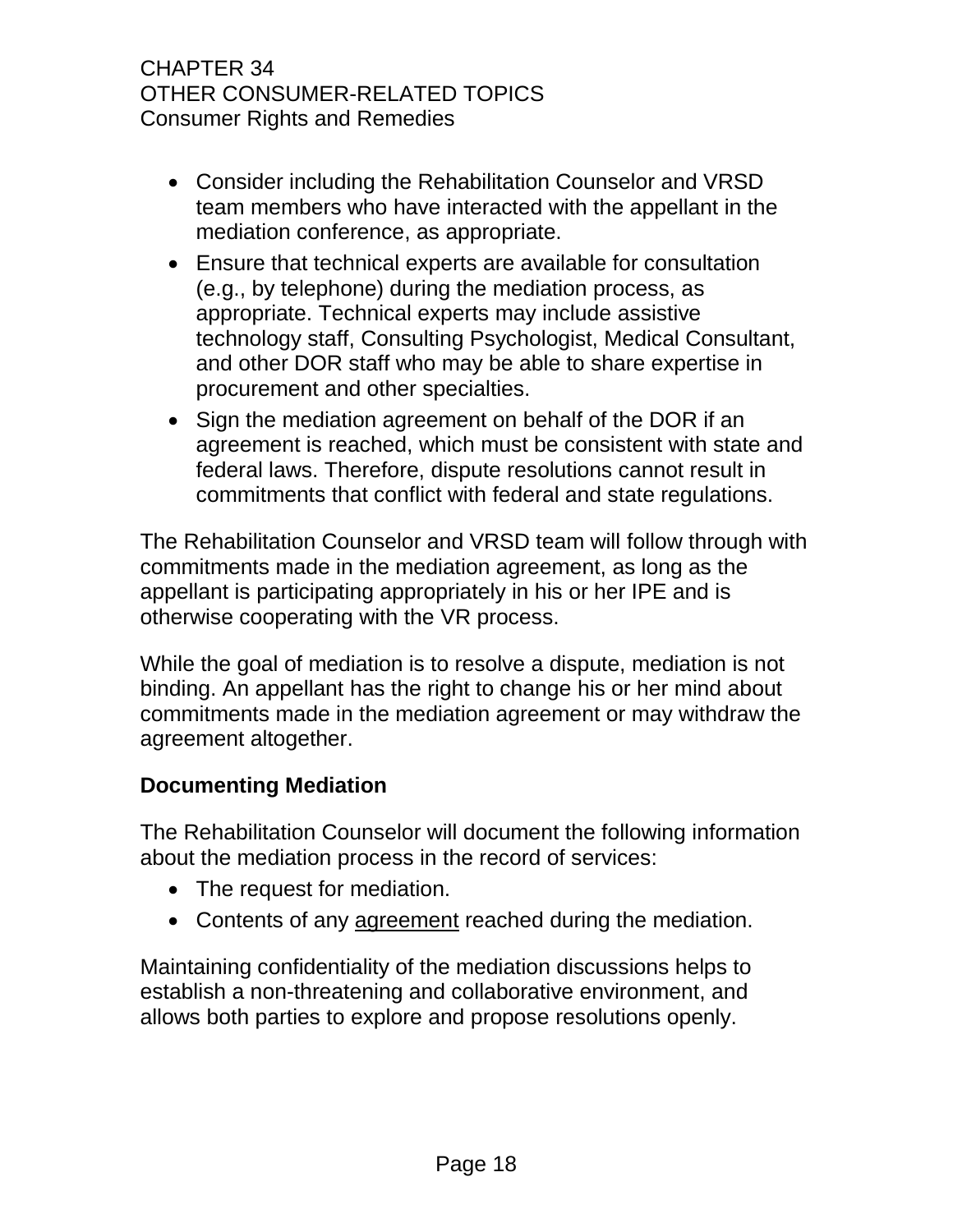The District Administrator, Rehabilitation Counselor and designated district staff will not:

- Disclose information about discussions during mediation proceedings.
- Document discussions during the mediation proceedings in the record of services.

If the parties reach an agreement during mediation, the agreement must be:

- Documented in writing.
- Issued by the mediator.
- Signed by all parties.
- Provided to each party in writing.
- Placed in the record of services.

### **Mediation Program - Disputes Not Included**

Issues of discrimination may not be mediated. Instead, the individual must be advised of his or her right for a prompt administrative review or to file a complaint with the DOR Office of Civil Rights (OCR) when discrimination is alleged.

Mediation is not available to resolve disputes between employees of the DOR or between applicants and consumers and third parties, e.g., community partners, service providers, unless the issue relates to provision of services, including request for a different service provider.

## <span id="page-22-0"></span>**3424 Fair Hearing (02/16)**

When an applicant or consumer is dissatisfied with any action or inaction of the DOR relating to the application for or receipt of services, he or she will have the opportunity to request a fair hearing with an Impartial Hearing Officer; who is an Administrative Law Judge (ALJ) will conduct the hearing as the Impartial Hearing Officer. Impartial Hearing Officers will conduct fair hearings throughout the state and render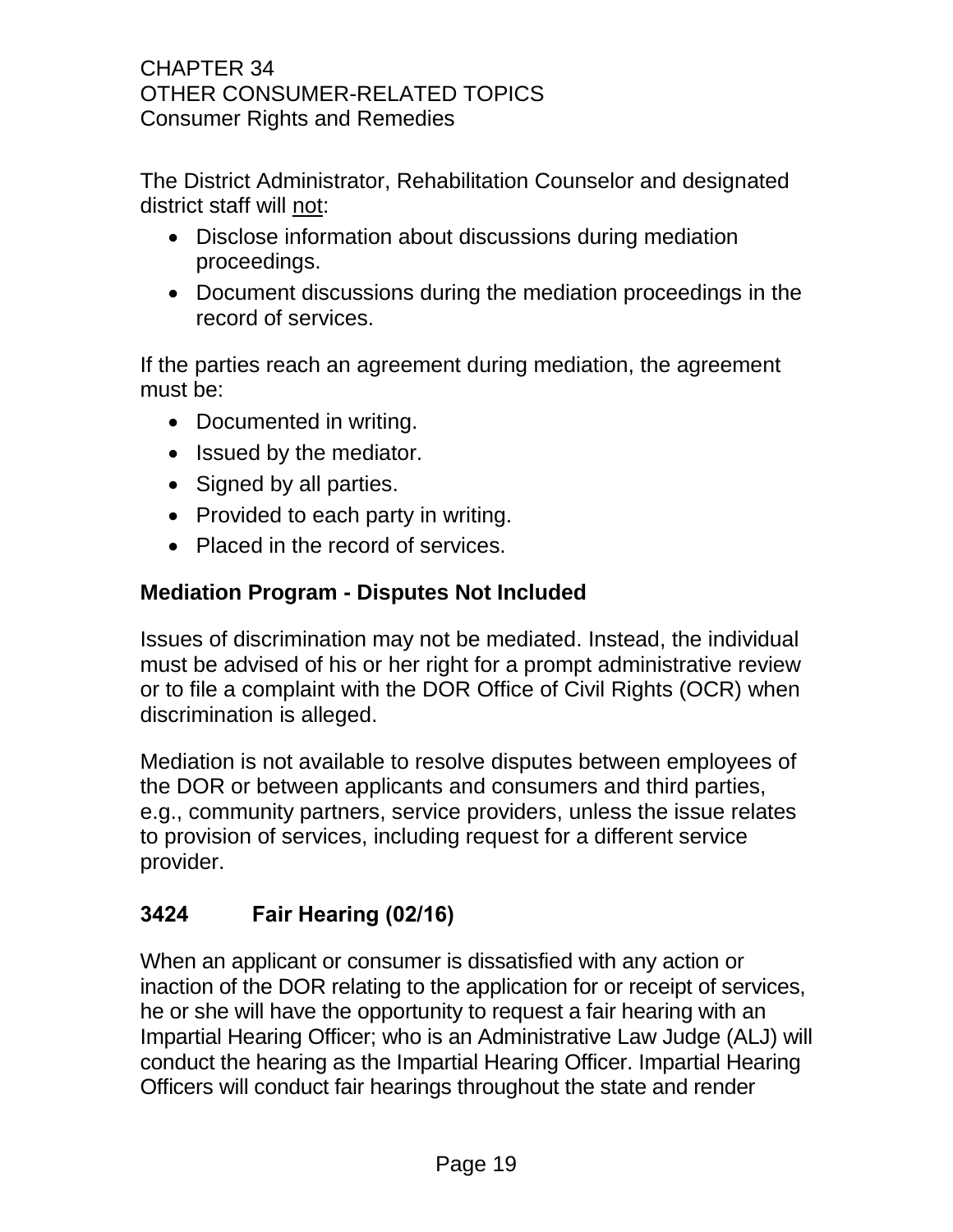decisions on whether the DOR actions or decisions are in accordance with state regulations and other applicable law.

Resolving disputes at the lowest level is preferable. Even when the DOR cannot agree to provide the requested service, a dispute may be resolved as a result of the Impartial Hearing Officer explaining that the DOR decision is consistent with the law and the applicant or consumer will not likely prevail.

### **Fair Hearing Request**

The Rehabilitation Counselor will remind the applicant or consumer that they have a right to request a fair hearing as well as other dispute resolution procedures. If the applicant or consumer chooses fair hearing, he or she will be asked to make the fair hearing request.

Timeliness related to fair hearing includes the following:

- An applicant or consumer, referred to as the appellant, may request a fair hearing within one year of the action or decision, or within 30 calendar days from a receipt of a written Administrative Review decision.
- The fair hearing will be held within 60 calendar days from the date of the request unless the appellant agrees to a later date.
- A decision will be made within 30 calendar days after the hearing.
- If the appellant is not satisfied with the fair hearing decision, he or she can file a writ of mandate within six months after receiving the decision with the California Superior Court.

An appellant may request a fair hearing by using the DR 107 form. In the DR 107 form, the appellant will explain the reason that he or she is requesting a hearing, why the DOR action or decision should be changed, and what action he or she would like taken to resolve the issue.

The Mediation and Fair Hearing Office will respond to the request within two weeks and indicate if the appellant's appeal has been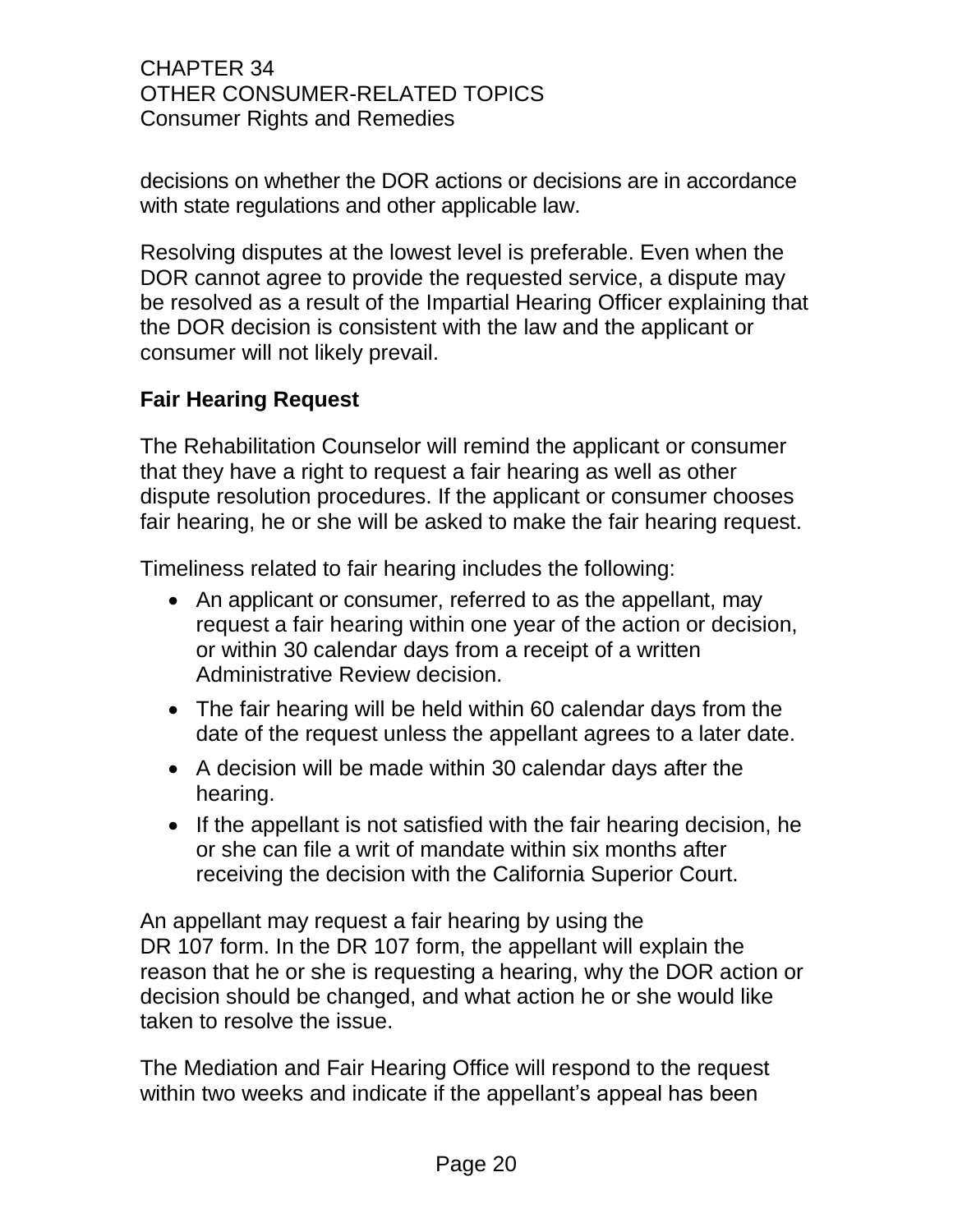accepted. If it has been accepted, the fair hearing will be set within 60 calendar days, unless the appellant agrees to a later date.

When an appeal request is accepted, it means that the issue is subject to appeal and within the jurisdiction of the Impartial Hearing Officer. If the request is not accepted, the Mediation and Fair Hearing Office may ask for more information, or the appellant will receive information on why the request was denied and will be provided information on additional options.

The request is directed to the DOR Mediation and Fair Hearing Office by mail, fax, hand delivery, or email.

Refer to the DR 107 form for the DOR Mediation and Fair Hearing Office address, telephone, email address, and fax numbers.

#### **Fair Hearing Roles and Responsibilities**

As noted in [Section 3422,](#page-17-0) discussions that occur during mediation are confidential. Neither the DOR nor the appellant may share discussions that took place during mediation. Evidence that only became known through mediation discussions cannot be used during a fair hearing. The DOR Mediation and Fair Hearing Office will assist the district in scheduling a fair hearing after mediation is completed and will make sure that another ALJ is assigned, as it is not appropriate for the same ALJ to conduct the mediation and fair hearing in an appeal.

Before the fair hearing, the appellant and District Administrator will receive a notice of hearing which identifies the time and place of the hearing. The notice of hearing will define the issue and contain instructions to all parties. The appellant and the District Administrator or designated district staff will bring three (3) copies of a written summary of the issue(s) and any supporting evidence to the hearing.

The appellant may choose to have a CAP advocate or other representative. The appellant must sign and submit the DR 108 AUTHORIZED REPRESENTATIVE form to the DOR Mediation and Fair Hearing Office or the Impartial Hearing Officer prior to the hearing.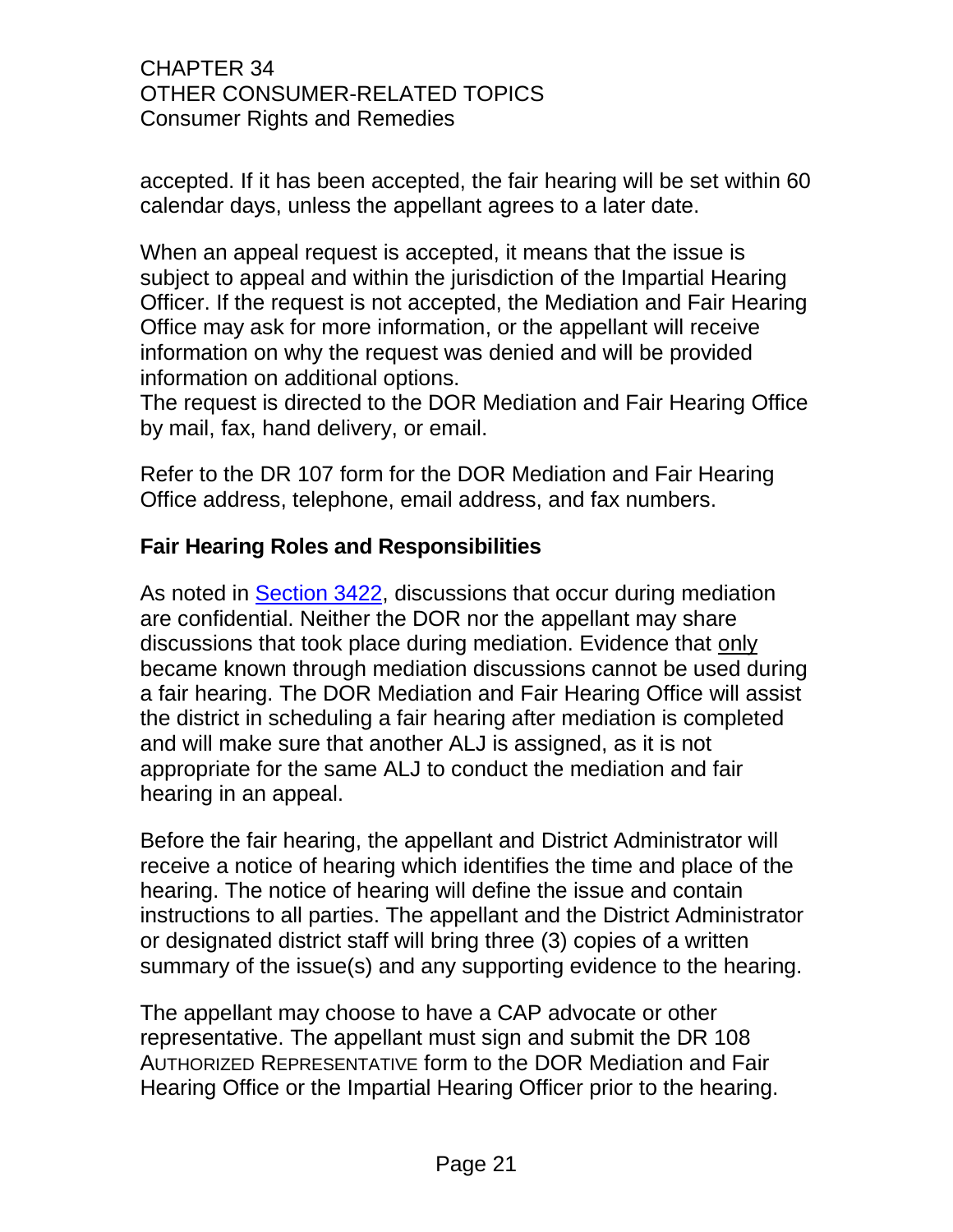One Impartial Hearing Officer will conduct the hearing. The Impartial Hearing Officer will receive evidence, including documents and testimony, presented by the parties and may ask questions or and request additional information, if needed, to make his or her decision. The Impartial Hearing Officer may ask questions of either party at any time.

Both the appellant and the District Administrator or designated district staff will have the opportunity to present their cases, including any witnesses. All persons testifying shall be placed under oath or affirmation.

At the fair hearing, the appellant will have the burden of demonstrating his or her case by a preponderance of the evidence. However, the DOR shall have the burden of proof where an appellant has been determined ineligible for services, based on clear and convincing evidence, that the appellant is incapable of benefiting from vocational rehabilitation services in terms of an employment outcome in an integrated setting due to the severity of the appellant's disability.

The appellant may choose to:

- Appear in person or have the matter decided on the written record by providing written notification to the Impartial Hearing Officer.
- If appearing in person, bring an outline of issues and questions.
- Be accompanied by a CAP advocate or other representative of his or her choice.
- Present written or documentary evidence.
- Testify or present testimonial evidence of witness.

The Impartial Hearing Officer shall consider the presentation of relevant viewpoints about the issues of disagreement, examine the evidence presented during the hearing, and issue a decision to the parties, written in ordinary and concise language and in compliance with federal and state law and regulations, which includes findings and grounds for the decision. The Impartial Hearing Officer will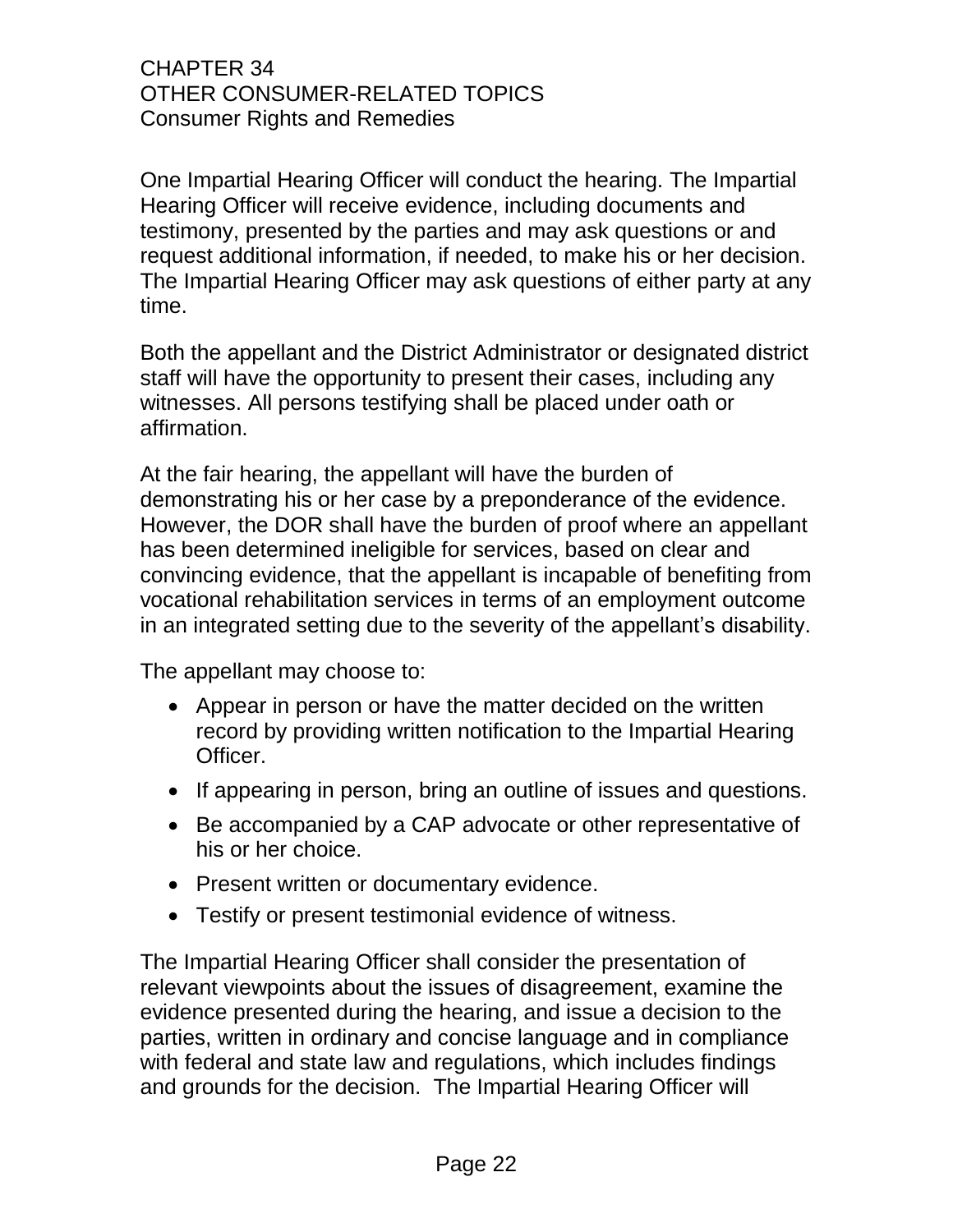render his or her final decision within 30 days of the fair hearing. The final written decision is sent by certified mail to the appellant and to the District Administrator.

There may be times that a appellant may request or file a motion requesting that the decision be reconsidered. To date, this has not occurred and the DOR's regulations do not provide for it.

### **Documenting Fair Hearing**

The Rehabilitation Counselor will document the following information about the fair hearing in AWARE:

- The request for fair hearing.
- The written decision rendered by the Impartial Hearing Officer.

As appropriate to the individual case, the District Administrator or Team Manager may document the written decision or related information.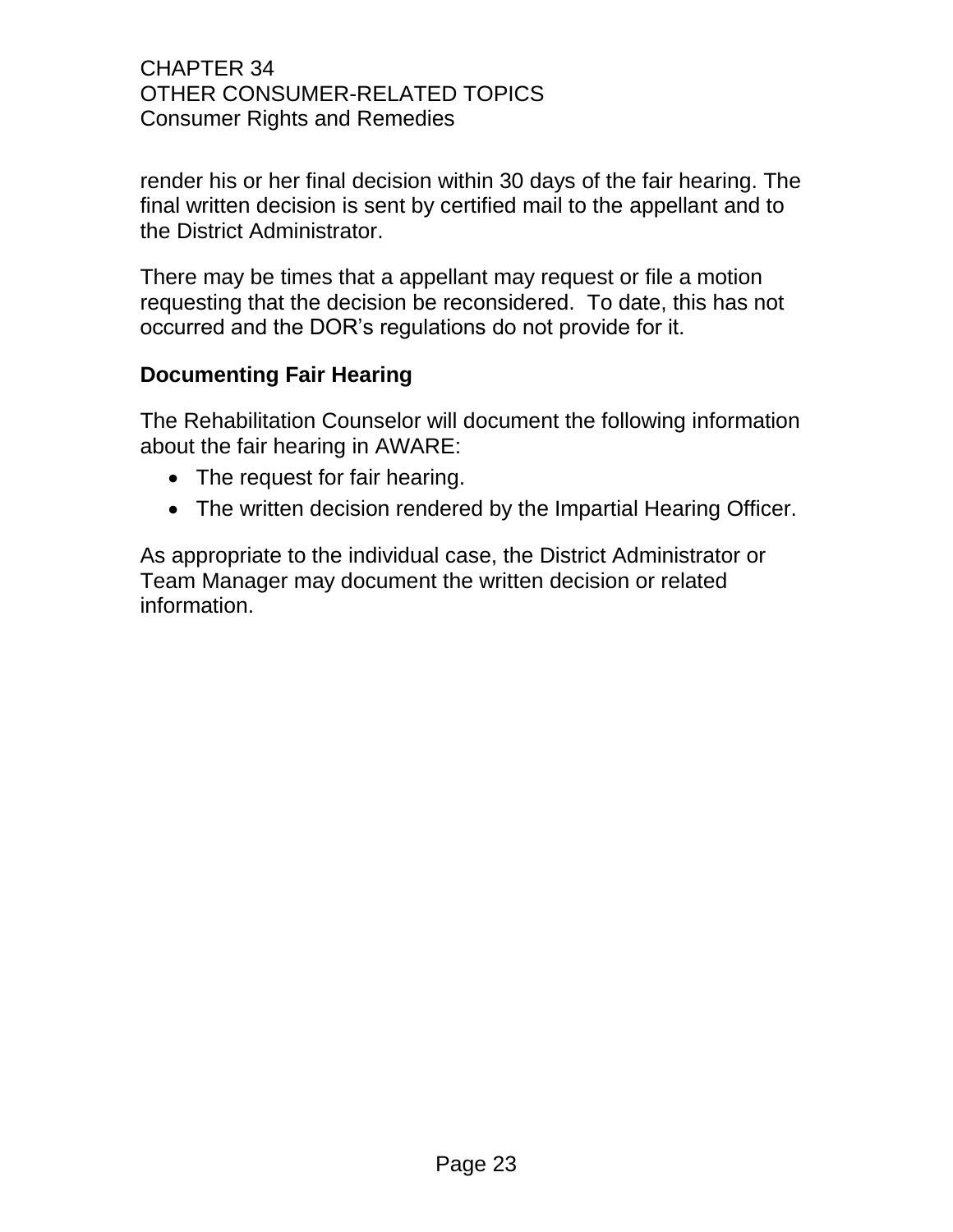CHAPTER 34 OTHER CONSUMER-RELATED TOPICS Educational Loan Deferment

## <span id="page-27-0"></span>**3425 EDUCATIONAL LOAN DEFERMENT (02/16)**

This section provides information and guidance on the educational loan deferment request process when initiated by the DOR consumer.

There are situations in which a borrower may defer making a scheduled installment repayment on a Federal Perkins loan, a National Direct Student Loan (NDSL), or a Defense loan, regardless of contrary provisions of the borrower's promissory note and regardless of the date the loan was made. A borrower may be eligible for a deferment when he or she is enrolled in a full-time rehabilitation training program.

The DOR shall carefully review and apply the loan program standards as reflected on the deferment request form that DOR is asked to certify for the consumer.

Authority: Title 20, USC sections 1077, 1078, 1087e, and 1087dd; 34 CFR 674.34, 682.210, and 685.204.

## <span id="page-27-1"></span>**3425.1 Process for Educational Loan Deferment Requests (02/16)**

As part of the deferment request process, the Rehabilitation Counselor will confirm the consumer's participation in a rehabilitation training program using the Department of Education (DOE) Education Related Deferment Request form or a form provided by the lender, as appropriate.

The eligibility requirements for deferment requests by individuals participating in a full-time rehabilitation training program are as follows:

 The training program must: (1) be licensed, approved, certified, or recognized as providing rehabilitation training to disabled individuals by the Department of Veterans Affairs or a state agency responsible for vocational rehabilitation, drug abuse treatment, mental health services, or alcohol abuse treatment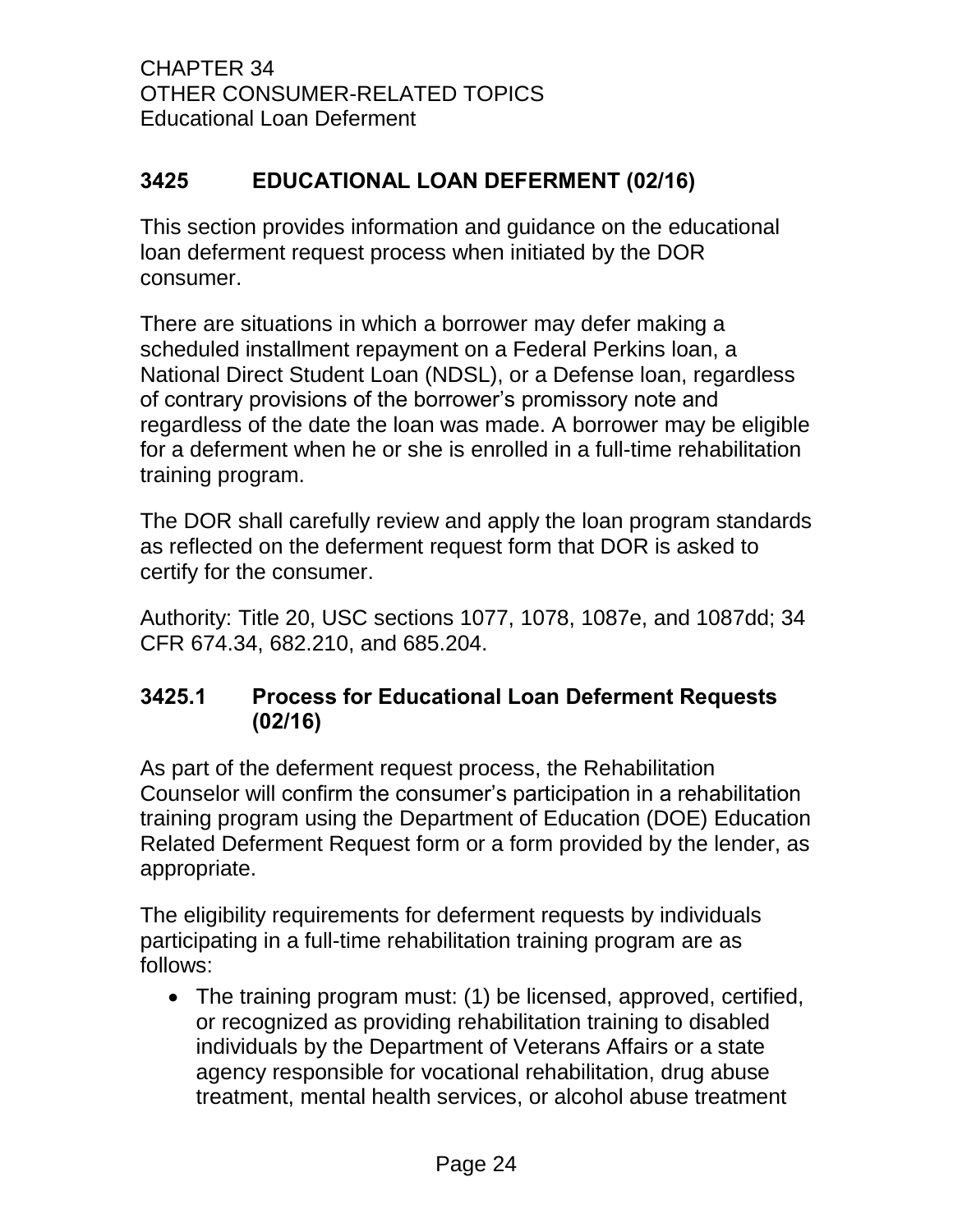programs; (2) provide services under a written individualized plan that specifies the date the services are expected to end; and, (3) be structured in a way that requires a substantial commitment to the consumer's rehabilitation.

"Substantial commitment" means a commitment of time and effort that normally would prevent an individual from engaging in full-time employment either because of the number of hours that must be devoted to rehabilitation or because of the nature of the rehabilitation. For the purposes of loan deferment requests, full-time employment involves at least 30 hours of work per week in a position expected to last at least three months.

 The consumer must be either receiving, or scheduled to receive, rehabilitation services under a program designed to rehabilitate disabled individuals.

The Rehabilitation Counselor will perform the following actions:

- Fully review the deferment request form to ensure he or she understands all aspects of the certification and that the eligibility criteria set forth on the form are satisfied.
- Place a copy of the certification in the consumer's record of services, if and when he or she certifies that the consumer meets the criteria for deferment.

The Rehabilitation Counselor will not perform the following actions:

- Make determinations for financial hardship deferments because he or she is not authorized to make such determinations. Financial hardship deferments fall under separate provisions in the loan programs.
- Disclose to another entity any information regarding a consumer without the consumer's written consent unless a regulatory exception is applicable.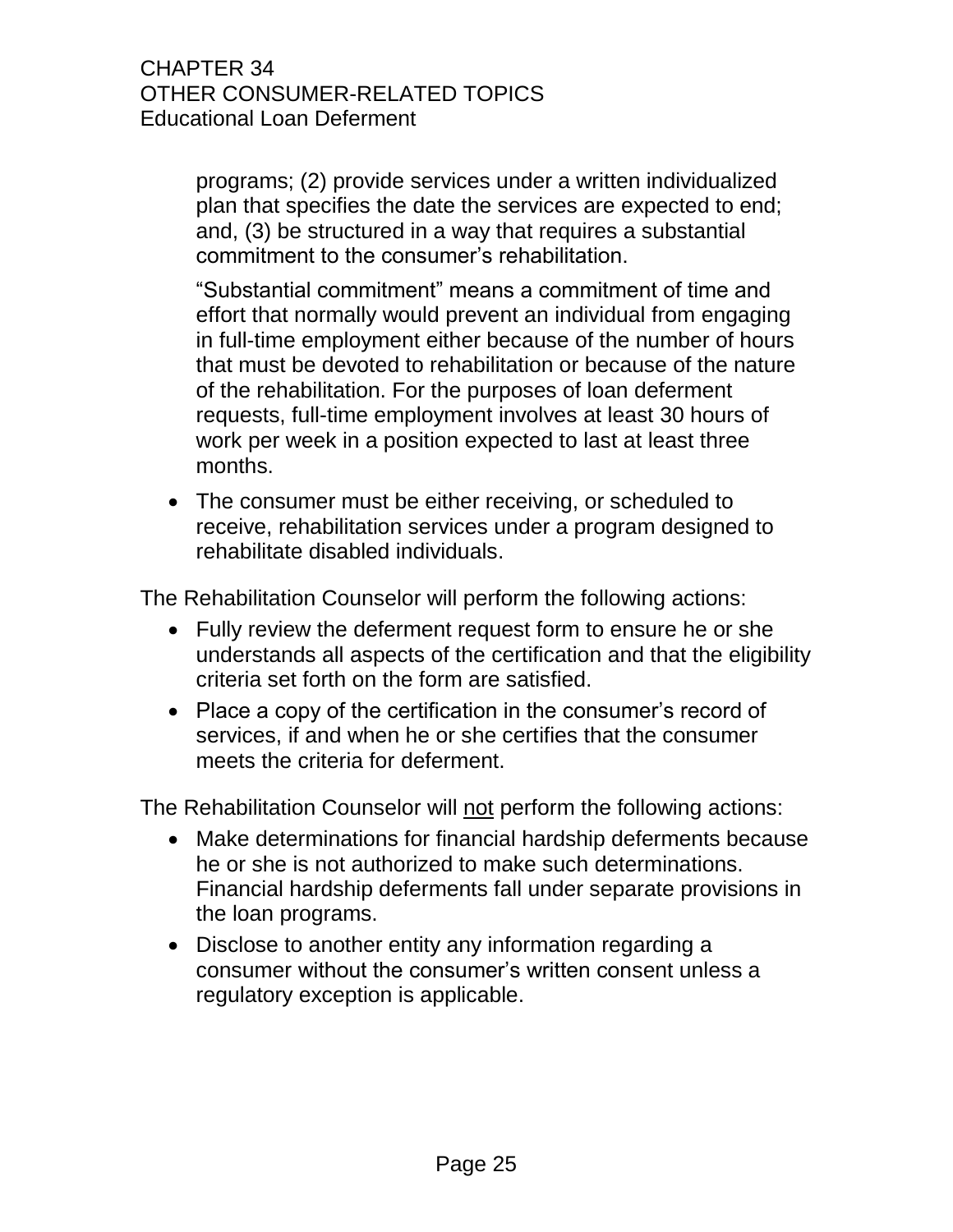## <span id="page-29-0"></span>**3430 CERTIFICATIONS (02/16)**

This section provides guidance on certification requirements related to the following programs:

- Schedule A Program
- Limited Examination and Appointment Program

The DOR shall support the federal Schedule A and the state Limited Examination and Appointment Program (LEAP) programs to enhance employment opportunities for individuals with disabilities.

The DOR shall use the DR 996 SCHEDULE A CERTIFICATION form to certify an individual's disability and eligibility for Schedule A appointment.

The DOR shall use the California Department of Human Resources (CalHR) Exam and Cert Online System (ECOS) database to certify an individual's disability and eligibility to participate in the LEAP program.

Refer to the following publications for additional information on LEAP certification:

- Executive Order S-4-05 by the Governor of the State of California.
- SPB Publication SPB-84 (11/05) "Limited Examination and Appointment Program for the Recruitment and Hiring of Persons with Disabilities."
- SPB/DOR Publication "What Rehabilitation Counselors Should Know About LEAP."

Authority: Title 20, USC, section 1077, 1078, 1087(e), and 1087(dd); 34 CFR 674.34, 682.210, and 685.204; Title 2, Government Code, section 19240 et seq.; CCR, title 2, section 547.51; Title 2, Government Code, section 19240-19243.4 et seq.; CCR, title 2, section 547.51; Title 2, Government Code, section 19240-19244; CCR, title 2, section 547.50 et seq.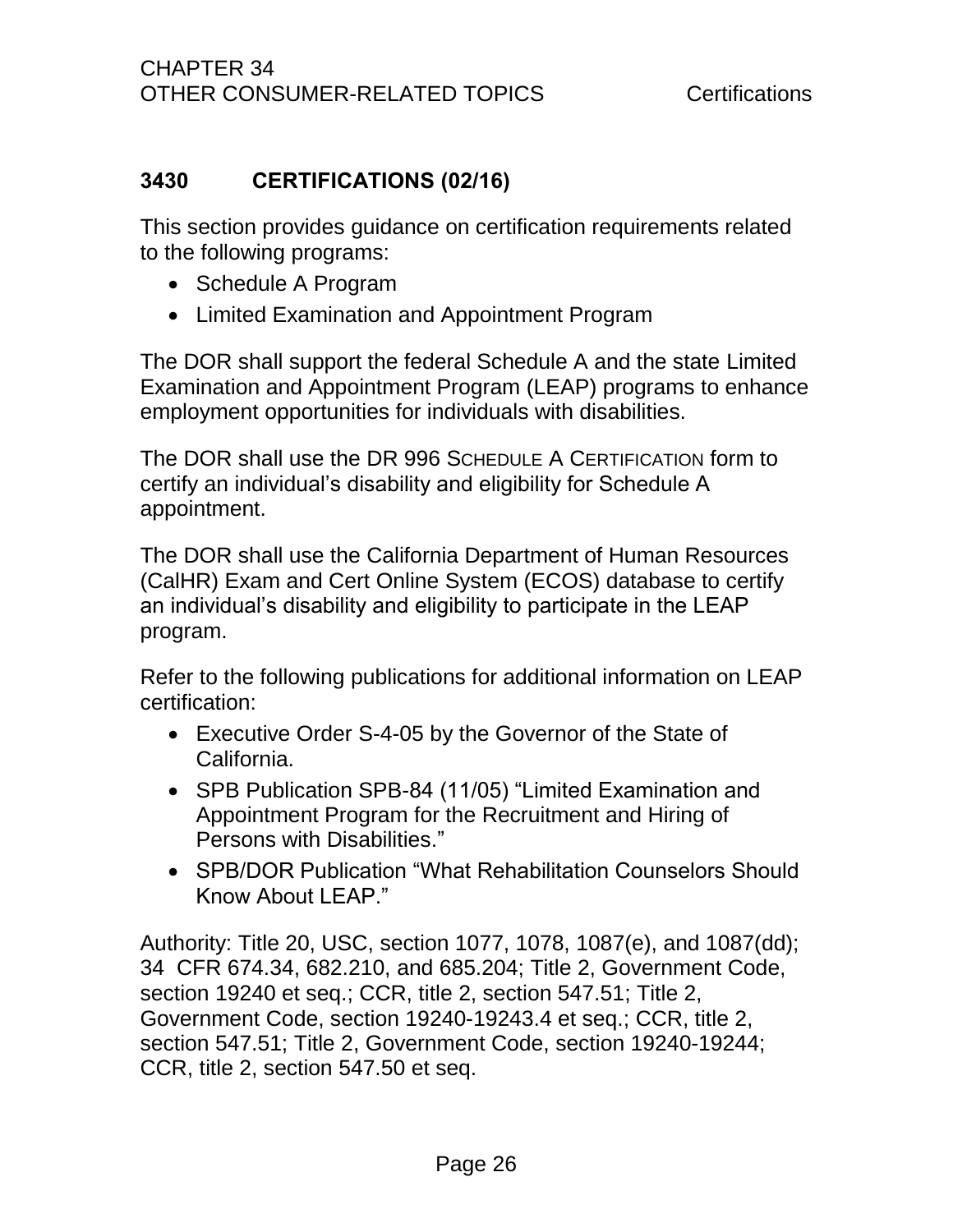## <span id="page-30-0"></span>**3431 SCHEDULE A CERTIFICATION (02/16)**

This section provides information and guidance on the Schedule A hiring process. The Schedule A hiring process is a federal government program designed to remove barriers and increase employment opportunities for persons with disabilities; the program is administered by the Office of Personnel Management (OPM).

Federal agencies fill jobs two ways: competitively and noncompetitively. Persons with disabilities may apply for jobs filled either way. People who are selected for jobs must meet the qualification requirements for the jobs and be able to perform the essential duties of the jobs with or without reasonable accommodation.

To be eligible for federal assistance in applying for federal employment, including special testing arrangements, temporary (700 hours) appointments, and excepted appointments (i.e., Schedule A), an individual must meet all of the following requirements:

- Has been diagnosed with a severe physical disability including, but not limited to, blindness, deafness, partial or complete paralysis, missing limbs, convulsive disorders, intellectual disability, and mental illness, among others.
- Provides proof of the disability.
- Provides a certification letter from a DOR Rehabilitation Counselor.
- Meets the qualifications of the job with or without reasonable accommodation.

## <span id="page-30-1"></span>**3431.1 Process for Schedule A Certification (02/16)**

The job applicant will request a Schedule A certification letter from a DOR Rehabilitation Counselor to submit with his or her job application. The job applicant does not need to have applied for or become eligible for DOR services in order to receive a Schedule A certification letter. The Rehabilitation Counselor may complete the certification letter without opening a record of services.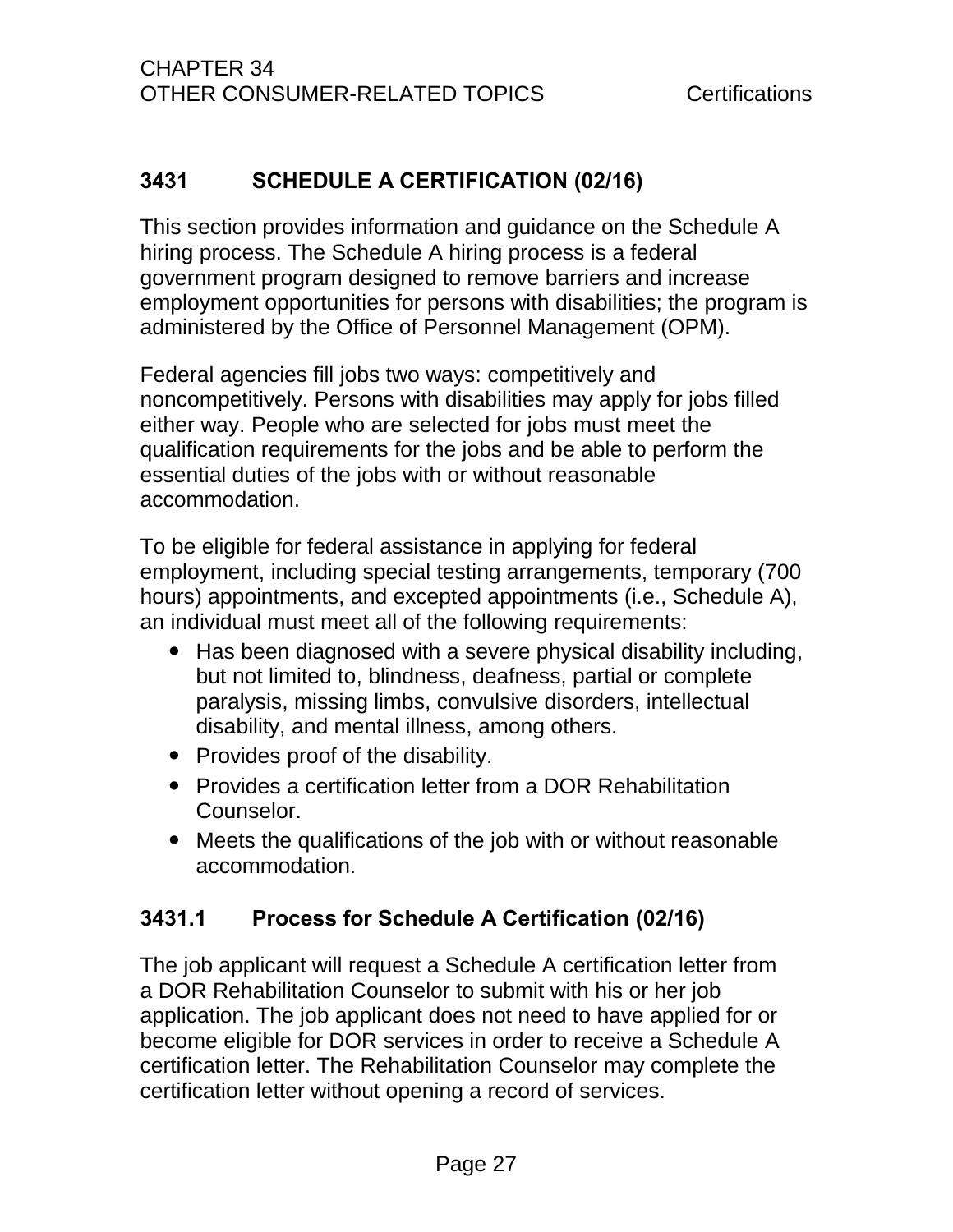As part of the certification process for excepted appointments, the Rehabilitation Counselor will verify that the job applicant is eligible under a Schedule A appointment authority.

## <span id="page-31-0"></span>**3431.2 Documentation for Schedule A Certification (02/16)**

The Rehabilitation Counselor will complete the DR 996 SCHEDULE A CERTIFICATION form for excepted appointments to verify that the applicant is eligible under Schedule A appointment authority.

The certification letter states that the person has been certified by the Rehabilitation Counselor as disabled and eligible for appointment. The certification letter does not detail the applicant's medical history, state his or her disability, provide criteria of whether the individual has the education or experience for the job, or is in need of an accommodation.

The OPM imposes no requirements concerning the recentness of the documentation (provided the information is accurate), or any limitations on the number of times an applicant may submit such documentation.

The Rehabilitation Counselor or designated district staff will perform all of the following actions:

- Meet with the individual to review his or her request for Schedule A certification and complete the certification process, as appropriate.
- Review medical records to confirm diagnosis of disability.
- Complete the DR 996 form in [AWARE](http://drdomino/aware/documents/pdf/AWARE%20Reference%20Guide%20Jan%202015.pdf) according to the AWARE [Reference Guide](http://drdomino/aware/documents/pdf/AWARE%20Reference%20Guide%20Jan%202015.pdf) and the [Accounting and Support Desk](file://dorgroup/group/Public%20Folder/Accounting%20and%20Support%20Desk%20Manuals)  [Manual.](file://dorgroup/group/Public%20Folder/Accounting%20and%20Support%20Desk%20Manuals)

While the federal government has no apparent reporting requirement, the District Administrator may monitor any certifications completed on individuals who are not DOR consumers via the data records in the AWARE Referral module.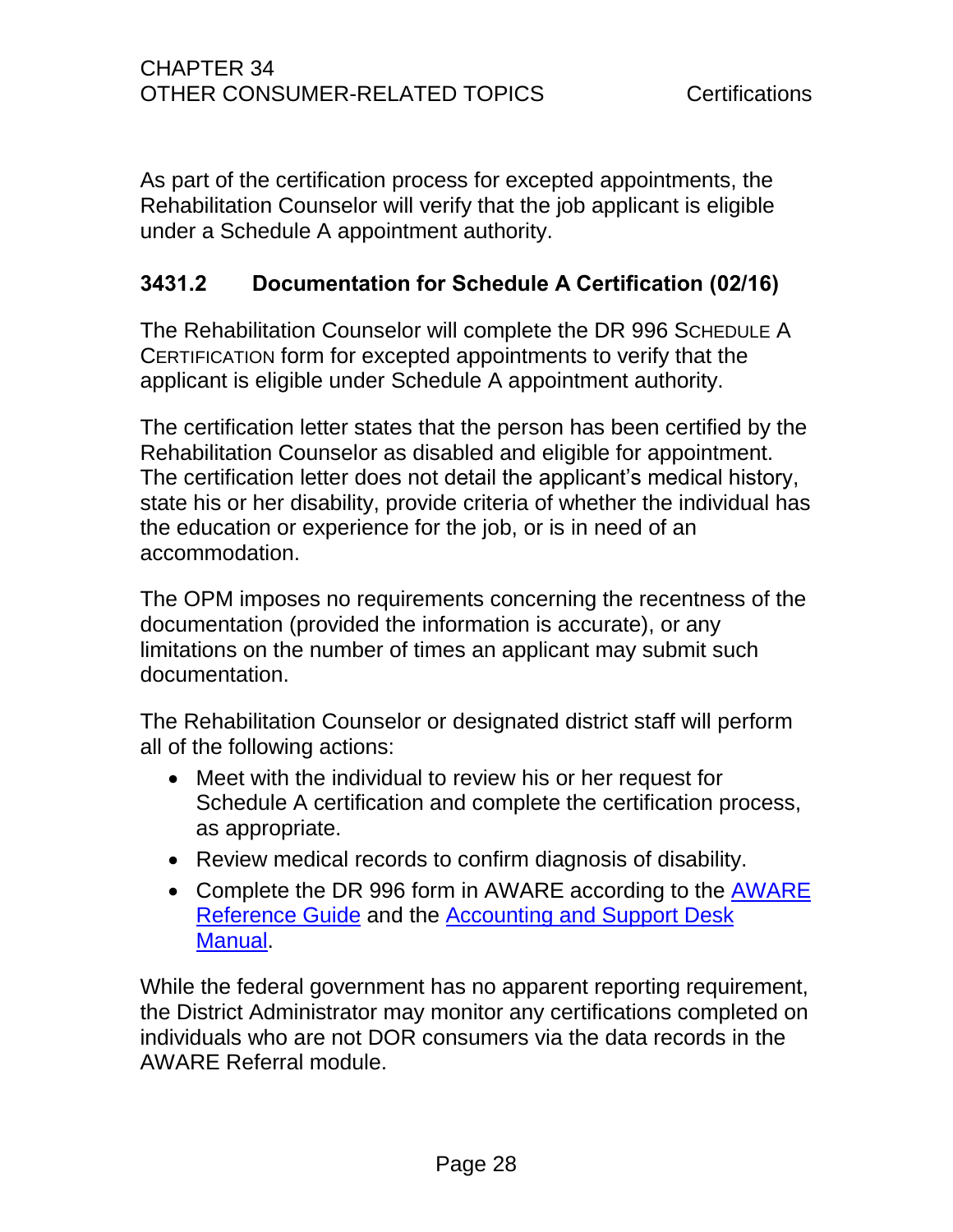### <span id="page-32-0"></span>**3432 LIMITED EXAMINATION AND APPOINTMENT PROGRAM CERTIFICATION (02/16)**

This section provides information and guidance on an alternate examination and appointment process administered by the CalHR, the Limited Examination and Appointment Program (LEAP). The LEAP is designed to facilitate the recruitment and hiring of persons with disabilities into state service.

An individual qualifies for LEAP if they meet one of three criteria that satisfy the definition of a "disability" from the Fair Employment and Housing Act. Individuals who qualify for LEAP will be able to apply for any LEAP-specified examination for which minimum qualifications are met.

## <span id="page-32-1"></span>**3432.1 Process for Determining LEAP Eligibility (02/16)**

A DOR consumer meets LEAP eligibility based upon the consumer qualifying for DOR services. The Rehabilitation Counselor need not make any further determinations in order to approve the consumer's eligibility for the LEAP and need only complete administrative steps.

The Rehabilitation Counselor will determine whether an individual who is not a consumer meets the LEAP eligibility criteria based upon either the Rehabilitation Counselor observing an apparent disability (e.g., missing limb) or written verification that the individual meets one of the following three disability criteria of the California Fair Employment and Housing Act:

- Has a physical or mental impairment or medical condition that limits one or more major life activities.
- Has a record or history of such impairment or medical condition.
- Is regarded as having such an impairment or medical condition.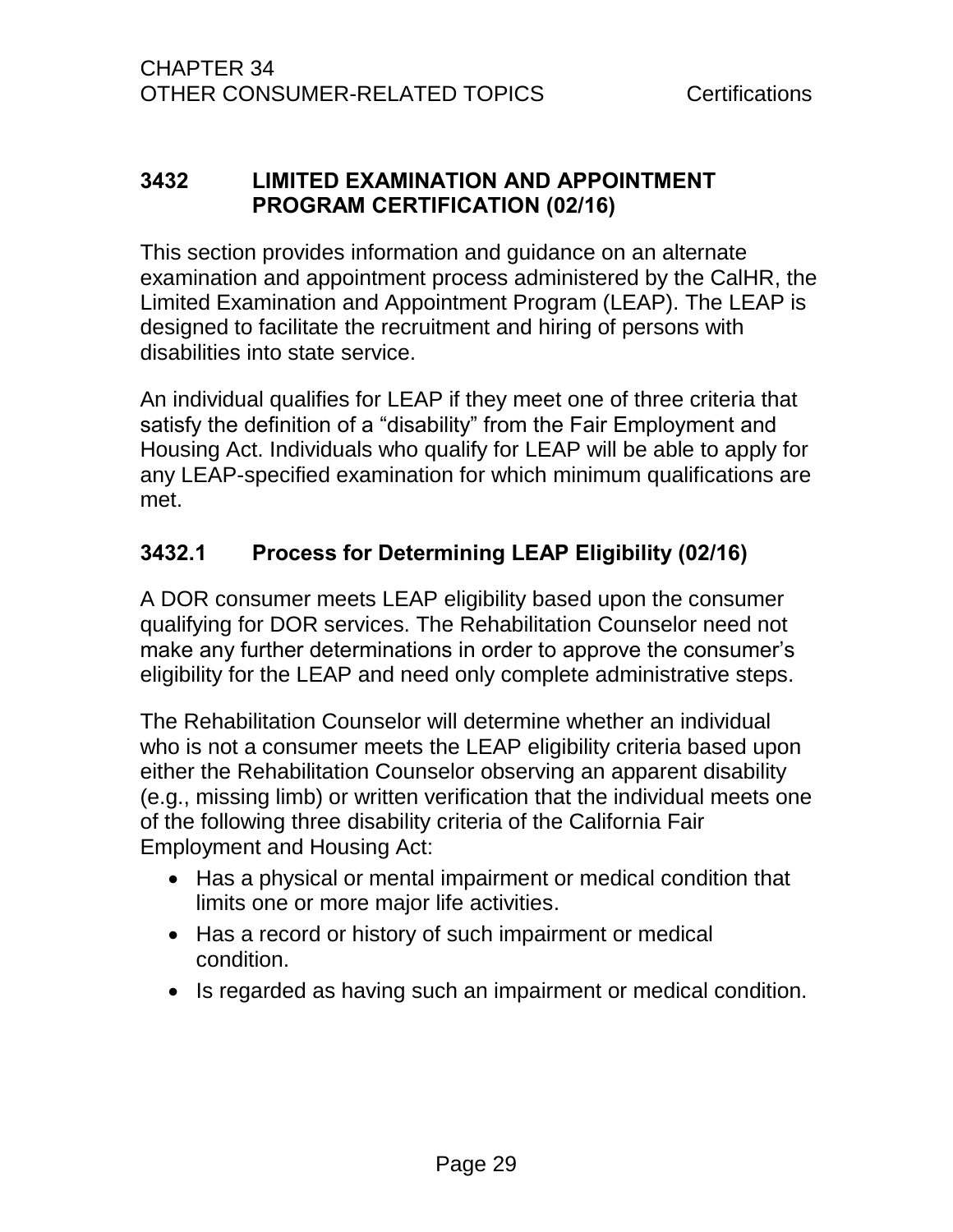The verification documentation may include any of the following:

- Medical records, including a letter on a physician or medical professional's letterhead.
- Educational records.
- A recent copy of a Social Security Administration (SSA) award or continuation letter that the individual is receiving Supplemental Security Income/Social Security Disability Insurance (SSI/SSDI) benefits due to his or her own disability.
- A recent copy of a Benefits Planning Query Report (BPQY) from SSA.
- Certificate from a private Vocational Rehabilitation or other counselor who issues or provides disability benefits.

Eligibility and participation in the LEAP requires disability certification in the form of a record in the name of the LEAP applicant created in the CalHR Exam and Cert Online System (ECOS) database.

## <span id="page-33-0"></span>**3432.2 Documentation of the LEAP Certification Process (02/16)**

This section provides documentation requirements for the LEAP certification process. The DOR provides statewide leadership in the hiring of people with disabilities in State service, including provision of LEAP certifications to non-DOR consumers.

## **Non-DOR Consumers**

An "interested individual" who meets LEAP eligibility and contacts the DOR solely for a LEAP certification shall be assisted as part of the DOR statewide referral and information system.

The Rehabilitation Counselor or designated district staff will schedule an in-person appointment with an individual interested in the LEAP and complete the LEAP certification within 24 hours of the initial contact, whenever possible. This timeliness will ensure that LEAPeligible individuals are able to meet LEAP examination deadlines. When the appointment is scheduled, the interested individual should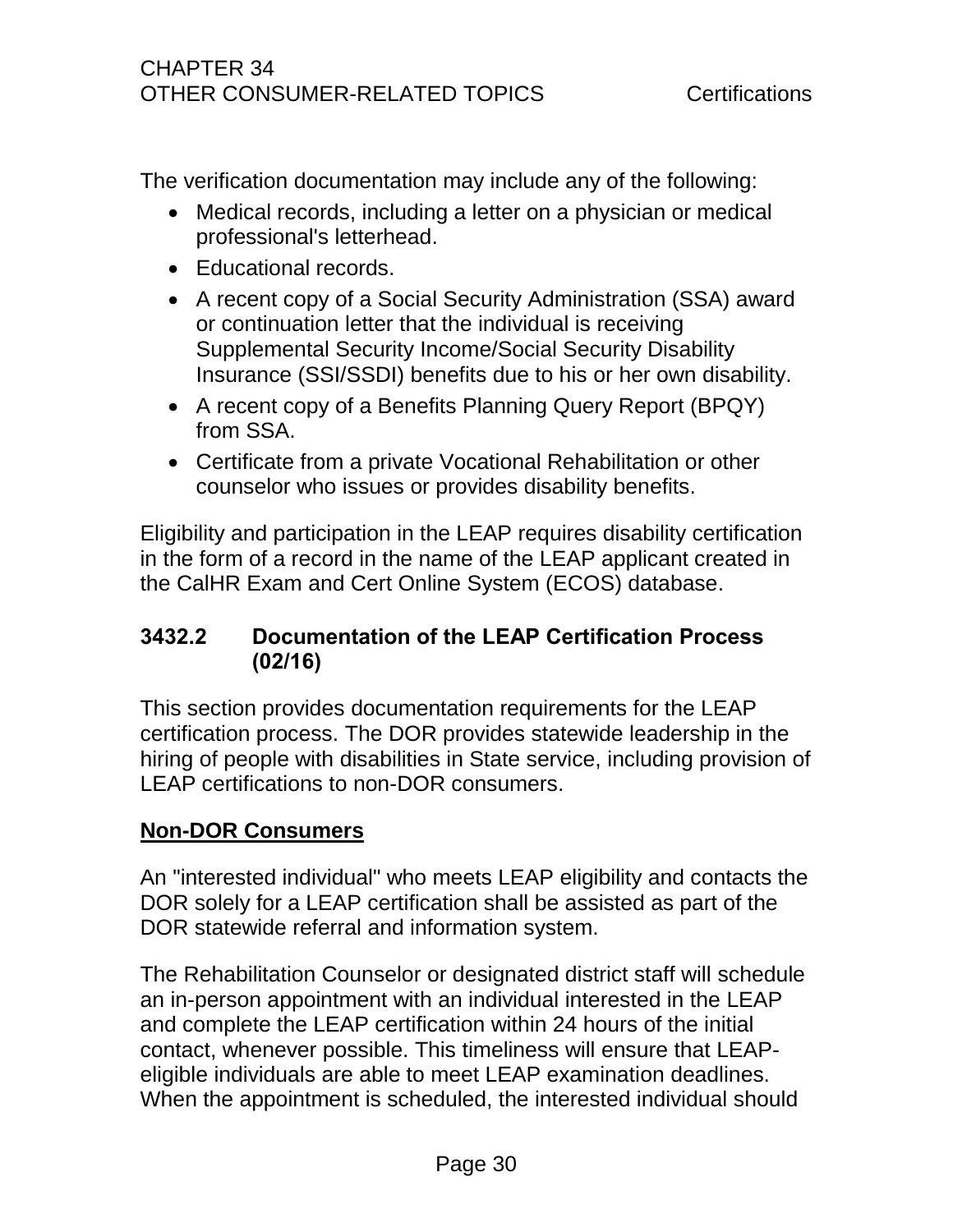be advised to bring the verification (i.e., proof) of disability to the appointment.

The Rehabilitation Counselor or designated district staff will follow the following steps for the LEAP certification process for an individual who is not a DOR consumer:

- View the LEAP applicant's driver's license or State-issued photo identification to verify his or her identity.
- Review the verification of the disability brought by the individual to the DOR office or to the appointment to determine if it is sufficient for LEAP eligibility. In an ongoing effort to protect each individual's personally identifiable information, a LEAP applicant should bring his or her proof of disability to the DOR office or appointment with the Rehabilitation Counselor and not be required to mail the information. No additional documentation is required.
- Complete disability certification, if sufficient information exists to determine LEAP eligibility.

To complete a disability certification, the ECOS-trained DOR staff will create a LEAP record in the name of the applicant in the CalHR ECOS database as follows:

- 1. Enter his or her User ID and password into the CalHR database at [www.ECOS.ca.gov.](http://www.ecos.ca.gov/)
- 2. Navigate to the LEAP Records page by clicking on "INDIVIDUAL RECORDS" tab and then the "LEAP RECORDS" hyperlink on the following page.
- 3. Verify that the applicant is not already LEAP-certified by entering the applicant's Social Security number and clicking the "SEARCH" button. If no LEAP records match the search criteria, click "ADD LEAP RECORD" button at the bottom of the page.
- 4. Enter the applicant's details in the data fields, as required.
- 5. Set LEAP Status to "ACTIVE."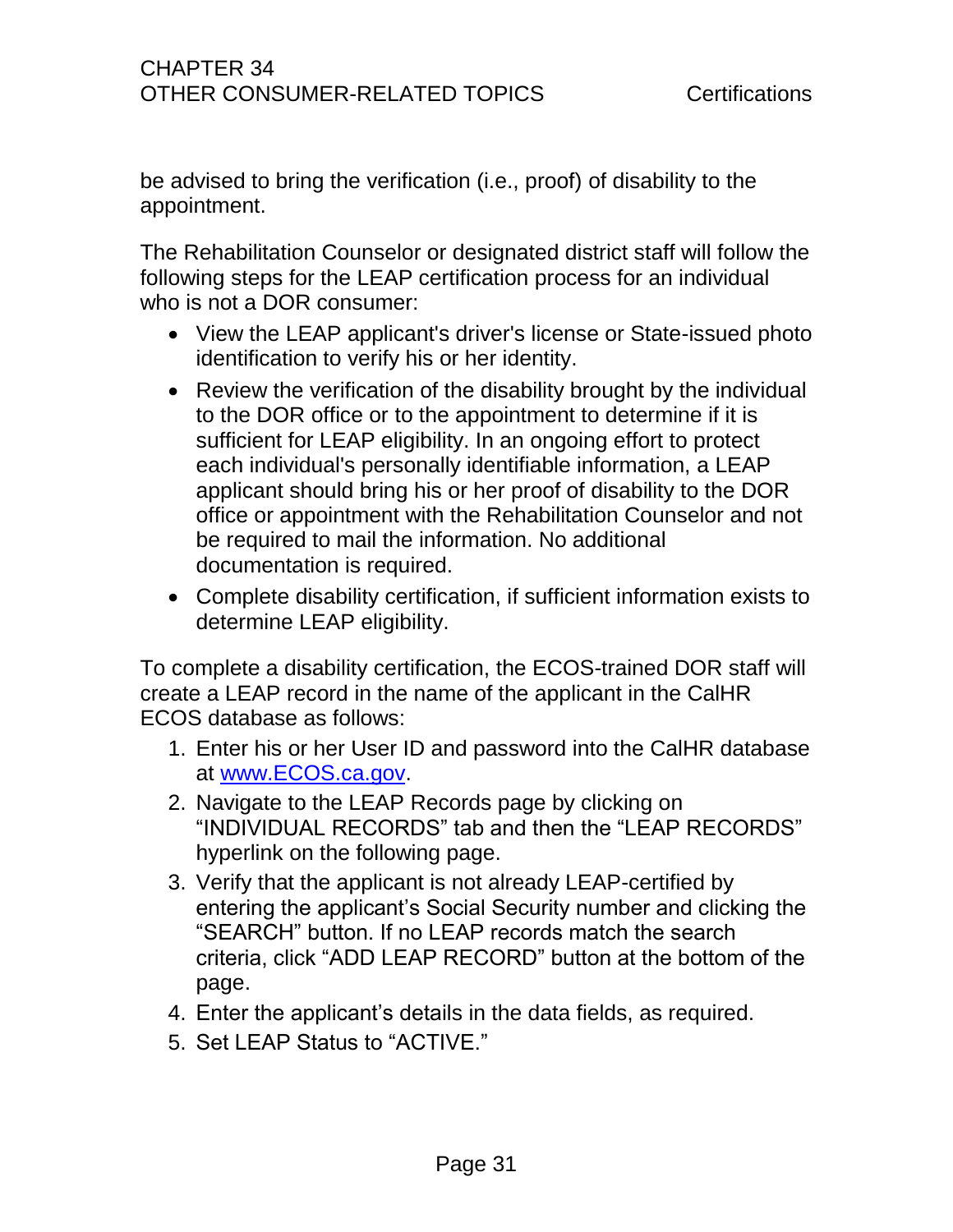- 6. Provide confirmation letter to the LEAP applicant by clicking "PRINT LETTER" button and selecting "LEAP-RECORD" template.
- 7. Click "SAVE" button when process is complete.

The applicant is now LEAP-certified and can begin taking LEAP examinations.

For tracking purposes, the Rehabilitation Counselor or designated district staff will record the LEAP Certification in AWARE by creating a new referral in the name of the applicant. The referral outcome is "Closed-LEAP Certificate."

### **DOR Consumers**

The Rehabilitation Counselor will complete the LEAP certification for a DOR consumer within 24 hours of the initial interest, whenever possible. The steps for the LEAP certification process for an individual who is a DOR consumer are the same as those for non-DOR consumers (refer to #1 - #7 above).

For tracking purposes, the Rehabilitation Counselor or designated district staff will record the LEAP Certification in AWARE by entering a case note in the **Participant** mode of AWARE.

Refer to the [AWARE Reference Guide](http://drdomino/aware/documents/pdf/AWARE%20Reference%20Guide%20Jan%202015.pdf) and the [Accounting and](file://dorgroup/group/Public%20Folder/Accounting%20and%20Support%20Desk%20Manuals)  [Support Desk Manual](file://dorgroup/group/Public%20Folder/Accounting%20and%20Support%20Desk%20Manuals) for more information on LEAP certification in AWARE.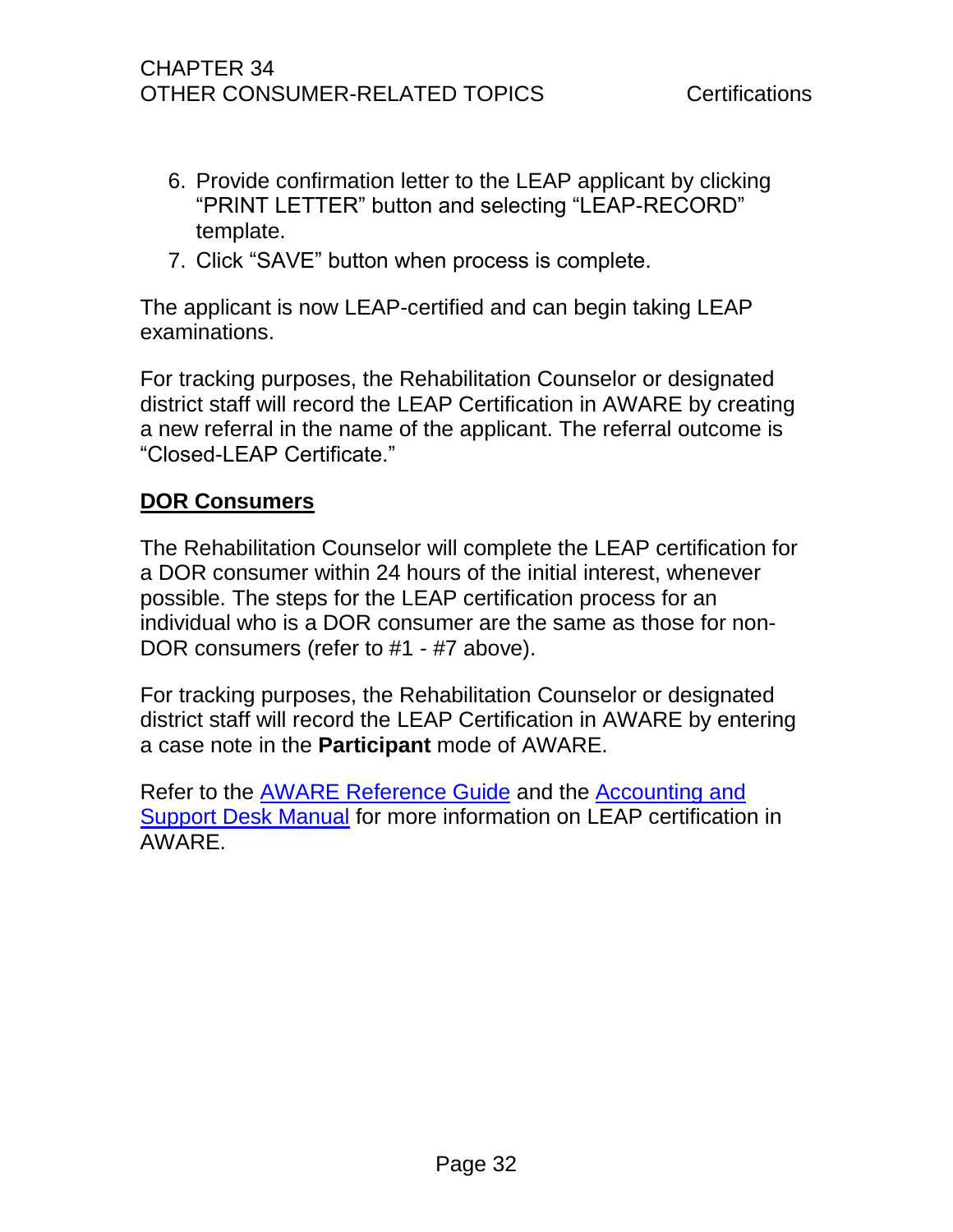### <span id="page-36-0"></span>**3440 REQUEST FOR WAGE ABSTRACT AND EMPLOYER INFORMATION (02/16)**

This section provides guidance on how to obtain employment information from the Employment Development Department (EDD) for a DOR consumer in an IPE who has lost contact with the VRSD team.

The DOR shall strive to increase the quantity and quality of successful employment outcomes by monitoring progress toward the employment outcome, as well as verifying that requirements for closure with an employment outcome are met.

The DOR shall use the EDD Quarterly Contributions Returns and Report of Wages (QCEW) to obtain information on quarterly wages and monthly employment of DOR consumers. The EDD requires that all employers covered under the California Unemployment Insurance laws report their quarterly wages and monthly contribution to the EDD using the QCEW. These wages are used to populate the QCEW database.

The DOR shall use the wage abstract and employer information provided in the QCEW as a tool to gather information when other reasonable means of contacting the consumer have failed or the Rehabilitation Counselor or designed district staff is trying to verify employment. Yet, the employment information alone shall not constitute the only basis for record of services closure with an employment outcome.

Authority: CCR, title 9, section 7179.2.

[Go to CCR.](file://dorgroup/group/User%20Resources/California%20Code%20of%20Regulations%20(CCR)/LATEST%20CCR/CCR%20DOR.docx)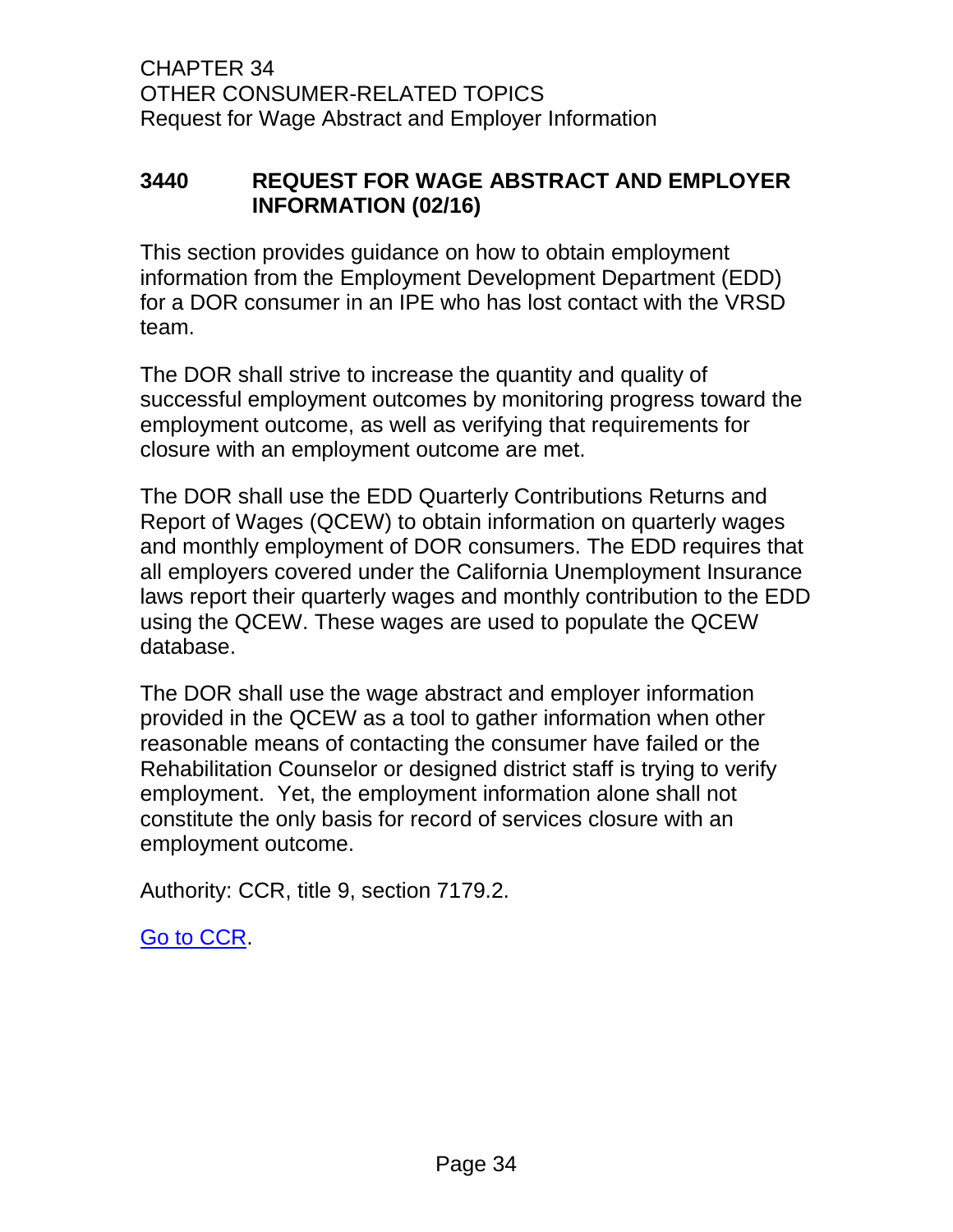CHAPTER 34 OTHER CONSUMER-RELATED TOPICS Request for Wage Abstract and Employer Information

### <span id="page-37-0"></span>**3440.1 Requesting Wage Abstract and Employer Information (02/16)**

Prior to closing a record of services with an employment outcome, the Rehabilitation Counselor will perform the following actions:

- Monitor progress toward the employment outcome as agreed upon in the IPE through regular contact with the consumer.
- Verify that the requirements for closure with an employment outcome are met, according to CCR 7179.2.

Despite the best efforts of the VRSD team, contact with a consumer is sometimes lost. On these occasions, one method that may be used to reestablish contact with the consumer, and determine if the consumer has obtained employment as a result of VR services, is to request the wage abstract information from the district liaison. This information may be useful in verifying whether the consumer has benefited from VR services and achieved an employment outcome consistent with his or her IPE.

The process for requesting wage abstract and employer information is automated. This process will increase accessibility of vital employment information, which in turn will assist the Rehabilitation Counselor in increasing the number of successful outcomes and with consumer contact.

The District Administrators will designate a Wage Abstract Liaison who has access to the wage abstract and employer information on the DOR intranet. The Wage Abstract Liaison will provide a consumer's employment and wage information to the Rehabilitation Counselor or designated district staff.

When reviewing the wage abstract and employer information, the Rehabilitation Counselor or designated district staff should consider the following parameters:

 Wage and employment data is for consumers who were in-plan and received VR services.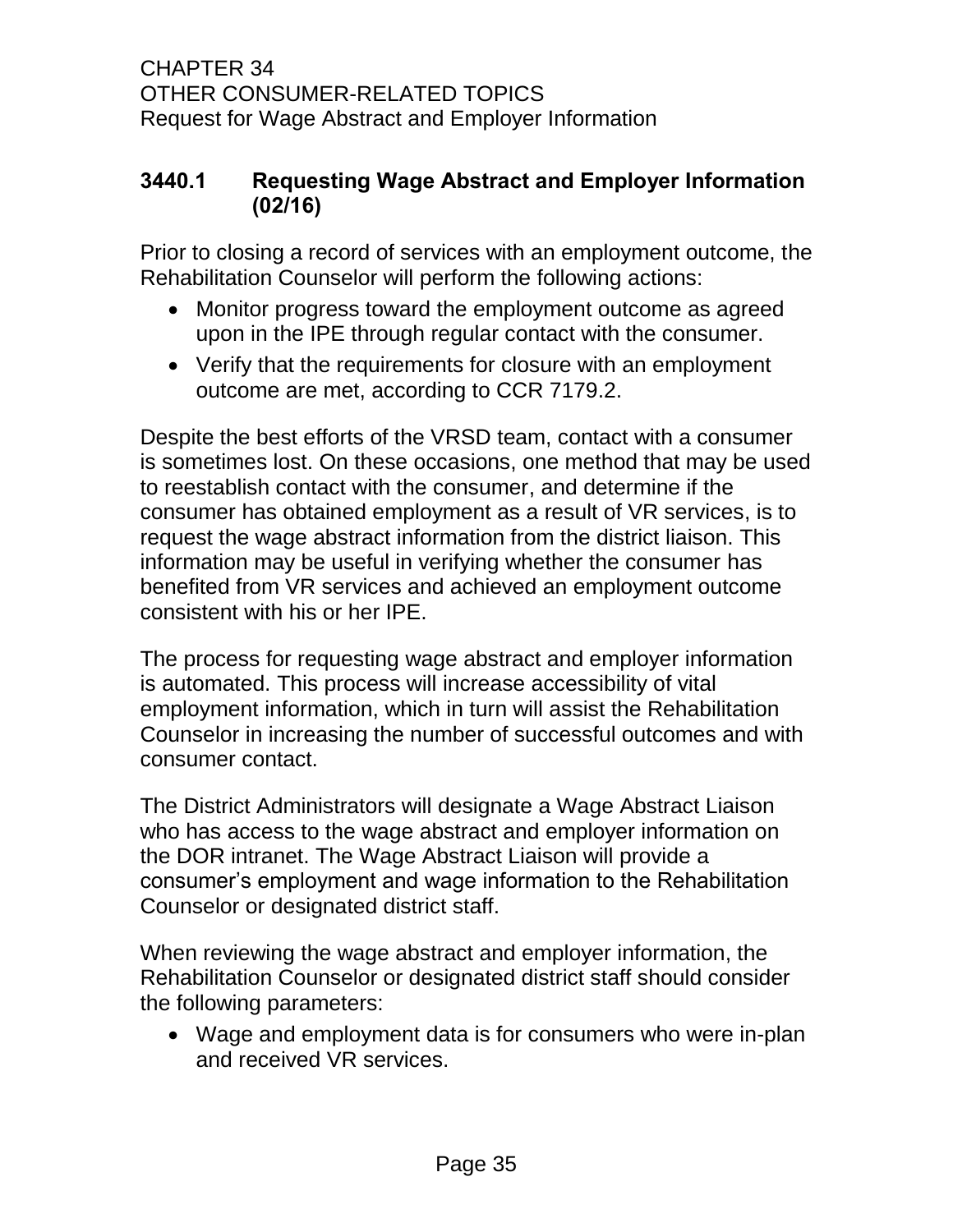### CHAPTER 34 OTHER CONSUMER-RELATED TOPICS Request for Wage Abstract and Employer Information

- Only consumers who are working or have reportable wages will be reflected in the report.
- Wage abstracts will be automatically updated approximately every 90 days.
- The wage data received from EDD can be up to six months behind.

The Rehabilitation Counselor or designated district staff will contact his or her district Wage Abstract Liaison if he or she needs assistance or have any questions pertaining to wage abstract information.

The Rehabilitation Counselor will use the wage abstract and employer information only as a last resort when all other reasonable means of contacting the consumer have failed.

## <span id="page-38-0"></span>**3440.2 Documenting Wage Abstract and Employer Information (02/16)**

The Rehabilitation Counselor will document the following in the record of services:

- Receipt and review of the wage abstract and employer information.
- Any additional efforts made to contact the consumer after review of the wage abstract and employer information.
- Record of services closure, as appropriate to the individual case.

Refer to [RAM Chapter 30](http://drdomino/ram/index.html) for more information on record of services closure requirements.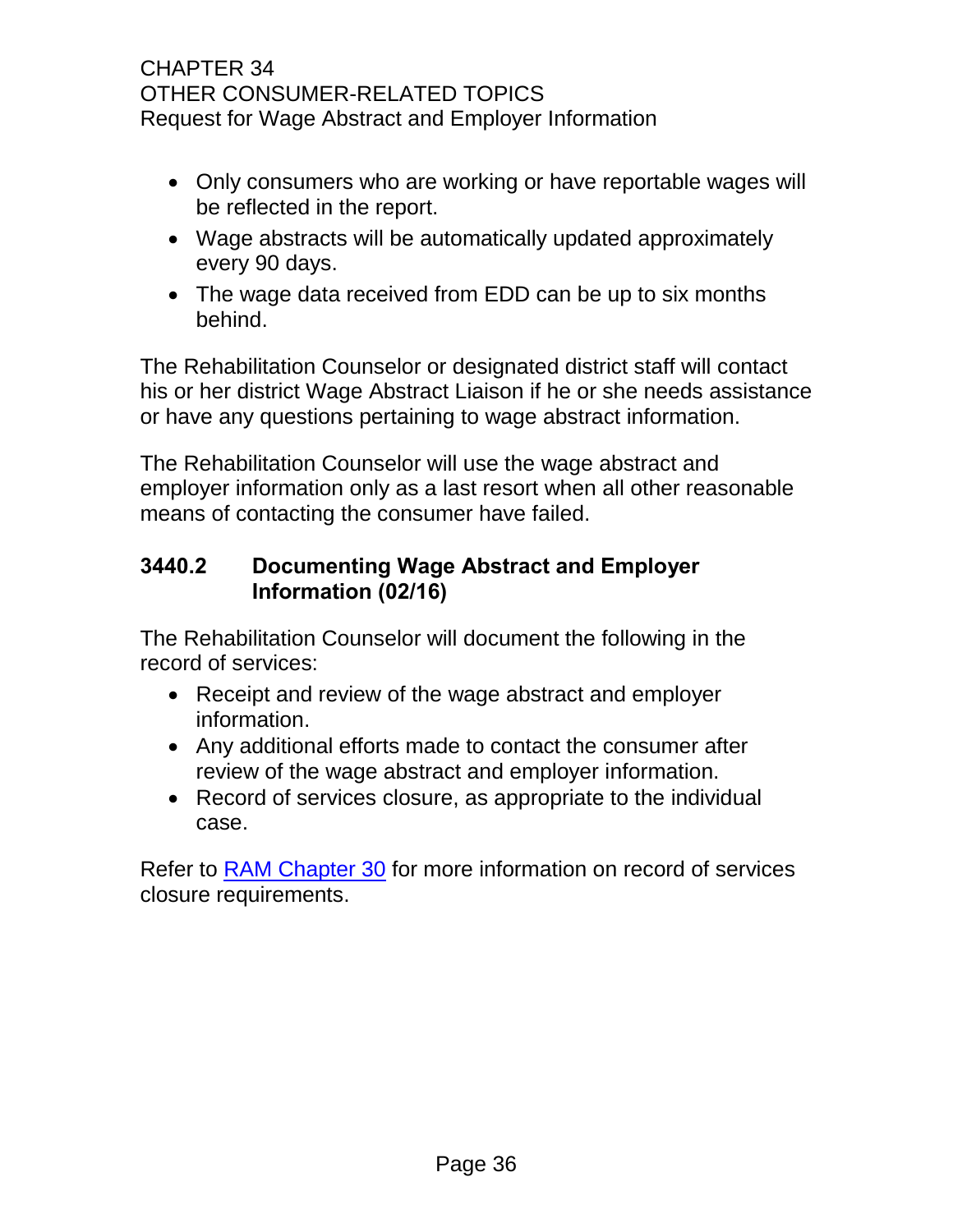### <span id="page-39-0"></span>**3450 MANDATED REPORTING OF SUSPECTED ABUSE (02/16)**

This section provides guidance on legal requirements related to the following issues:

- Suspected abuse of elderly and dependent adults.
- Suspected abuse and neglect of children.

California law requires mandated reporters, who are persons engaged in certain types of employment or who hold certain occupations or licenses, to report known or suspected instances of abuse of certain defined categories of vulnerable persons, including elderly adults, dependent adults, and children.

Pursuant to Welfare and Institutions Code section 15659 and Penal Code section 11166.5, prior to commencing employment and as a condition of employment, the DOR shall require any mandated reporter to sign a statement on a form provided by the DOR to the effect that he or she has knowledge of the provisions of Welfare and Institutions Code section 15630 and Penal Code section 11166 and will comply with these provisions. The statement shall inform the employee that he or she is a mandated reporter and inform the employee of his or her reporting obligation under the above cited laws and of his or her confidentiality rights under Penal Code section 11167(d). Copies of Welfare and Institutions Code section 15630 and Penal Code sections 11165.7, 11166, and 11167 shall be provided to the employee. The signed statements shall be retained by the DOR.

The DOR policies related to mandated reporting of suspected abuse apply to DOR districts, as well as other related programs, e.g., Orientation Center for the Blind and Business Enterprise Program for the Blind.

The DOR shall use the DR 643 ACKNOWLEDGMENT OF RECEIPT - MANDATED REPORTING OF SUSPECTED ABUSE form to document that mandated reporters of suspected abuse of elder and dependent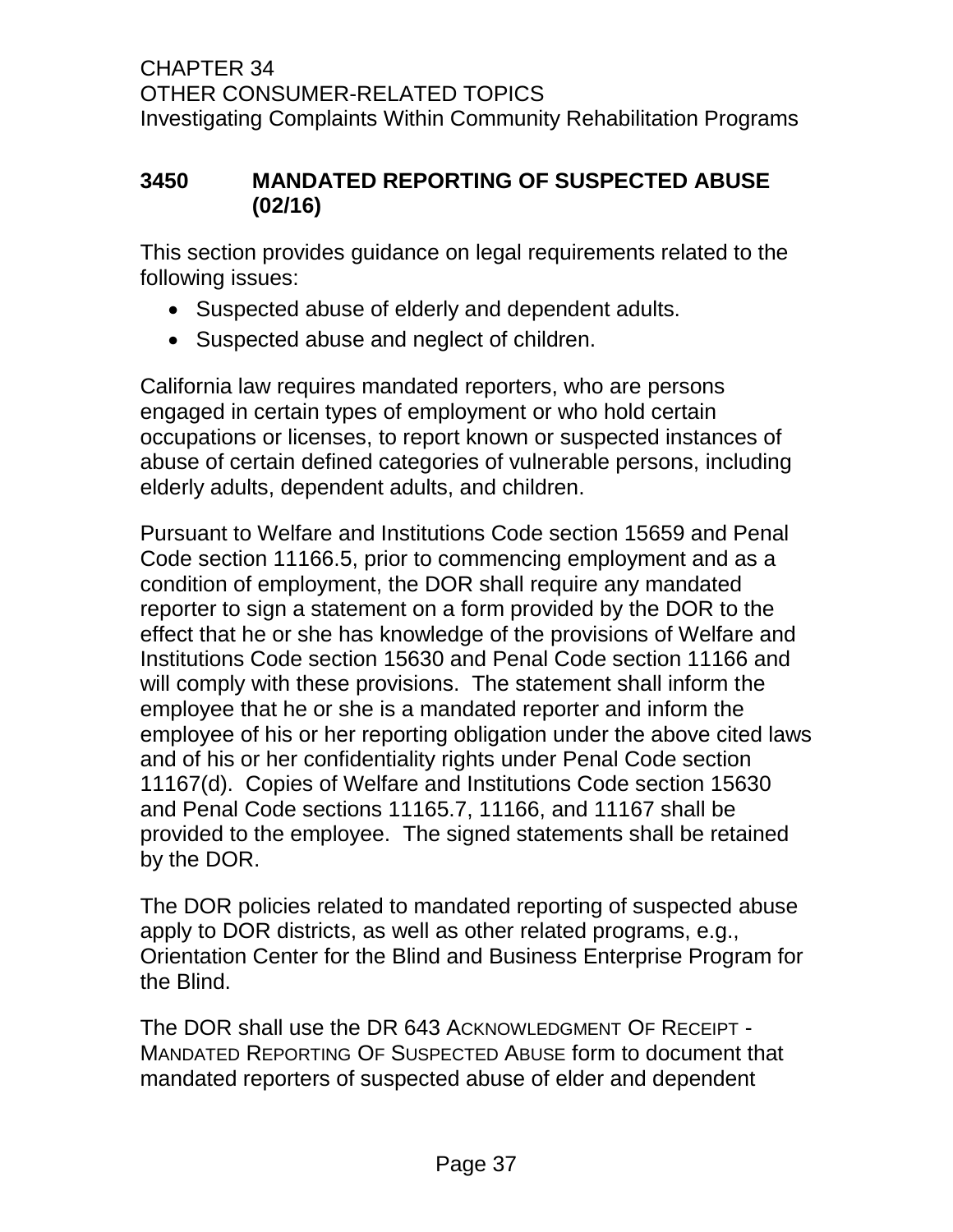adults and children have been informed of, and will comply with, their mandated reporting responsibilities.

The DOR shall use the DR 643A MANDATED REPORTING of SUSPECTED ABUSE – ATTACHMENT A form to inform mandated reporters of the Elder Abuse and Dependent Adult Civil Protection Act, commencing with California Welfare and Institutions Code section 15600, and specifically Welfare and Institutions Code section 15630.

The DOR shall use the DR 643B MANDATED REPORTING OF SUSPECTED ABUSE – ATTACHMENT B form to inform mandated reporters of the Child Abuse and Neglect Reporting Act, commencing with California Penal Code section 11164, and specifically Penal Code sections 11165.7,11166, and 11167.

Authority: 34 C.F.R. §§ 361.37 and 361.38; Welfare and Institutions Code, section 15600 et seq.; Penal Code section 11164 et seq..

## <span id="page-40-0"></span>**3450.1 Mandated Reporters (02/16)**

For purposes of this section, the following definition applies:

"Health practitioner" means a physician and surgeon, psychiatrist, psychologist, dentist, resident, intern, podiatrist, chiropractor, registered nurse, dental hygienist, licensed clinical social worker or associate clinical social worker, marriage and family therapist, licensed professional clinical counselor, or any other person who is currently licensed under Division 2 (commencing with Section 500) of the Business and Professions Code, any emergency medical technician I or II, paramedic, or person certified pursuant to Division 2.5 (commencing with Section 1797) of the Health and Safety Code, a psychological assistant registered pursuant to Section 2913 of the Business and Professions Code, a marriage and family therapist trainee, as defined in subdivision (c) of Section 4980.03 of the Business and Professions Code, an unlicensed marriage and family therapist intern registered under Section 4980.44 of the Business and Professions Code, a clinical counselor trainee, as defined in subdivision (g) of Section 4999.12 of the Business and Professions Code, a clinical counselor intern registered under Section 4999.42 of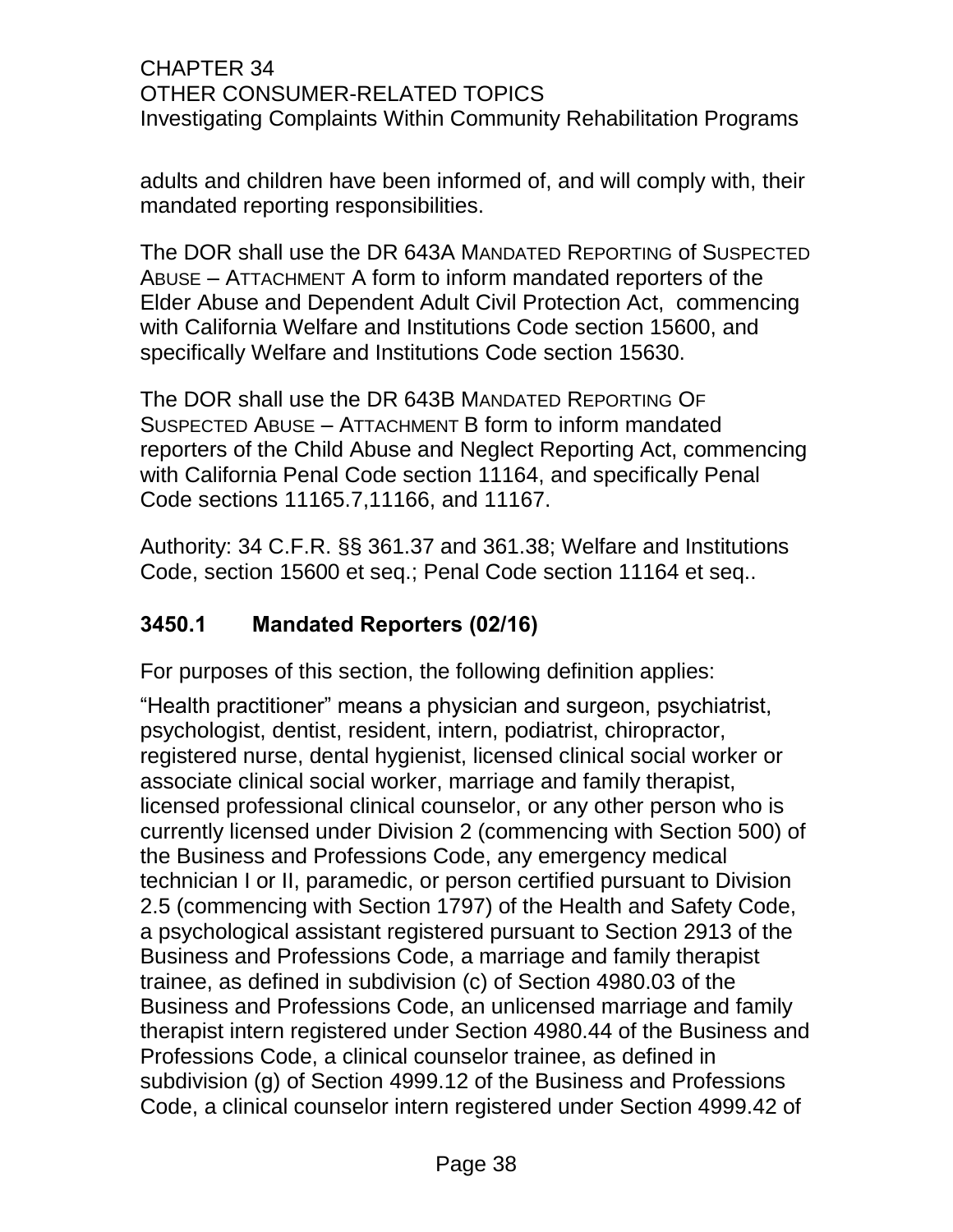the Business and Professions Code, a state or county public health or social service employee who treats an elder or a dependent adult for any condition, or a coroner.

All DOR employees who provide services to elder or dependent adults, or who are health practitioners, as defined in Welfare and Institutions Code section 15610.37, and are therefore mandated reporters of suspected elder or dependent adult abuse, must adhere to the following:

- Be informed of their mandated reporting responsibilities by being provided a copy of the DR 643A form.
- Sign the DR 643 form, stating that they have knowledge of the mandatory reporting requirements in Welfare and Institutions Code section 15630 and will comply with its provisions.

All DOR employees whose duties require direct contact and supervision of children, or are in occupations described in Exhibit C, and are therefore mandated reporters of suspected child abuse and neglect, must adhere to the following:

- Be informed of their mandated reporting responsibilities and confidentiality rights by being provided a copy of the DR 643B form.
- Sign the DR 643 form, stating that they have knowledge of the provisions in Penal Code section 11166 and will comply with its provisions.

Managers of staff whose duties require direct contact and supervision of children, or are in occupations described in Exhibit C, will ensure these forms are provided to, and signed as required by, employees who are mandated reporters of suspected abuse. Such managers may include, but are not limited to, District Administrators, or their designees, and other program managers, e.g., Orientation for the Blind, Business Enterprise Program for the Blind.

When updates to the DR 643, DR 643A, or DR 643B forms occur due to mandated reporting laws changes, District Administrators or their designees, or other program managers as described above will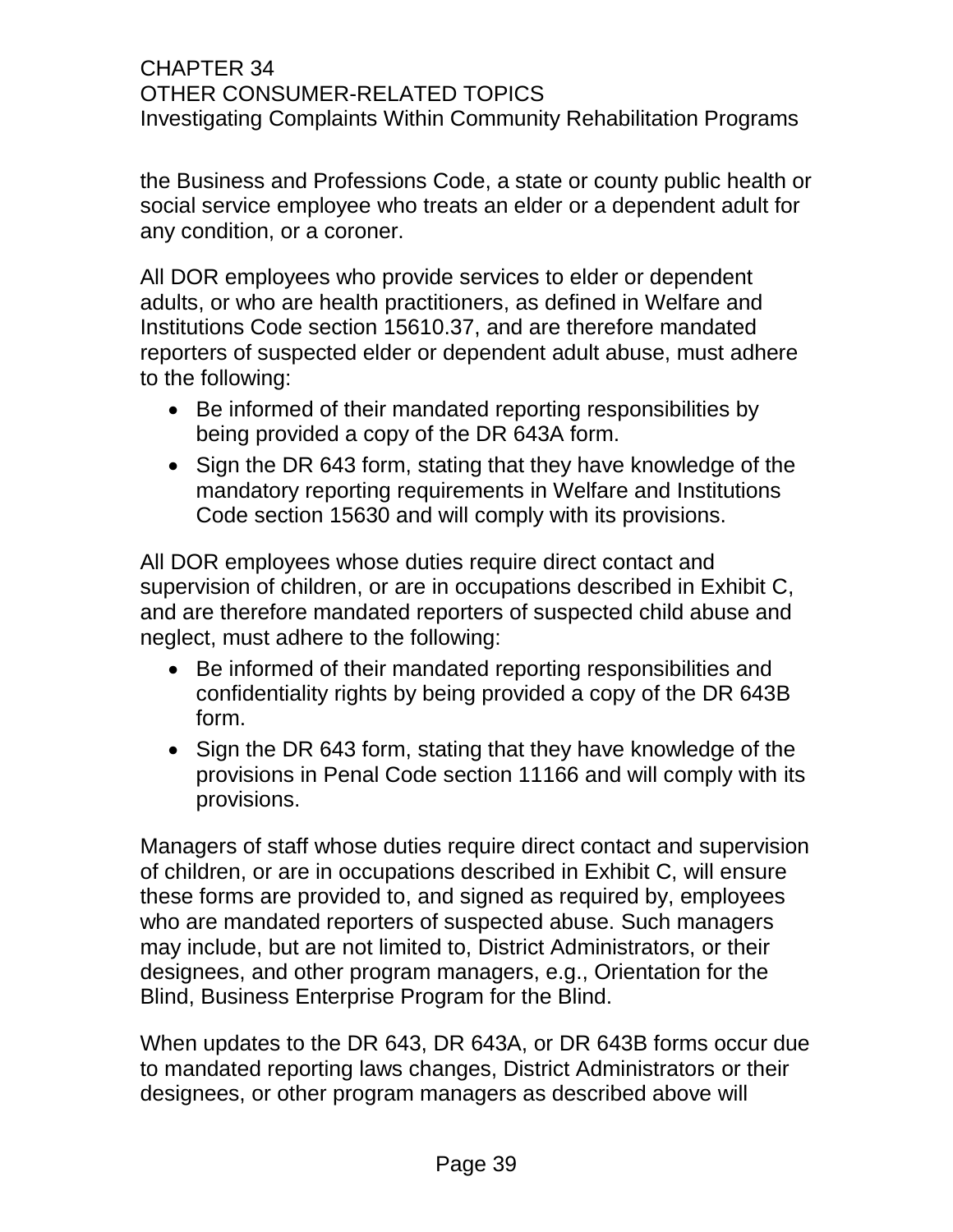ensure that employees who are mandated reporters receive and review the updated forms, laws, and comply with any new requirements.

The DOS Manager or designated support staff (e.g., personnel or attendance clerk) is responsible for coordination of the signed forms prior to sending the forms to DOR Personnel Services for filing in the employee's official file.

Refer to [Exhibit B](file://dorgroup/group/User%20Resources/Rehab%20Admin%20Manual/RAM34_Exhibit%20B%20Abuse%20Adult%201010.doc) for more information on reporting Suspected Elder or Dependent Adult Abuse.

Refer to [Exhibit C](file://dorgroup/group/User%20Resources/Rehab%20Admin%20Manual/RAM34_Exhibit%20C%20Abuse%20Child%201010.doc) for more information on reporting Suspected Child Abuse or Neglect.

### <span id="page-42-0"></span>**3450.2 Informed Choice and Referrals to Victim Services (02/16)**

During the intake process, the Rehabilitation Counselor or designated district staff will:

- Provide applicants with the opportunity to disclose and discuss any experience of abuse or crime for purposes of providing appropriate information and referrals to the individual.
- Advise applicants that while most information they provide to the DOR is confidential, DOR employees are required to report suspected abuse under certain circumstances, as an exception to the consumers' general right to confidentiality. This information should be discussed at the beginning of the intake process.

Consistent with informed choice, an applicant, and later, the consumer, may choose whether to disclose this information. Some applicants or consumers may decline to discuss abuse when they understand that the Rehabilitation Counselor or designated district staff is required to report to an outside agency. Other consumers may welcome the opportunity to disclose abuse and receive assistance and referrals to victim services, knowing that DOR employees are required to make a report to other agencies.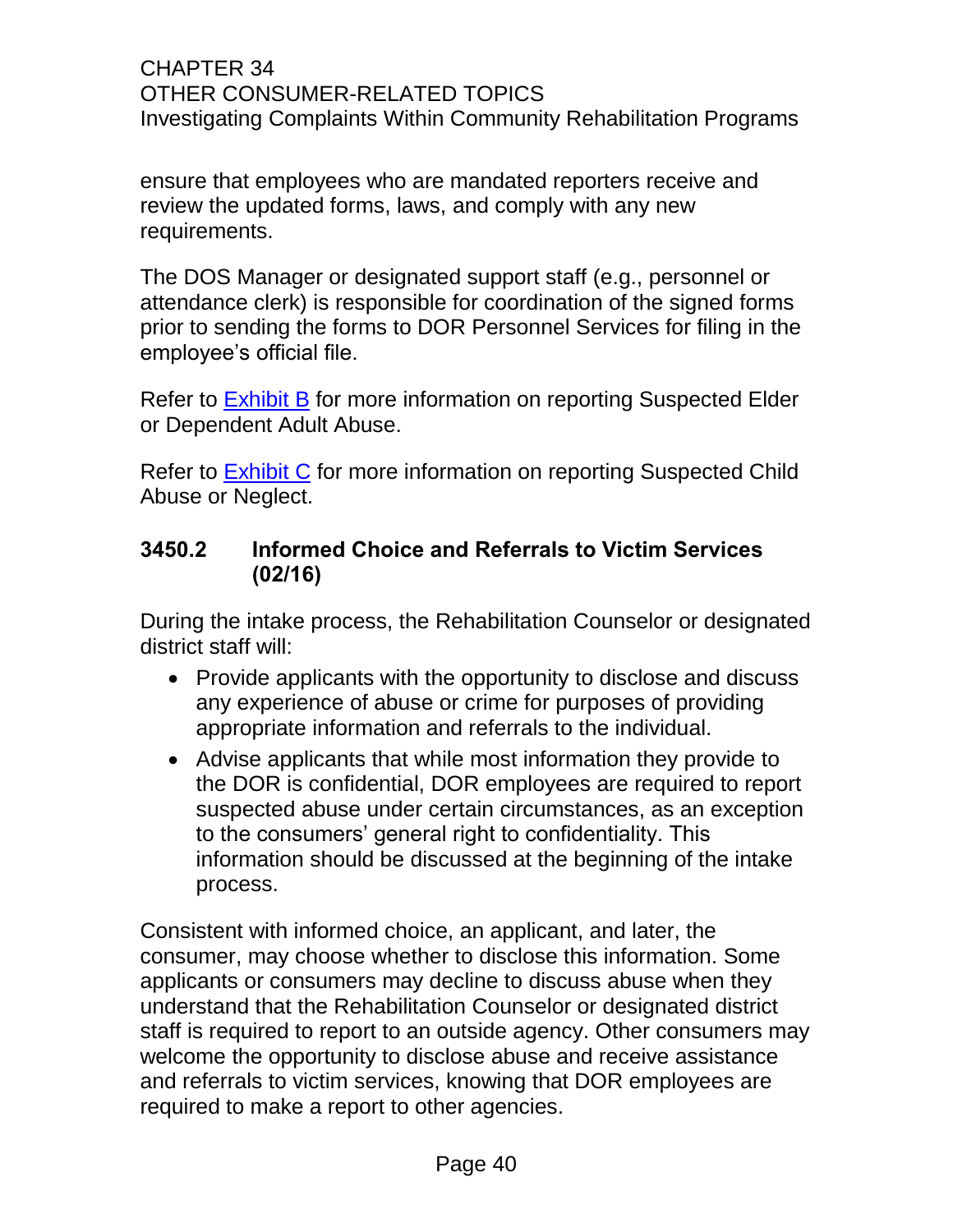Each DOR office may also refer victims of crime and abuse to local resources, including the following:

- Local Victims of Crime programs
- Law enforcement agencies
- Domestic violence shelters

When a referral is made to a victim service, the Rehabilitation Counselor will follow the referral procedure by providing the DR 914 NOTICE OF REFERRAL form to the applicant or consumer.

## <span id="page-43-0"></span>**3450.3 Penalties for Failure to Report Suspected Abuse or Impeding or Inhibiting a Mandated Report (02/16)**

California law establishes the failure to report suspected abuse, or impeding or inhibiting the reporting, as a misdemeanor punishable up to six months in county fail or a fine of \$1,000 or both. Should death result, the penalties are higher. If a mandated reporter intentionally conceals his or her failure to report abuse or severe neglect as defined, the failure to report is a continuing offense until the offense is discovered.

## <span id="page-43-1"></span>**3450.4 Differences in Reporting Requirements (02/16)**

There are differences in the requirements for reporting suspected abuse of adults and children, including the forms used to report abuse and the timeframes for filing a written report following the telephone report.

Refer to [Exhibit B](file://dorgroup/group/User%20Resources/Rehab%20Admin%20Manual/RAM34_Exhibit%20B%20Abuse%20Adult%201010.doc) for more information on reporting Suspected Elder or Dependent Adult Abuse.

Refer to **Exhibit C** for more information on reporting Suspected Child Abuse or Neglect.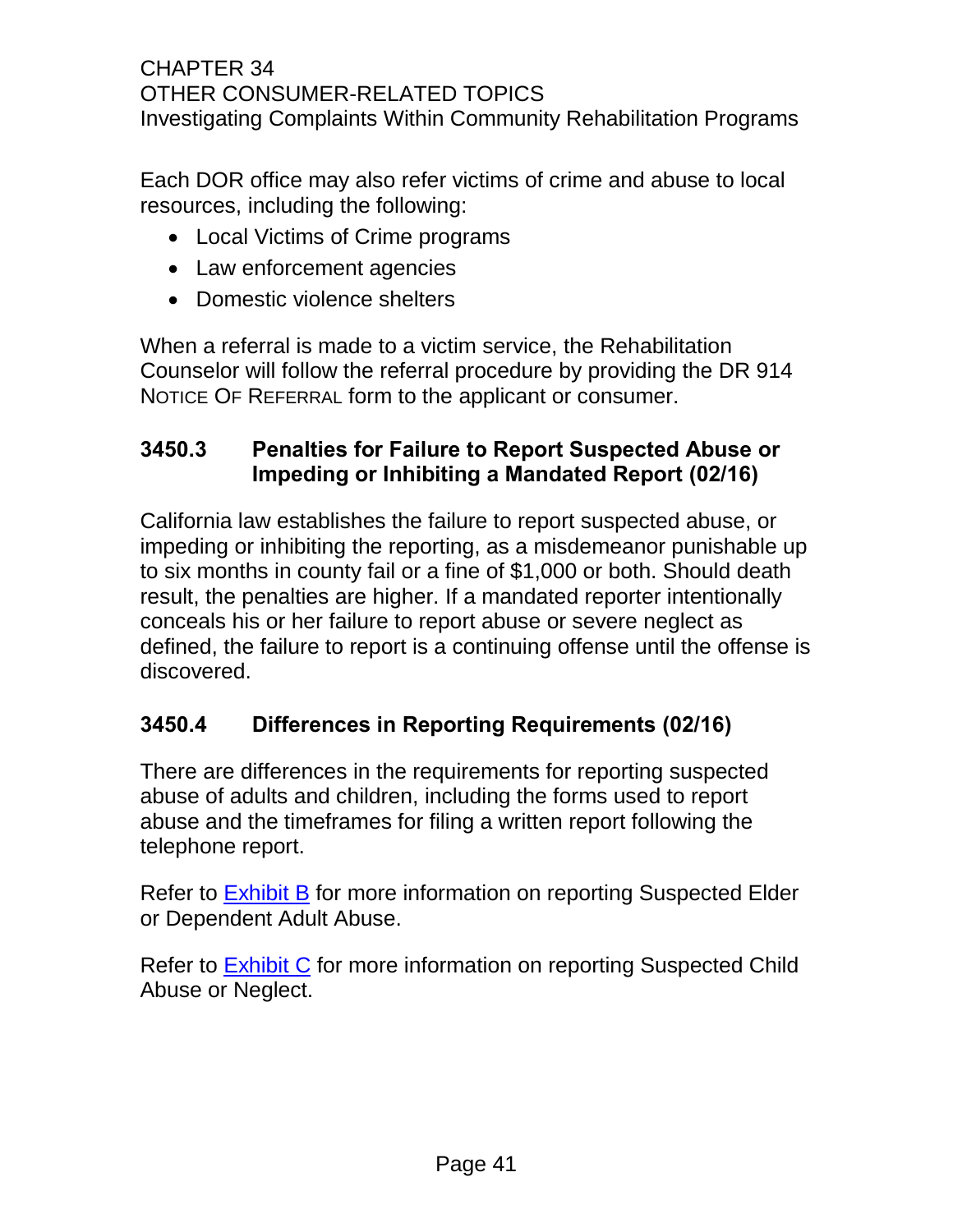### <span id="page-44-0"></span>**3451 INVESTIGATING COMPLAINTS OF ABUSE, NEGLECT OR UNSAFE PRACTICES WITHIN COMMUNITY REHABILITATION PROGRAMS (02/16)**

This section provides guidance on procedures for investigating complaints of abuse, neglect, or unsafe practices within Community Rehabilitation Programs (CRPs).

As appropriate, the DOR shall purchase VR services from CRPs. A CRP refers to an agency, organization or institution, or unit of an agency, organization or institution that directly provides or facilitates the provision of VR services as one of its major functions.

The DOR shall ensure services provided by CRPs to DOR applicants and consumers are conducted in an environment that protects the individuals' health, safety, and welfare. The DOR shall investigate and take immediate corrective action on all complaints concerning abuse, neglect, or unsafe practices within the CRP, as appropriate.

The DOR shall document, in writing, all allegations of abuse, neglect, or unsafe practices, whether verbal, written, or anonymous. Factfinding and/or an investigation will be initiated to determine the accuracy of the allegation(s). Conclusions will be reached and any necessary corrective measures will be identified. A report will be issued, documenting the outcome of the DOR fact-finding or investigation.

As appropriate to the individual case, the DOR shall involve its Office [of Civil Rights](http://drdomino/director/civil-rights/index.html) (OCR) in relation to certain types of complaints. Contact the [OCR](http://drdomino/director/civil-rights/index.html) by phone at 916-558-5850, or by email at [ocr@dor.ca.gov,](mailto:ocr@dor.ca.gov) for more information.

Authority: CCR, title 9, sections 7330(e), 7331, and 7332.

[Go to CCR.](file://dorgroup/group/User%20Resources/California%20Code%20of%20Regulations%20(CCR)/LATEST%20CCR/CCR%20DOR.docx)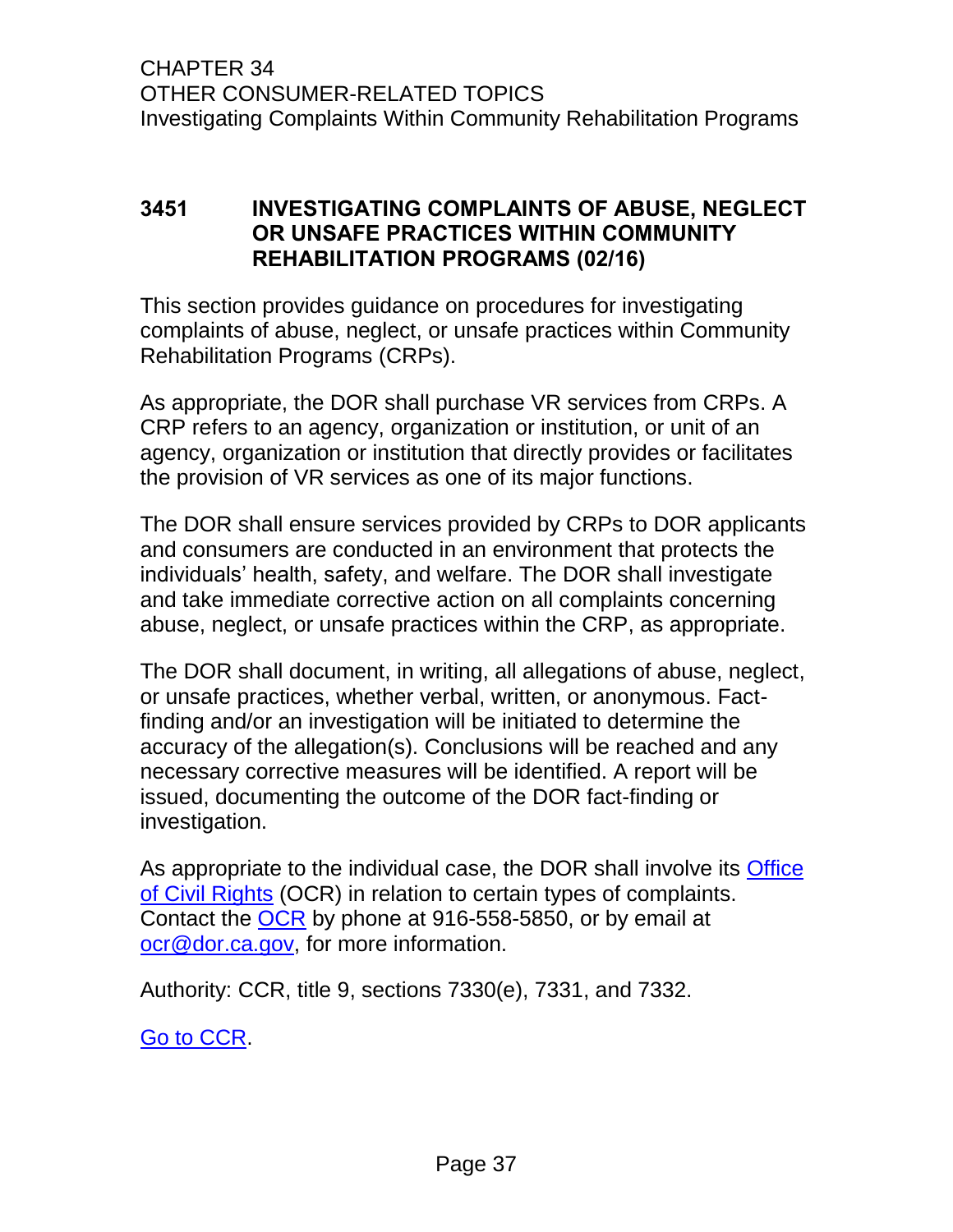# <span id="page-45-0"></span>**3451.1 Receipt of Complaint (02/16)**

The DOR Community Resources Development (CRD) unit has the primary responsibility for the certification of CRPs to ensure that CRP services purchased for DOR applicants and consumers are effective, coordinated, and provided in a safe environment. The CRD Chief will assign monitoring responsibility for any required corrective action(s). Monitoring will continue until all outstanding issues have been resolved.

When a DOR employee receives a complaint about alleged abuse, neglect, or unsafe practices within a CRP, the employee will contact the CRD Specialist assigned to the CRP and the District Administrator of the district in which the CRP resides. The CRD Specialist will report the incident to the CRD Chief and the Deputy Director of the appropriate division.

The DOR employee and the assigned CRD Specialist will discuss the complaint and determine the following:

- a) Whether the situation requires immediate action. This action may involve an unannounced visit to the CRP by the CRD Specialist to assess the criticality of the situation. In those cases where circumstances pose an immediate physical or emotional threat to DOR consumers or staff, the CRD Specialist will immediately take such action as required to remove the danger to the consumer(s) or staff. The CRD Specialist will immediately inform the CRD Chief of the actions taken.
- b) Whether additional information is necessary to determine the validity of the allegations. The CRD Specialist will contact the appropriate CRP staff to review their actions and discuss the outcome. If necessary, the CRD Specialist will schedule an initial site visit to the CRP facility within three (3) working days.
- c) The internal and external parties or entities that shall be advised of the complaint (e.g., Adult Protective Services, police department, and local Regional Center).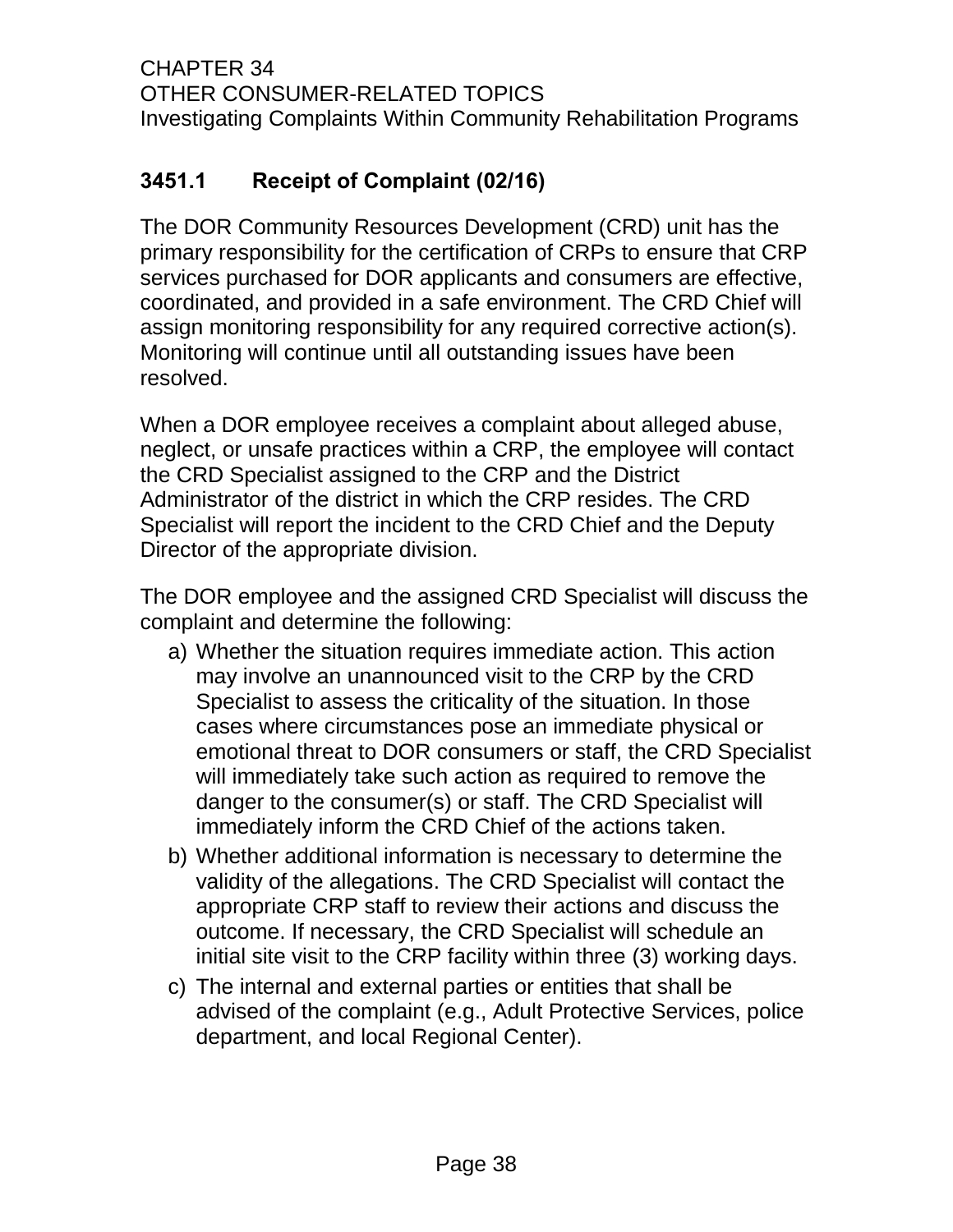## <span id="page-46-0"></span>**3451.2 Community Rehabilitation Program Initial Site Visit (02/16)**

The assigned CRD Specialist will, within three (3) working days of receiving the complaint, schedule a meeting with the CRP Executive Director to discuss the allegations and obtain additional information. Depending on the nature and severity of the allegation or complaint, the CRD Specialist may include other DOR staff (e.g., District Administrator, Rehabilitation Counselor) and pertinent staff from other agencies (e.g., Regional Centers) to participate in the site visit. The purpose of the site visit will be to:

- Review specific allegation(s).
- Obtain additional information necessary to determine the validity of the allegation(s).
- Interview consumers, staff, or others who can provide additional information.
- Obtain results of the CRP's internal inquiry/investigation regarding the incident(s).
- Obtain a copy of the police report or investigation when available.
- Obtain a copy of the CRP's policies and procedures regarding abuse, neglect, and other consumer complaints.

The CRD Specialist will formulate a draft investigative report and circulate the report to all team members for accuracy and concurrence within three (3) days of the site visit. The report shall include the following:

- Allegation(s).
- Background.
- Findings.
- Recommendations.
- Rationale for recommendations.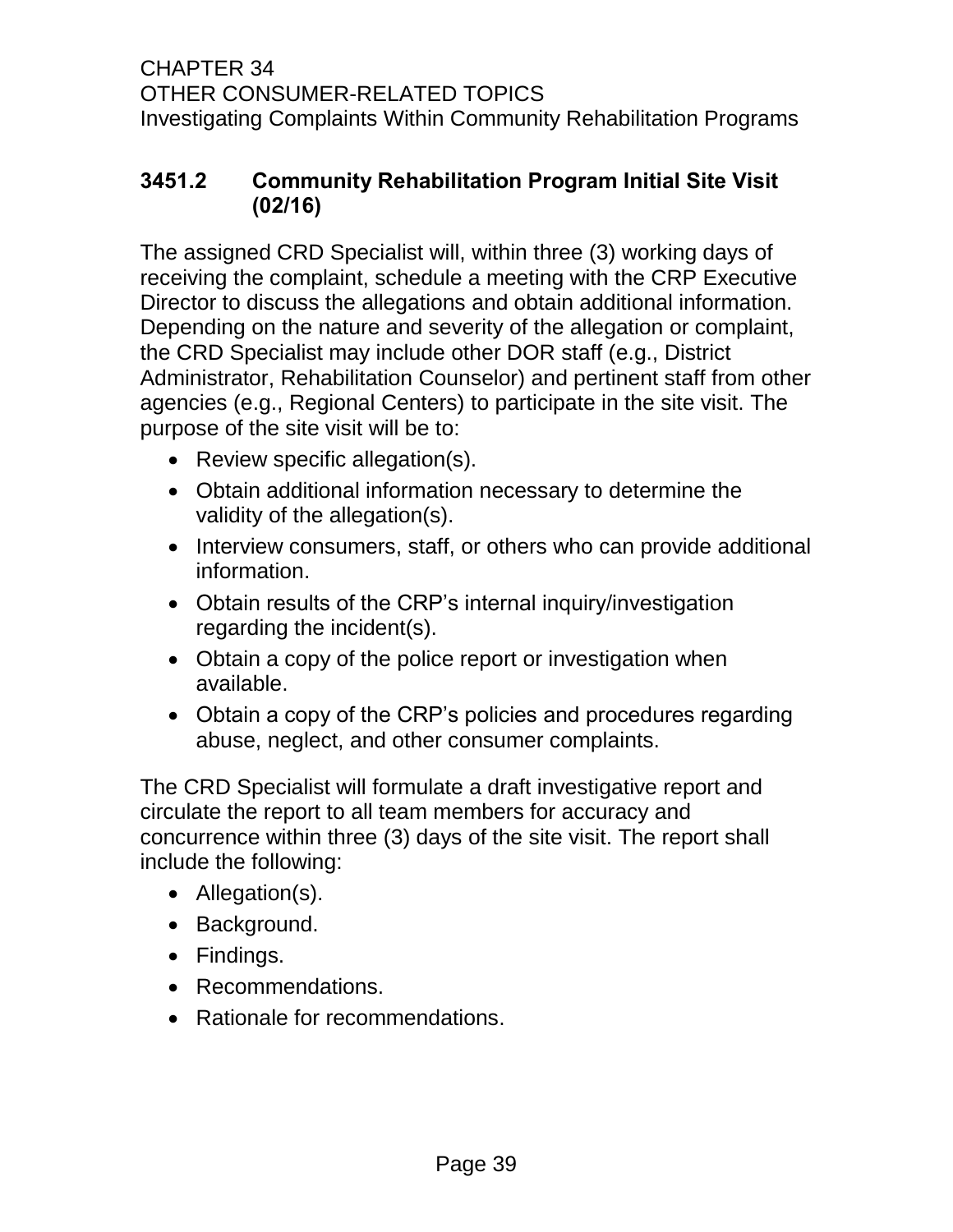The CRD Specialist will submit the written report to the CRD Chief within five (5) working days from the date of the completion of the draft report. The CRD Chief will review the report and make written recommendation(s) to the Assistant Deputy Director, DOR Collaborative and Community Resources, for review and approval.

# <span id="page-47-0"></span>**3451.3 Outcomes (02/16)**

Possible outcomes resulting from the initial site visit include:

- a) The incident has been reviewed and does not require a formal investigation.
- b) The incident has been resolved, but the CRD Specialist or site visit team determines that a corrective action plan is required. The corrective plan will include:
	- Action(s) to be taken by the CRP to remedy or prevent the incident from reoccurring.
	- Time frame(s).
	- Responsible party $(s)$ .
	- Monitoring format.
- c) It is determined that a formal investigation is required.

## <span id="page-47-1"></span>**3451.4 Formal Investigation (02/16)**

When a formal investigation is required, the assigned CRD Specialist, in coordination with appropriate rehabilitation staff, will develop an action plan for the investigative site visit and transmit it to the CRD Chief within three working days. The action plan will include the following:

- Names of the members of the investigating team, including the Team Leader.
- Date(s) of investigative site visit(s).
- Identification of the appropriate DOR staff and CRD Specialist who interact with the CRP on a regular basis to gather relevant background information.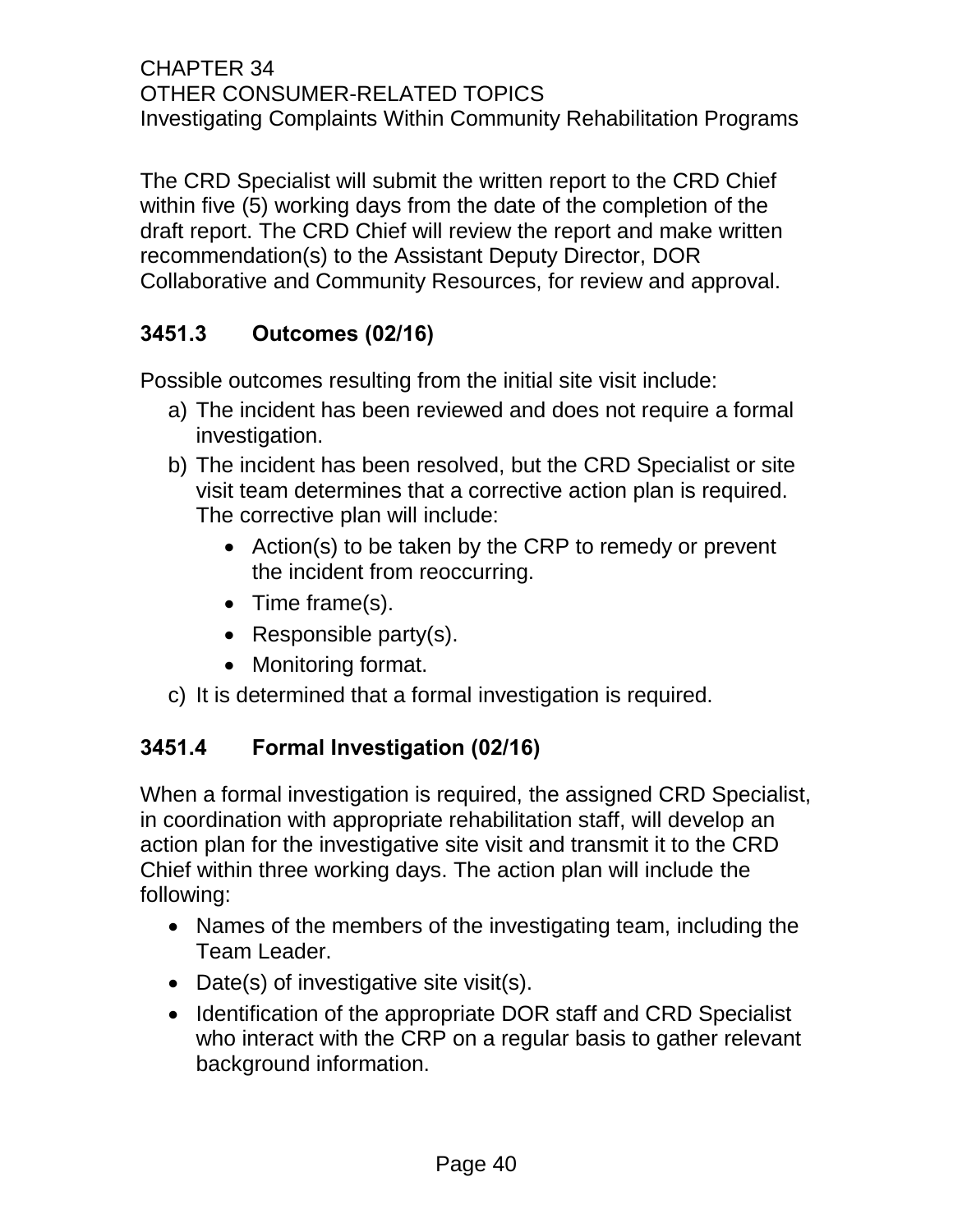- Written notification to the CRP Executive Director and the Board Chairperson of DOR's intent to conduct an investigation. The notification will include all of the following:
	- $\circ$  The date(s) of the investigative site visit(s).
	- $\circ$  Identification of the participating team members.
	- $\circ$  A copy of the specific allegation(s), investigation agenda, and identification of any support the team will need while at the CRP, such as a private room with table and chairs, telephone, consumer releases of information.

The Team Leader will perform the following actions:

- Facilitate a team meeting to review the process, specific assignments, develop questions for the investigation that are specific to the complaint, documentation requirements, additional logistics, and reiteration of policy on confidential reporting.
- Facilitate an entrance interview to review the purpose of the investigative site visit. All persons cooperating with the investigation will be told that the information they provide cannot remain confidential.
- Oversee the information-gathering activities during the investigative site visit to ensure that all information needed is being collected, documented in writing, and includes the following:
	- o Name of person providing the information.
	- o Date information was obtained.
	- $\circ$  The location where the information was obtained.
	- o Name of person(s) gathering the information.
	- o Questions asked and answers given, including quotes whenever possible.
	- o Any other information gathered during the interview.
- Facilitate a team debriefing to formulate tentative findings to be presented during the exit interview.
- Facilitate an exit interview with the CRP Executive Director and other representatives of the CRP's choosing, prior to the team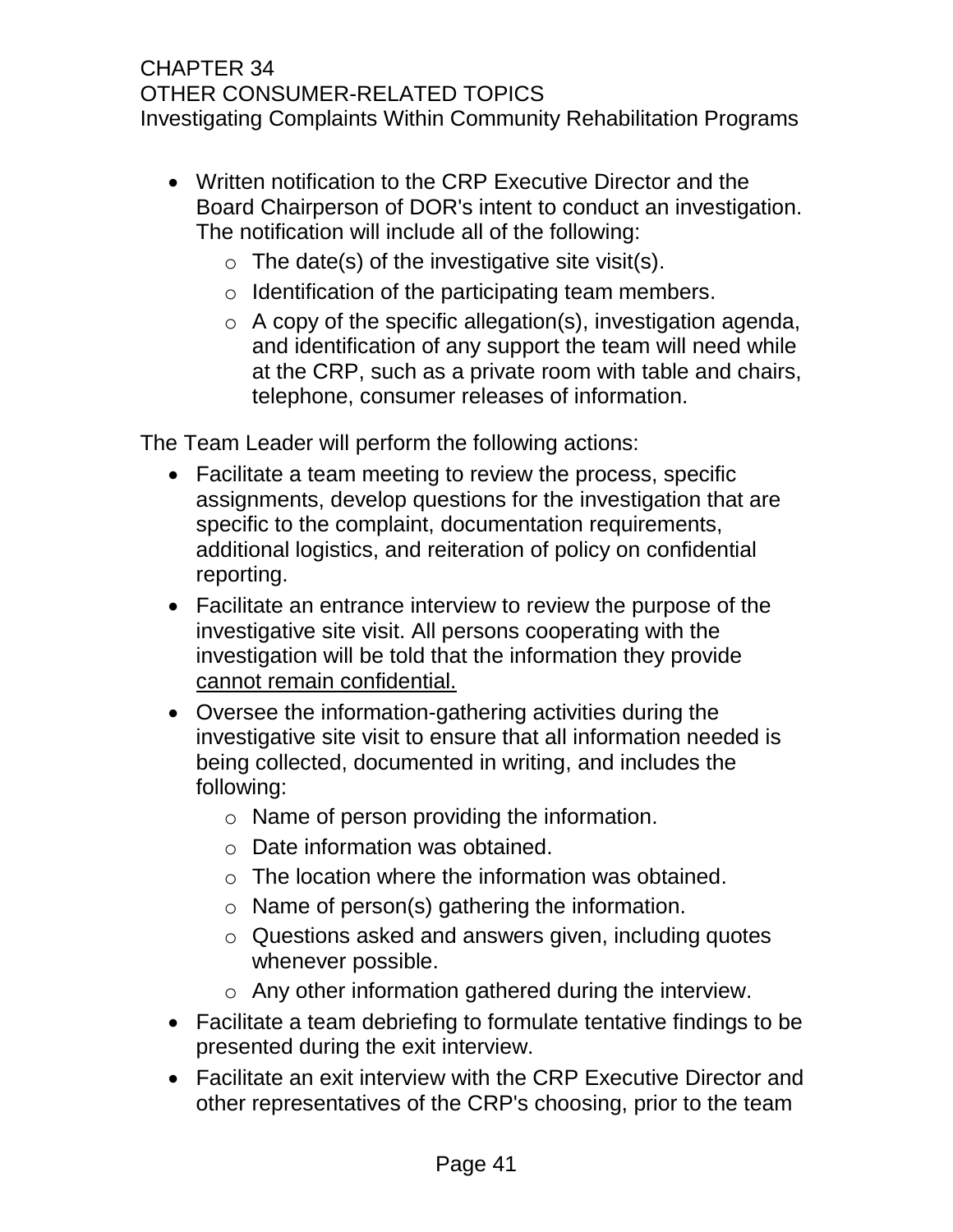leaving the CRP. The team will present tentative findings during the exit interview and provide a final opportunity for the CRP to submit additional information that might impact the tentative findings. The presentation format of the findings will be on a case-by-case basis, depending on the nature of the allegation(s).

- Obtain a copy of all team member notes, interview summaries, and other documentation at the end of the exit interview for use in drafting the investigative report.
- Formulate and circulate a draft investigative report within seven (7) working days of the site visit to all team members for accuracy and concurrence. Team members will respond within three (3) working days. The report shall include the following information:
	- o Name and address of the CRP.
	- $\circ$  Date(s) of the review.
	- o Team members and areas of responsibility assigned.
	- o CRP staff involved.
	- o Names and titles of all persons interviewed.
	- o Allegation(s)
		- Findings for each allegation.
		- Any other miscellaneous information.
		- DOR recommendations/actions.
		- CRP response.
- Forward the report to the CRD Chief within three (3) working days of receiving team members' final approvals. The CRD Chief will finalize and forward the draft report within five (5) working days to the Assistant Deputy Director, DOR Collaborative and Community Resources, for review and, if needed, consult with Legal Affairs and other appropriate staff.

The Assistant Deputy Director will advise the CRD Chief within five (5) working days of his or her decision and any needed revisions to the report. The CRD Chief will finalize and issue the report, at the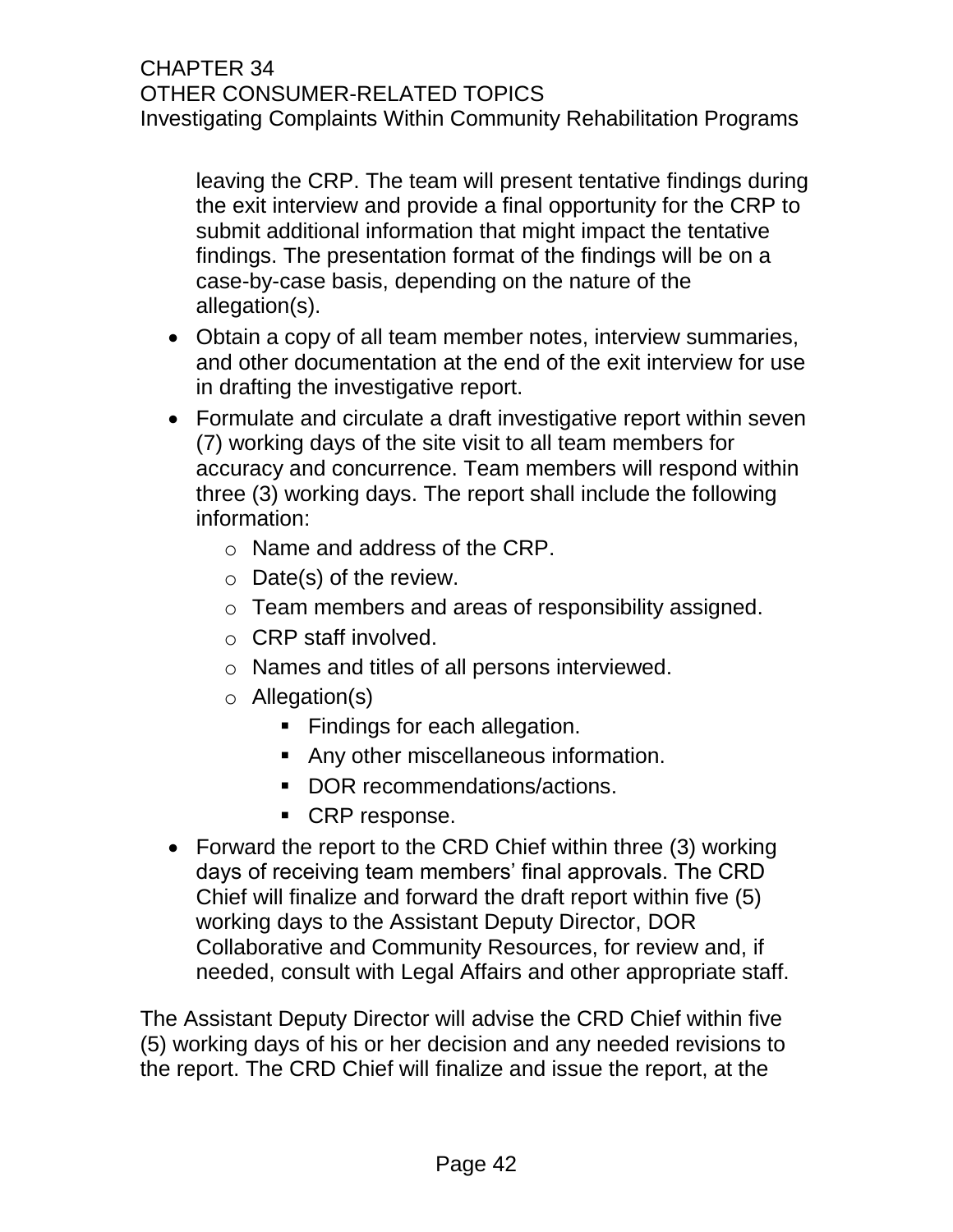very minimum, to the CRP, the assigned CRD Specialist, the District Administrator, and the Deputy Director of the appropriate division.

If appropriate to the situation, the assigned CRD Specialist will monitor the corrective actions and recommendations established in the final report until they are resolved. Should they remain unresolved after the identified completion time frame, the CRP's certification will be revoked.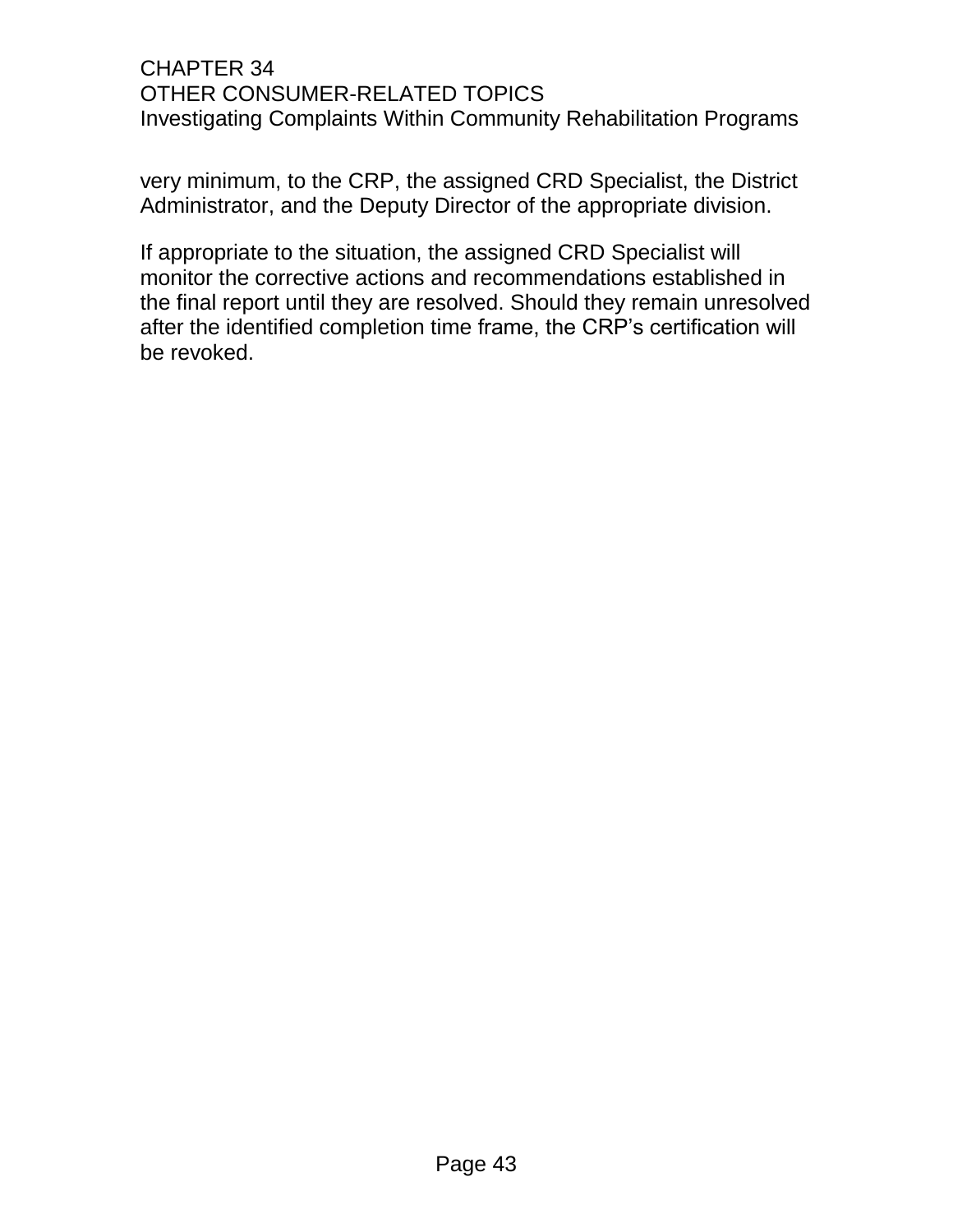### <span id="page-51-0"></span>**3452 DISCLOSURE OF CONFIDENTIAL INFORMATION (02/16)**

This section addresses the requirements for seeking assistance from law enforcement when there is danger to self or others from a DOR consumer or applicant for services, as well as related information on disclosure of confidential information and guidelines on security procedures for protecting confidential personal information in the record of services.

Authority: Welfare and Institutions Code, sections 5150–5150.05; 34 CFR 361.18(c)(1)(i)(ii) and 361.38(e)(5); Civil Code, sections 7198 et seq.; Penal Code 290.46(I); and CCR, title 9, sections 7140(a)(1), 7143(a)(6), 7143(a)(7), and 7143.5(a).

### <span id="page-51-1"></span>[Go to CCR.](file://dorgroup/group/User%20Resources/California%20Code%20of%20Regulations%20(CCR)/LATEST%20CCR/CCR%20DOR.docx)

## **3452.1 Danger to DOR Staff or at DOR Office (02/16)**

The DOR should seek assistance from law enforcement (e.g., police, Sheriff, California Highway Patrol) when an applicant or consumer commits or threatens to commit a crime on the premises of the DOR or against DOR personnel. If law enforcement conducts an investigation or a consumer is prosecuted for a threat on DOR premises or against a DOR employee, the DOR is authorized to share information in an applicant or a consumer's record of services. If there is no investigation or prosecution, however, the DOR may not share information from a consumer's record of services with law enforcement.

Refer to [RAM Chapter 30](http://drdomino/ram/index.html) for additional information on Guidelines for Addressing Threatening and Harassing Behavior by Applicants or Consumers.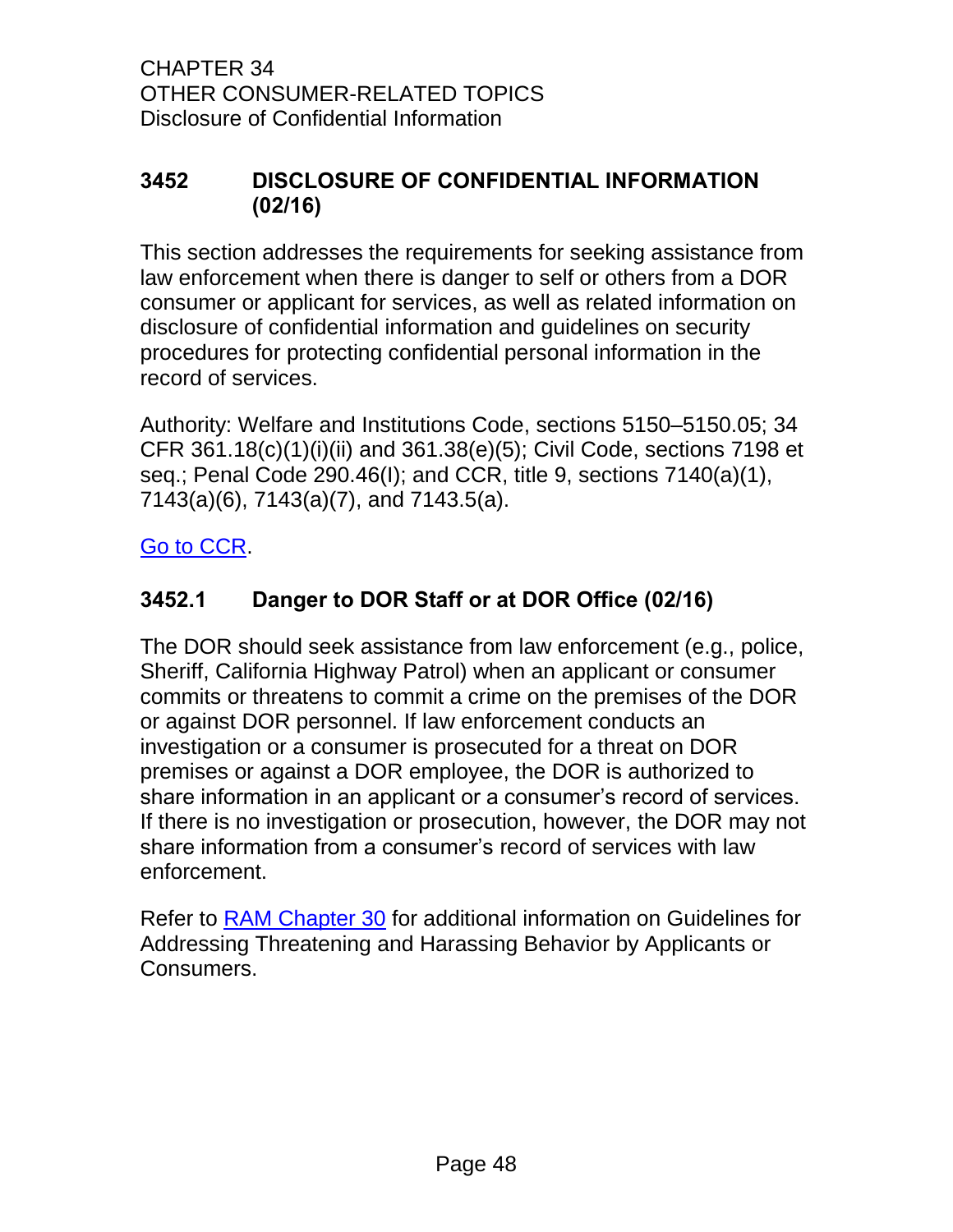# <span id="page-52-0"></span>**3452.2 Danger to Others (02/16)**

Disclosure of information in the record of services, except the results of any HIV test performed, to law enforcement may be made to protect a potential victim when, in the exercise of reasonable skill, knowledge, and care, a member of the professional staff of the DOR (e.g., Rehabilitation Counselor, Team Manager, District Administrator, Medical Consultant, Vocational Psychologist) determines, based on reliable information, that an applicant or consumer poses a threat to the safety of others.

# <span id="page-52-1"></span>**3452.3 Danger to Self (02/16)**

If a member of the professional staff of the DOR (e.g., Rehabilitation Counselor, Team Manager, District Administrator, Medical Consultant, Vocational Psychologist) believes the applicant or consumer poses a threat to his or her own safety, the DOR professional staff must contact law enforcement and may provide information in the record of services to assist in a determination of the individual's danger to self.

## <span id="page-52-2"></span>**3452.4 Medical Emergency (02/16)**

Disclosure of information in the record of services may be made to medical personnel, either private or governmental, when a medical emergency exists in the opinion of a member of the professional staff of the DOR (e.g., Rehabilitation Counselor, Team Manager, District Administrator, Medical Consultant, and Vocational Psychologist).

## <span id="page-52-3"></span>**3452.5 Prohibitions Against Use of Megan's Law Registry (02/16)**

The DOR staff, acting in their official capacity, shall not access the Megan's Law Registry, or use any information disclosed therein, for any purpose relating to employment, including the provision of vocational rehabilitation services. Should DOR staff, acting in their official capacity, believe information from the Megan's Law Registry is needed to protect a person at risk, they must first consult with their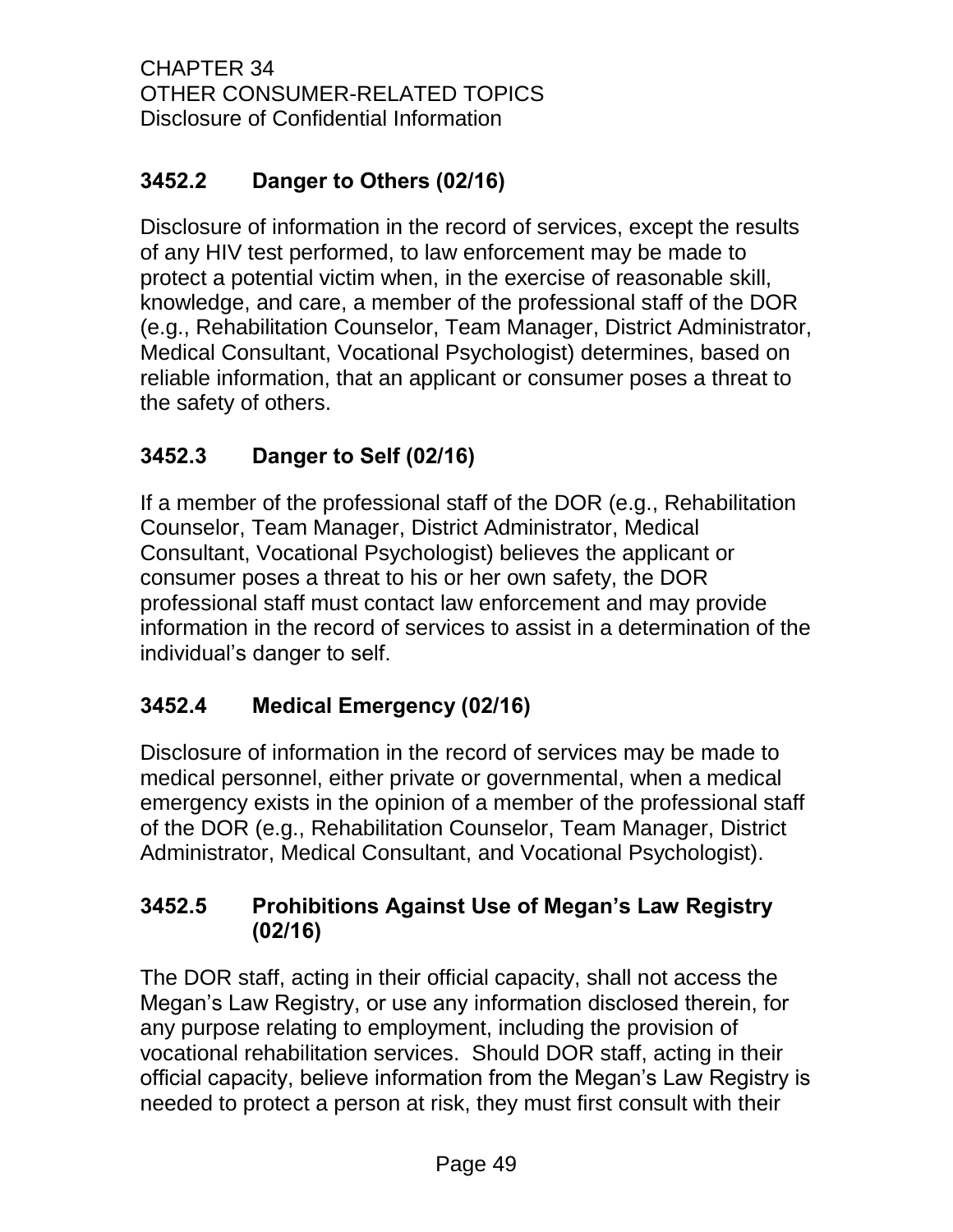supervisor and the DOR Legal Affairs Office. Misuse of information disclosed in the Megan's Law Registry may make the user liable for money damages or an injunction against the misuse.

## <span id="page-53-0"></span>**3452.6 Restricting Identification Cards in the Record of Services (02/16)**

CCR 7140(a)(1) provides for the protection of the right to privacy of each individual who is or has been an applicant or consumer of the DOR. In addition, the Information Practices Act of 1977 (California Civil Code Section 1798 et seq.) sets out the basic requirements for all state departments, employees, and contractors on handling and protecting personal information.

Although there is no requirement in federal or state regulations to see or make a copy of an applicant or consumer identification card(s), staff must ensure a high degree of protection of consumers' confidential personal information in a manner consistent with regulations, CCR 7140(a)(1) and the comprehensive privacy law for state government (Civil Code Section 1798 et seq.). Examples of identification cards include a Social Security card, a driver's license, a California identification card, and an Alien Registration.

To implement regulations and legislation affecting the way the DOR uses confidential information, and to ensure an even higher degree of protection for DOR consumers' information, the following security procedures must be followed when handling DOR applicants and consumers' identification cards:

- If you have reviewed an applicant or consumer's identification card(s), you may document in the record of services that you have seen this information. Reviewing a photo identification card (e.g., driver's license) is an excellent method to verify an individual's identity.
- Do not make copies of DOR applicants' or consumers' identification cards. Existing copies of DOR applicants' or consumers' identification cards in the record of services hardcopy file should be shredded immediately.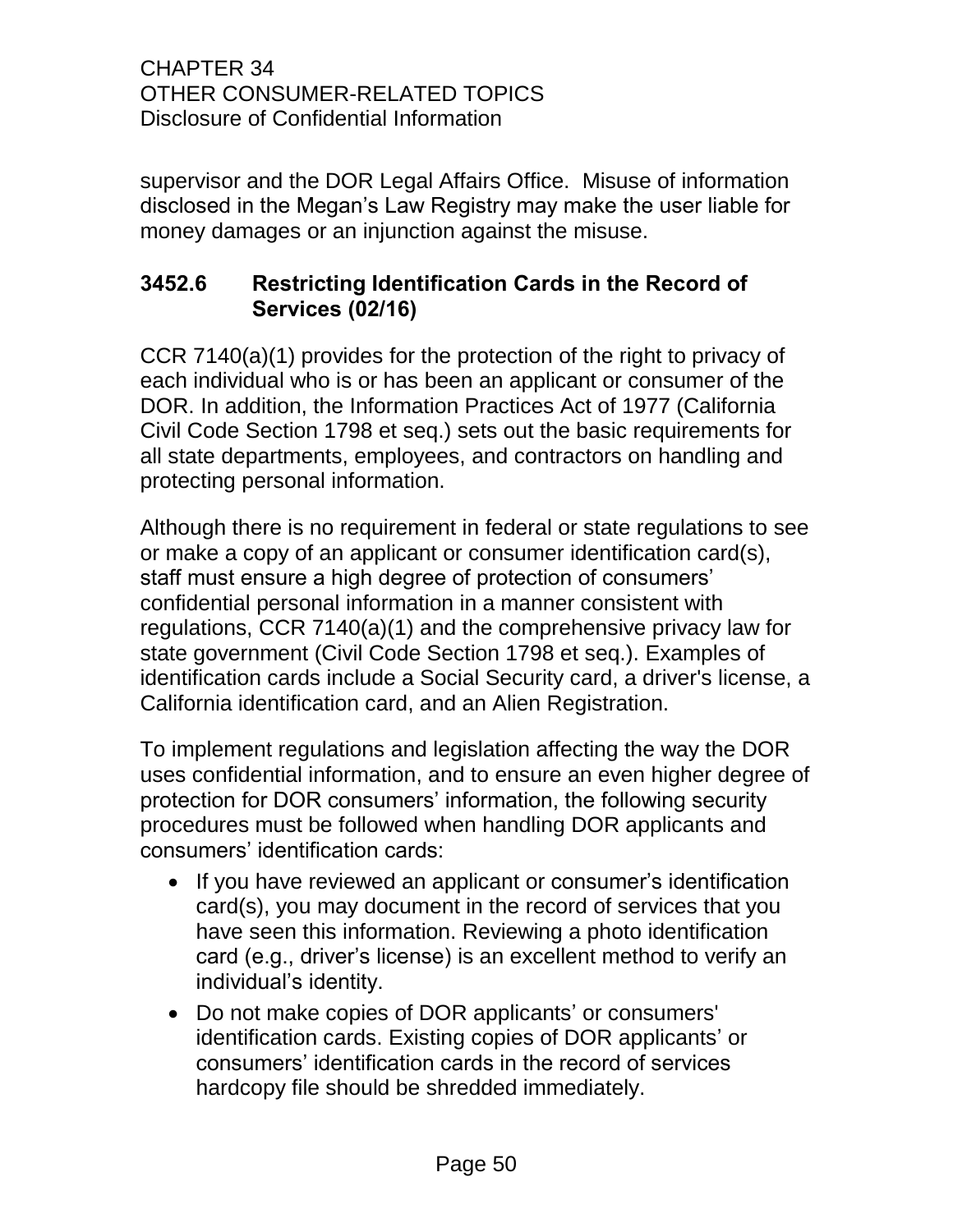If the DOR is collecting any information from identification cards for input into the record of services, the laws and regulations regarding collection of information must be followed, including providing the required privacy statements.

Refer to the following for related information on restricting the use of confidential personal information:

- [CCR,](file://dorgroup/group/User%20Resources/California%20Code%20of%20Regulations%20(CCR)/LATEST%20CCR/CCR%20DOR.docx) title 9, section  $7140(a)(1)$ .
- Civil Code section 7198 et seq.
- [RAM Chapter 25](http://drdomino/ram/index.html) Information Security Policy.
- [RAM Chapter 29](http://drdomino/ram/index.html) Individual Service Providers.

[Go to CCR.](file://dorgroup/group/User%20Resources/California%20Code%20of%20Regulations%20(CCR)/LATEST%20CCR/CCR%20DOR.docx)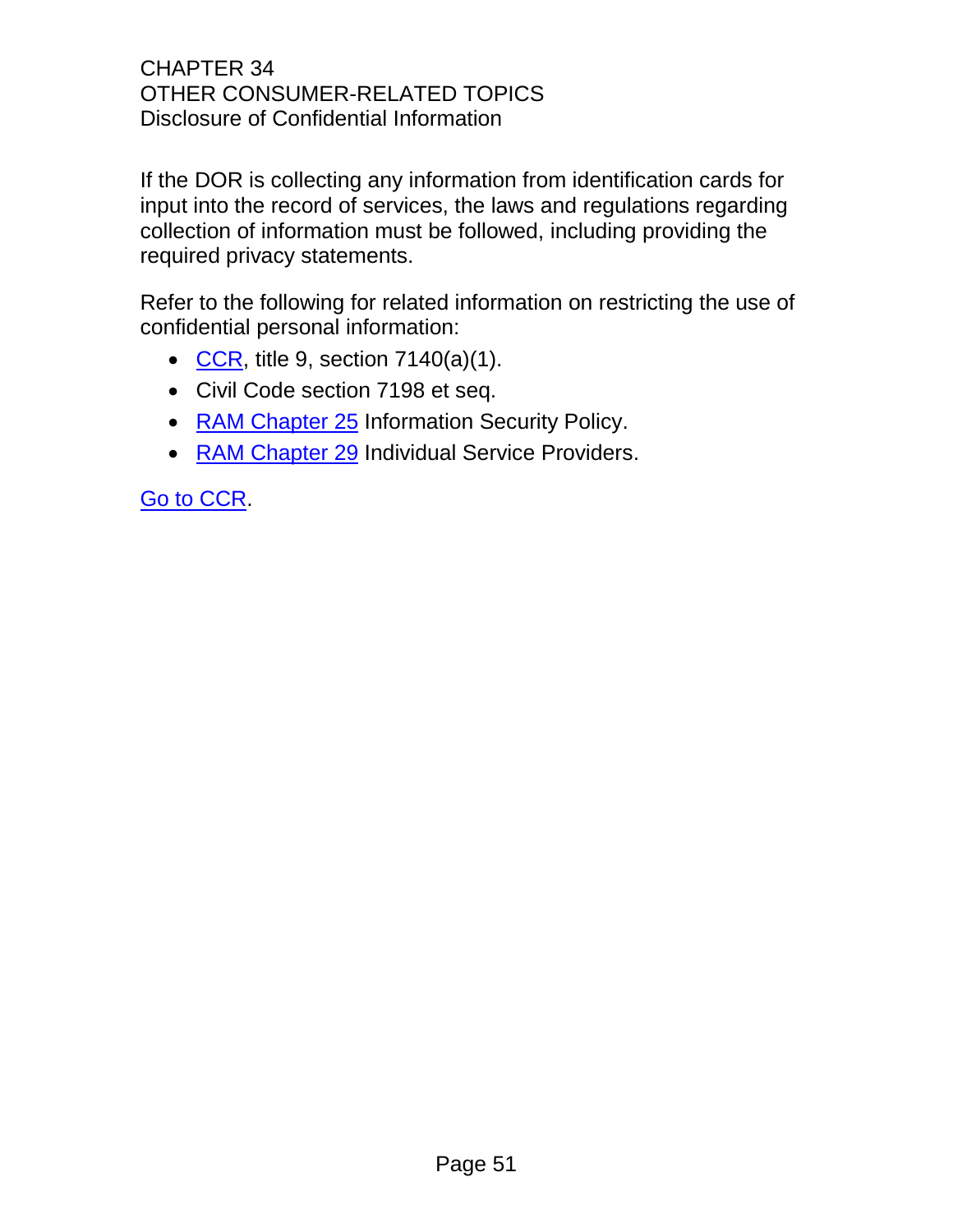## <span id="page-55-0"></span>**3453 PROVIDING VR SERVICES TO DOR EMPLOYEES, RELATIVES, AND FRIENDS (02/16)**

This section provides guidance regarding the provision of services to DOR employees, relatives, and friends. For purposes of this section, the following definitions apply:

- 1. Friend an individual with whom the employee has a personal, intimate or cohabitation relationship.
- 2. Relative an individual who is associated with the employee by blood, adoption, foster arrangement, current or previous marriage (including in-laws and step-relatives).

The DOR shall protect the right to privacy of employees, friends, or relatives of DOR employees, as well as ensure that state resources and a person's official status as a DOR employee are used appropriately.

Specifically, CCR 7140(a) provides protections to the right of privacy of each individual who is or has been an applicant or consumer of the DOR.

In addition, CCR 7412(a) states, in part: "No employee of the Department shall:

- 1. Conduct private business on state time, or by utilizing state facilities, resources, materials, equipment or supplies...
- 2. Use the prestige or influence of the employee's position for the employee's private gain or advantage or the private gain or advantage of another."

In order to assure the service record confidentiality of DOR employees, their relatives, and friends, and to avoid incompatible activities or biased decision-making, the DOR has established the following policies and procedures:

1. No DOR employee shall have decision-making responsibility for any applicant or consumer who is a friend or relative.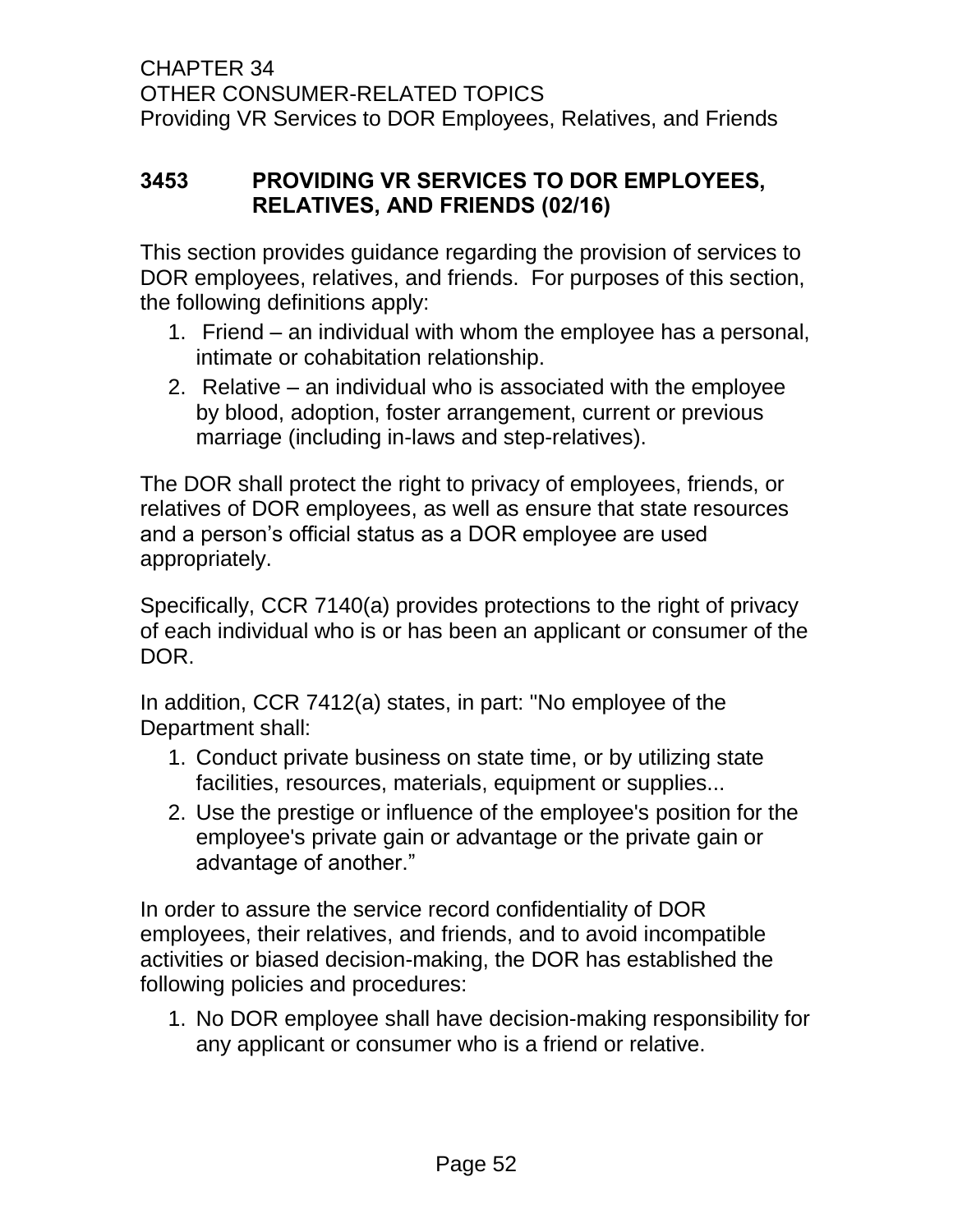### CHAPTER 34 OTHER CONSUMER-RELATED TOPICS Providing VR Services to DOR Employees, Relatives, and Friends

Decision-making responsibility includes, but is not limited to, the following:

- The provision of counseling, guidance, and all other VR services.
- The provision of clerical support of any kind.
- The primary—or secondary—level supervisor of the DOR employee providing services to a relative or friend.
- 2. To avoid incompatible activities, the Team Manager, District Administrator or Vocational Rehabilitation Employment Division (VRED) Regional Manager, and the Blind Field Services (BFS) District Administrator or Specialized Services Division (SSD) Assistant Deputy Director, as appropriate based on the particular circumstance, shall determine and provide the options where the employee, or employee's friend or relative, will be served based on the following:
	- a. When practical and consistent with the principles of consumer choice, the DOR employee, or the friend or relative of such employee, shall receive services from a district adjacent to the district in which the employee works. Given that BFS is a statewide district, a BFS employee, or the friend or relative of such employee, shall receive services from a DOR office in a VRED district adjacent to the VRED district where the BFS employee physically works or is assigned.
	- b. If (a) above is determined not to be practical for the consumer, the DOR employee, or the friend or relative of such employee, shall be served within the district and be assigned to a branch office where the employee does not work. In this circumstance, the record of services is to be marked "sensitive" and access limited only to staff who are responsible for the record of services. The District Administrator must approve the eligibility determination, priority category determination, IPE, authorization of all services, and record of services closure.
	- c. In either case, the Rehabilitation Counselor serving the DOR employee, or the friend or relative of such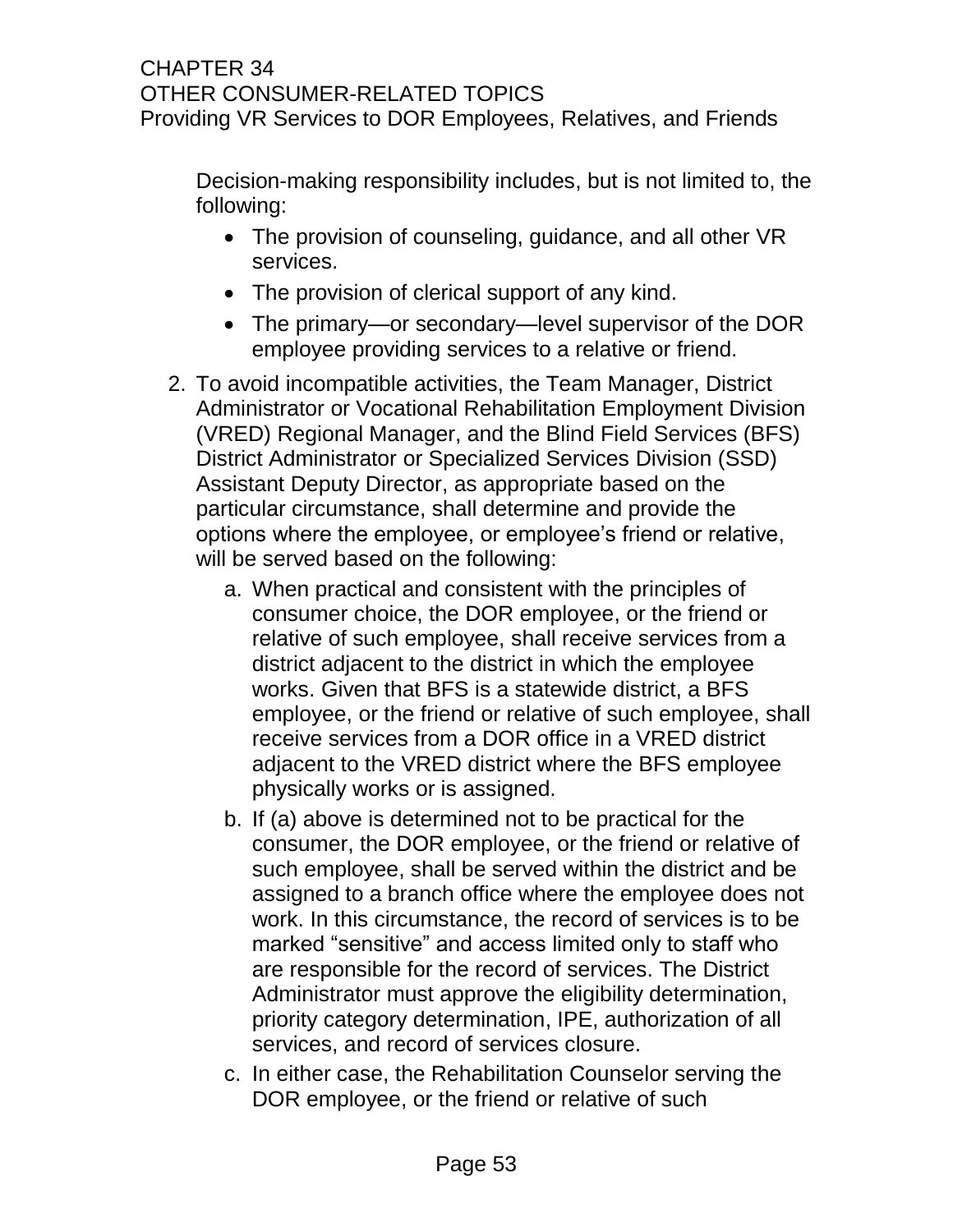### CHAPTER 34 OTHER CONSUMER-RELATED TOPICS Providing VR Services to DOR Employees, Relatives, and Friends

employee, shall provide services within the district/branch of the applicant or consumer's residence and shall not require the applicant or consumer to travel unnecessarily due to this policy.

- 3. No DOR employee shall access the file of another employee, or employee's friend or relative, without a work-related need to do so. Such records of services shall be coded "sensitive" and access shall be limited only to staff who are responsible for the record of services.
- 4. At the time of application, the Rehabilitation Counselor or designated district staff will inquire whether the applicant is a DOR employee, or a friend or relative of a DOR employee, to ensure that services are provided in a manner consistent with this policy.
- 5. The DOR employee shall notify his or her manager and the District Administrator immediately upon applying for services or learning that a friend or relative of the DOR employee is an applicant or consumer.
- 6. Any employee who knows of or suspects that another DOR employee has decision-making responsibility for any applicant or consumer who is a friend or relative shall report the situation to his or her immediate supervisor. The immediate supervisor must investigate the situation and take appropriate action. Appropriate action may include reassignment of the record of services and discipline of the employee(s) violating the DOR policy regarding services to relatives and friends.
- 7. A DOR employee's activities as an applicant for or recipient of services are private activities and shall not be conducted on state time or by using state facilities or resources. Employees will not use the prestige or influence of their position as an employee for private gain or advantage as an applicant or consumer.
- 8. A DOR employee's activities in his or her personal capacity as friend or relative of an applicant or consumer (such as acting as the applicant or consumer's representative, if requested to do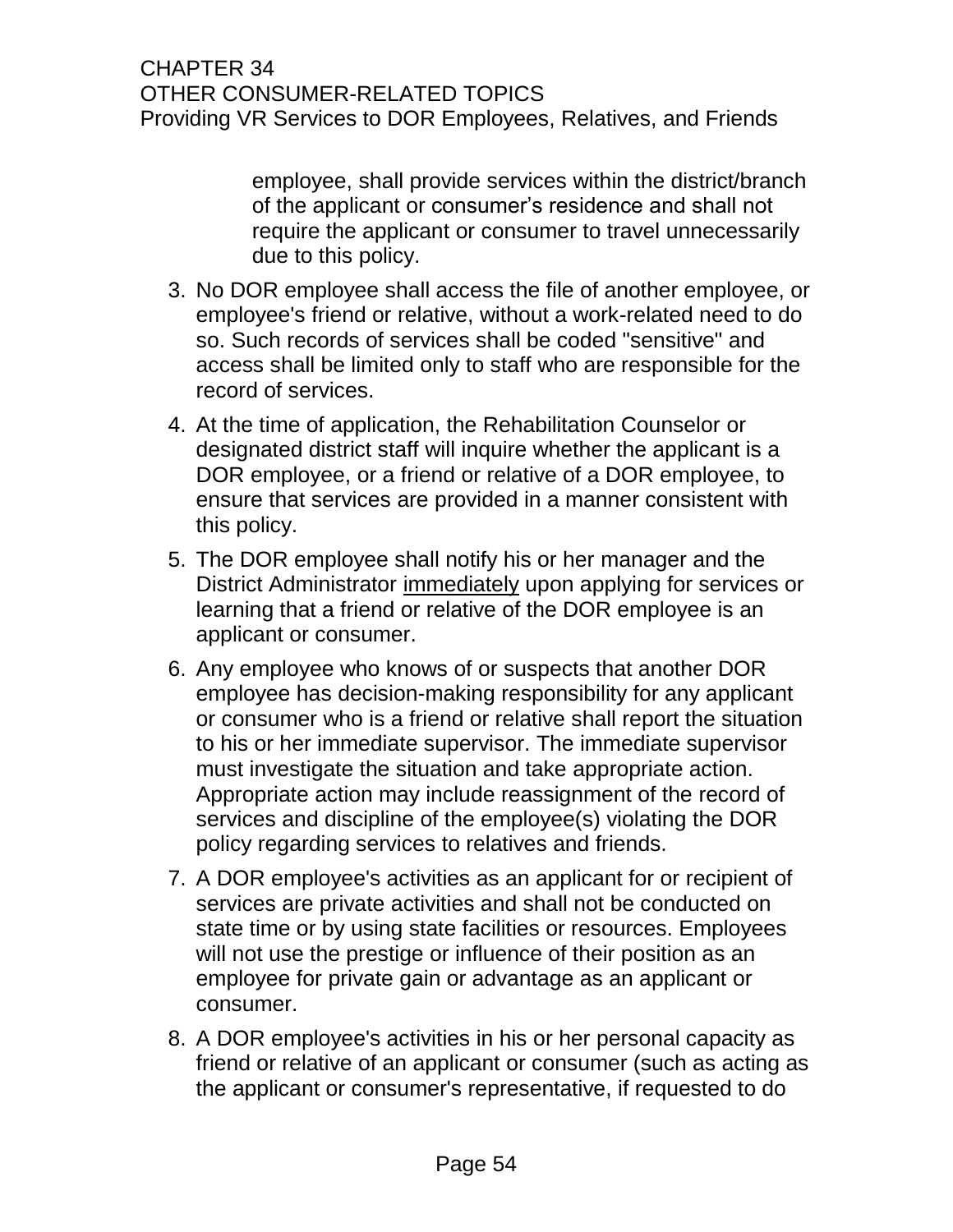### CHAPTER 34 OTHER CONSUMER-RELATED TOPICS Providing VR Services to DOR Employees, Relatives, and Friends

so) are considered personal and not state business, and will not be conducted on state time or by using state facilities or resources. Employees will not use the prestige or influence of their position as an employee for the private gain or advantage of a friend or relative who is an applicant or consumer. Employees will not use state time to advocate on behalf of an applicant or consumer who is a family member or friend.

Authority: CCR, title 9, sections 7140(a), 7412(a)(1), and 7412(a)(7).

[Go to CCR.](file://dorgroup/group/User%20Resources/California%20Code%20of%20Regulations%20(CCR)/LATEST%20CCR/CCR%20DOR.docx)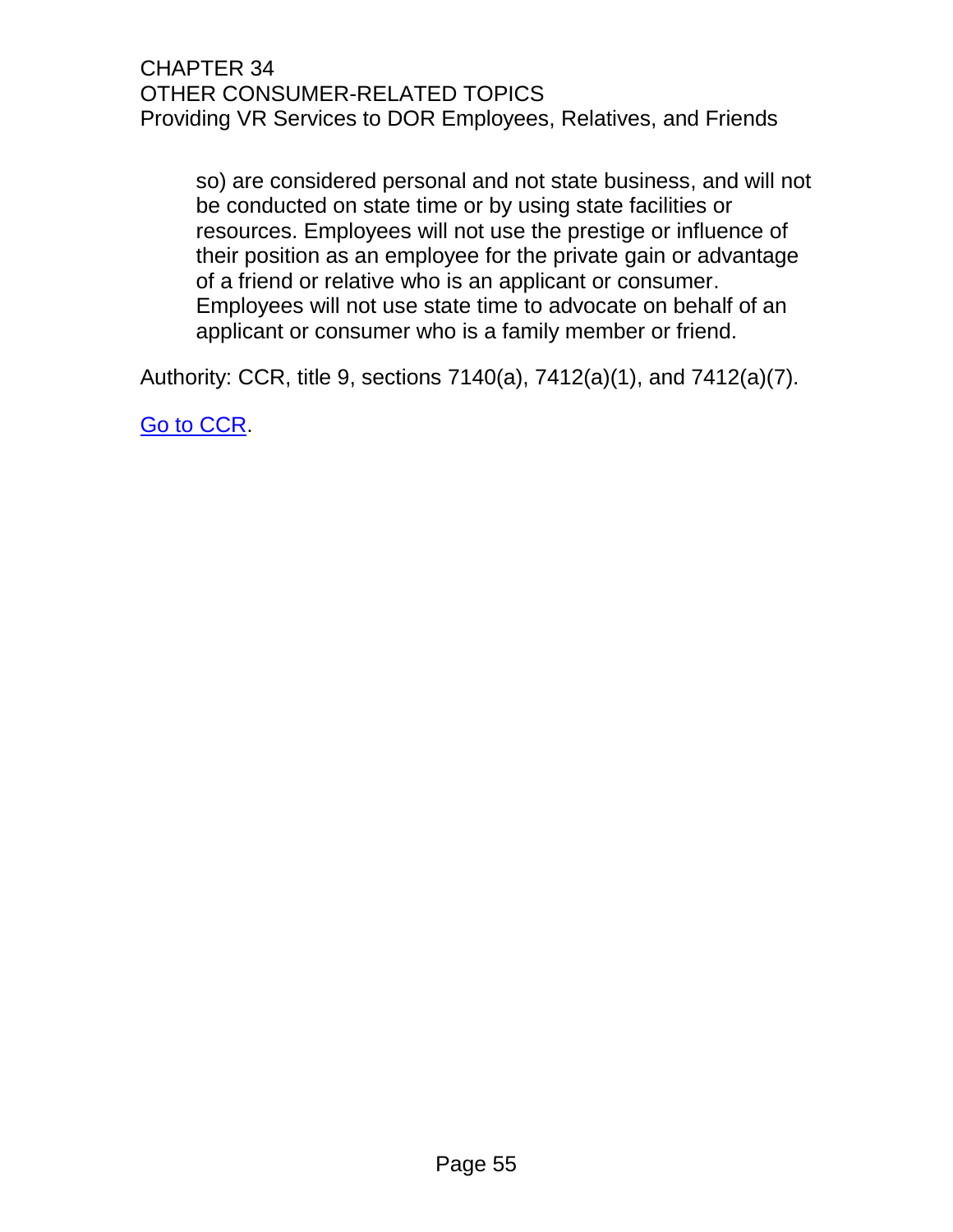## <span id="page-59-0"></span>**3460 VOTER REGISTRATION ASSISTANCE (02/16)**

It is very important that individuals with disabilities are afforded an equal opportunity to vote. As required by the National Voter Registration Act (NVRA), the DOR, as a designated voter registration agency, shall offer voter registration assistance to all DOR applicants and consumers.

The DOR shall use the Voter Preference Form (VPF) and Voter Registration Card (VRC) to meet requirements of the NVRA.

Authority: Title 42, USC, section 1973 gg et seq.; Title 42, USC, section1973 gg-5(a)(4); Title 42, USC, section 1973 aa-1a or section 4(f)(4); Title 42, USC, section 1973b (f)(4); Elections Code, sections 2101, 2158(a),2403(a)(b)(c) , 2405(3), 2406(a)-(5), 2408(a), 2408(a) - (2), 3500, and 3501.

### <span id="page-59-1"></span>**3461 Voter Registration Eligibility Criteria (02/16)**

California law provides standardized voter registration eligibility criteria. An applicant or consumer of the DOR may register to vote if that individual is:

- A citizen of the United States.
- A California resident (there is no waiting period for residency).
- 18 years of age on or before the next election.

If an applicant or consumer does not have a valid California Identification Card or a Social Security Number, but is otherwise eligible to vote, he or she may complete the remainder of the Voter Registration Card (VRC) (see section 3462).

If an applicant or consumer becomes a U.S. citizen after the voter registration deadline has occurred, he or she may register at the local county elections office on or before Election Day.

The applicant or consumer must not have been declared mentally incompetent by a court of law, or must not be currently serving a prison sentence for a specific selection of felony convictions.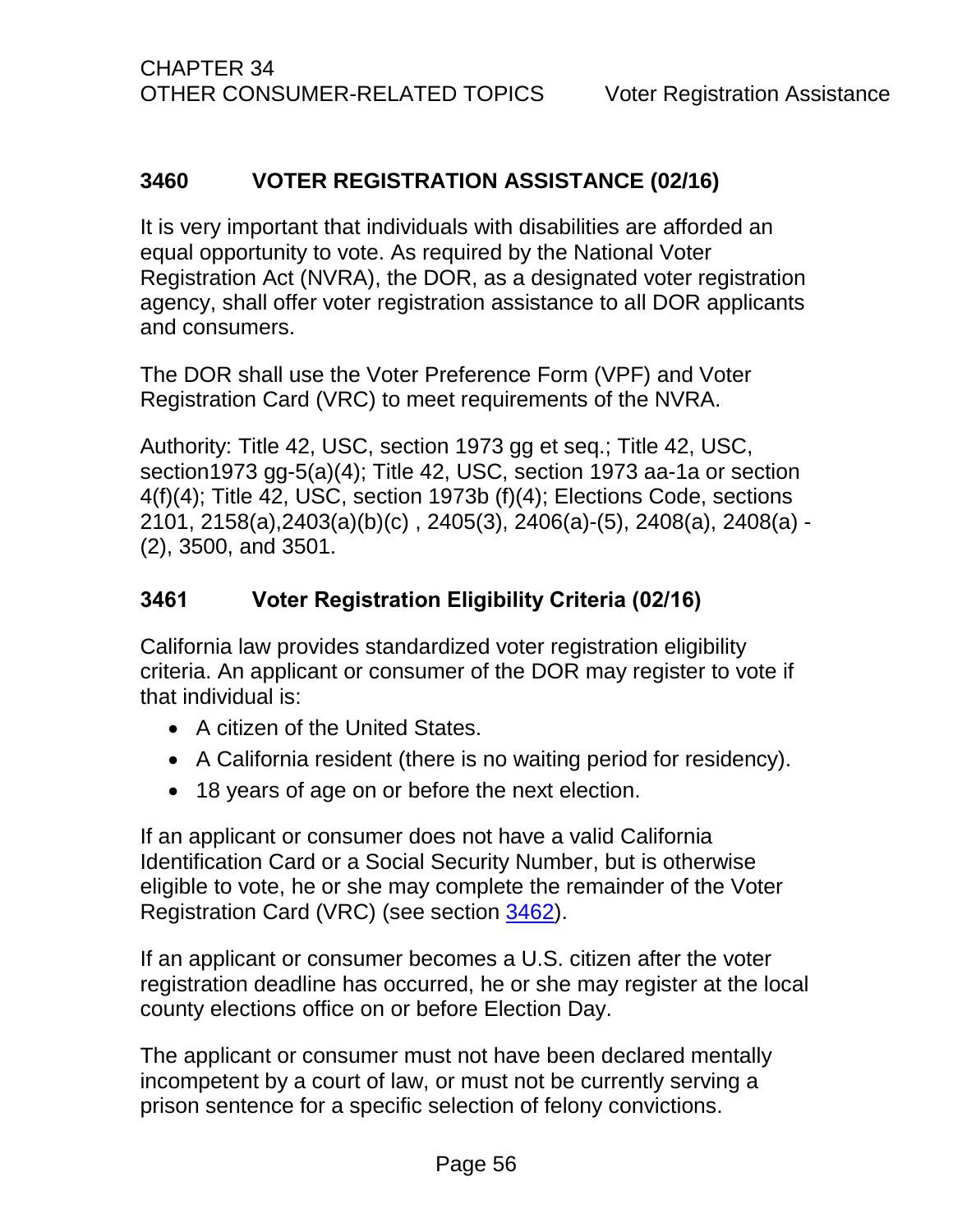## <span id="page-60-0"></span>**3462 Voter Registration Forms (02/16)**

The Rehabilitation Counselor or designated district staff will provide an applicant or consumer with the following two voter registration forms whenever the individual applies or reapplies for services or notifies the DOR of a change of name or address:

1. A Voter Preference Form (VPF), which is an official document created by the Secretary of State (SOS), declaring an individual's decision to register to vote. The VPF asks whether an individual would like to register to vote. Designated district staff in each office will obtain the VPF from the SOS website at:

[http://www.sos.ca.gov/elections/voter](http://www.sos.ca.gov/elections/voter-registration/nvra/training/voter-preference-forms/)[registration/nvra/training/voter-preference-forms/](http://www.sos.ca.gov/elections/voter-registration/nvra/training/voter-preference-forms/) .

2. A Voter Registration Card (VRC), which is an official document created by the SOS that registers an individual with the local county elections office to participate in local, state, and national elections. Designated district staff will obtain VRCs from their local county elections office (see section 3464).

If the individual checks the box on the VPF indicating that he or she would like to register to vote, the individual should also complete the VRC and provide both forms to the DOR as soon as possible. An applicant or consumer who fails to complete a VPF may still register to vote by completing a VRC.

Each office within a DOR district will maintain a three-month supply of VPFs and VRCs in English at all times.

Each office will also maintain a three-month supply of VPFs and VRCs in minority languages, as specified by the local county elections office. In accordance with [section 203 of the NVRA,](http://www.justice.gov/crt/about/vot/sec_203/activ_203.php) each office within a DOR district must offer the VPF and VRC in the specified minority languages as determined by the local county elections office.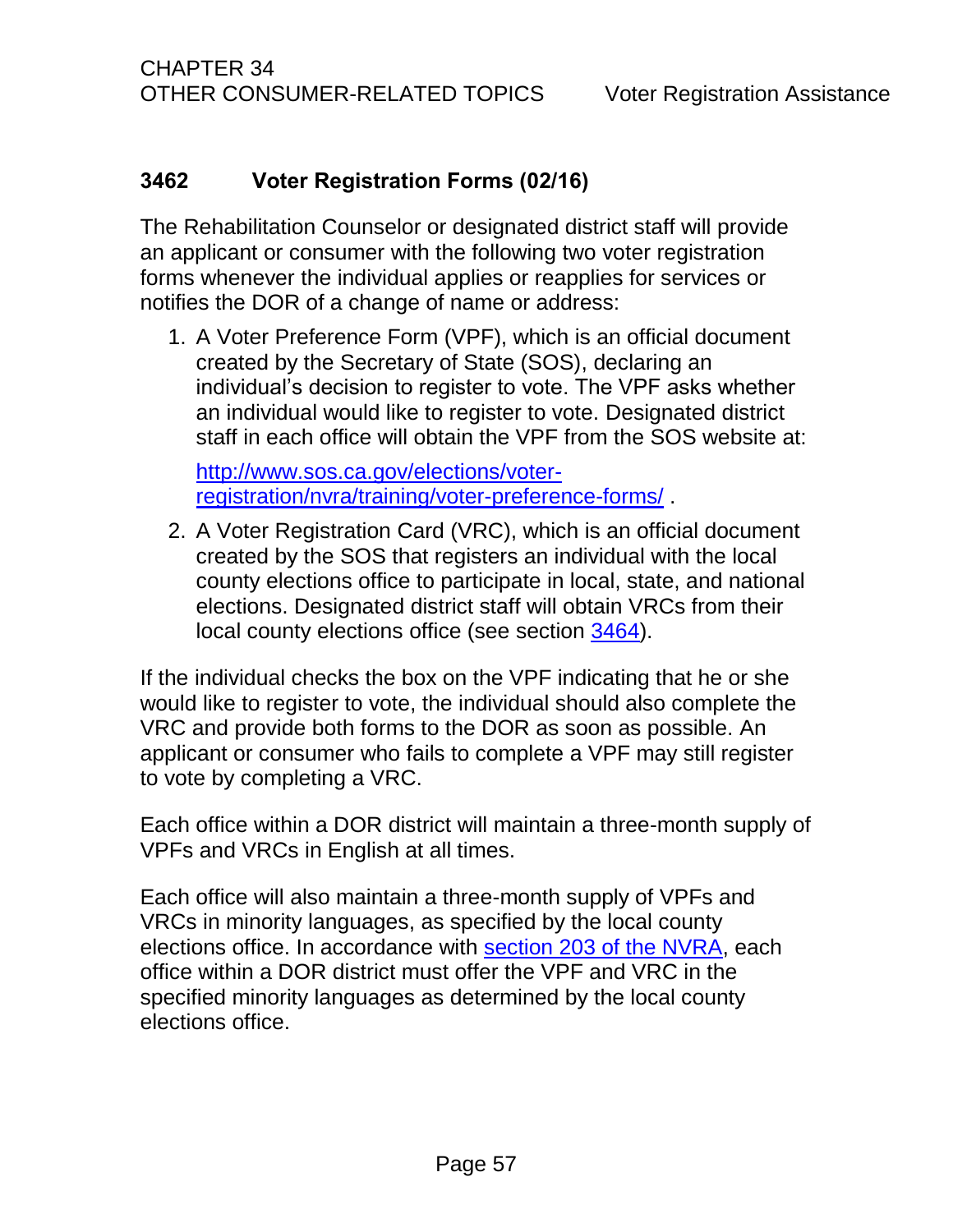Designated district support staff will perform the following actions:

- File and store completed VPFs in the DOR office for two years from the date of completion, after which they may be discarded.
- Mail completed VRCs to the local county elections office within ten (10) days of receipt and five (5) days of an election.
- Give the applicant or consumer the bottom detachable portion of the completed VRC, commonly referred to as the "voter's receipt."
- Contact the local county elections office to determine in which minority languages the VPF and VRC must be provided for DOR offices in their county.

## <span id="page-61-0"></span>**3463 National Voter Registration Act District Coordinators (02/16)**

The District Administrator in each district will assign one staff person to be the NVRA District Coordinator in charge of NVRA compliance. The NVRA District Coordinator will ensure the NVRA process is implemented effectively in his or her district.

The NVRA District Coordinator will perform the following actions:

- Conduct an annual mandatory training on NVRA compliance for all DOR staff that are responsible for voter registration assistance in their district.
- Ensure each office within the district has a three-month supply of VPFs and VRCs in English and the appropriate minority languages in accordance with section 3462.
- Identify, as appropriate, and collaborate with a Single Point of Contact (SPOC) within each office to assume the responsibility and full compliance of section 3463 through section 3468.

The NVRA District Coordinator or the designated SPOC will appear in person to request large quantities of VRCs for each office within his or her county in the event the local county elections office will not mail large quantities of the VRC to a DOR office.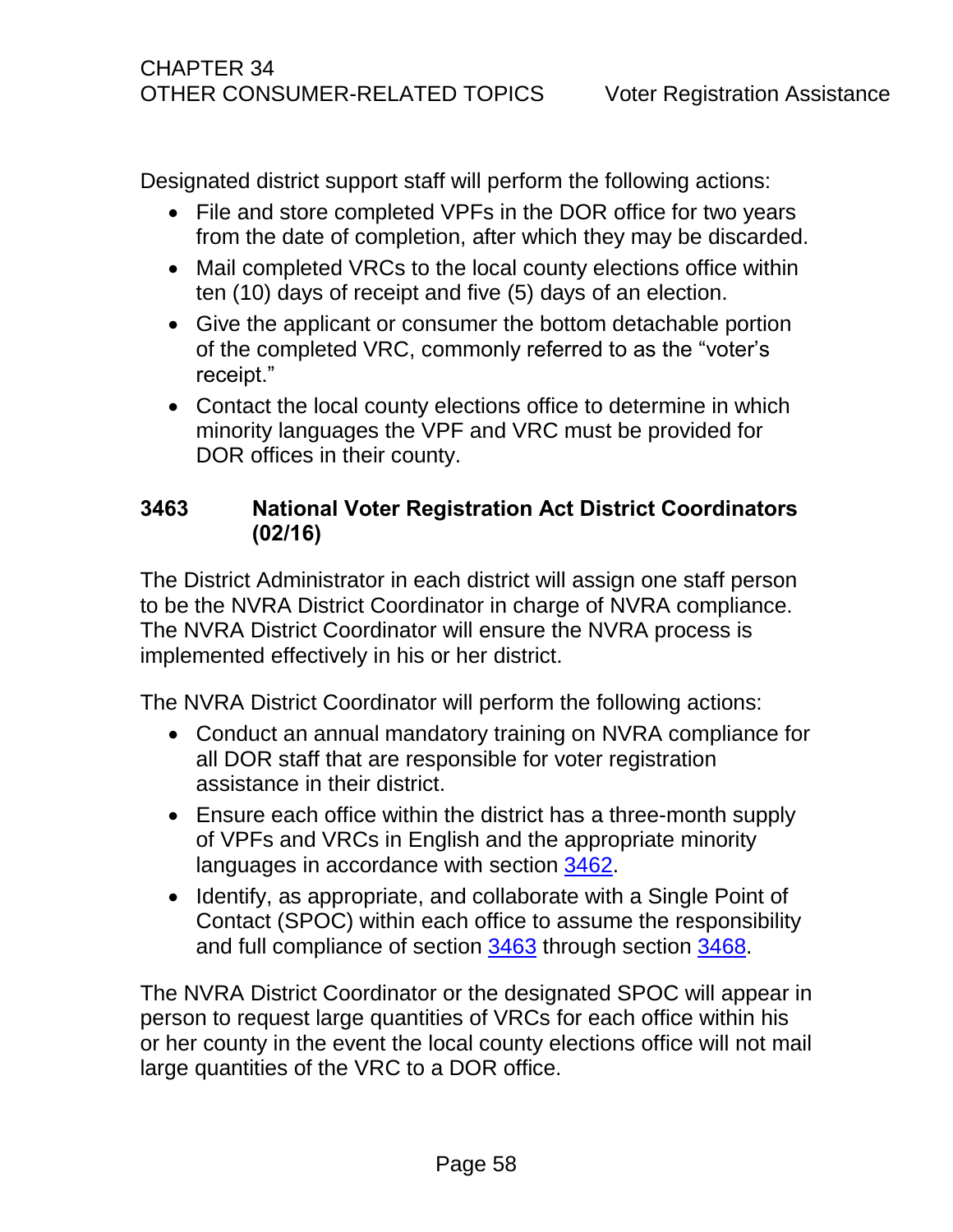### <span id="page-62-0"></span>**3464 County Elections Office Locations and Required Notifications (02/16)**

Designated district staff will use the SOS website to identify their local county elections office. County elections office contact and location information can be found in the SOS website at:

[http://www.sos.ca.gov/elections/voting-resources/county-elections](http://www.sos.ca.gov/elections/voting-resources/county-elections-offices/)[offices/](http://www.sos.ca.gov/elections/voting-resources/county-elections-offices/)

The NVRA District Coordinator will notify all local county elections offices within his or her district of the location of each DOR office or site within each county. The NVRA District Coordinator will immediately report any change in a DOR office location or contact information in that county to the local county elections office.

## <span id="page-62-1"></span>**3465 Providing Voter Registration Assistance (02/16)**

Designated district staff will offer to assist an applicant or consumer in completing the VPF and VRC, and provide the same level of assistance that is generally given when completing department forms, unless the individual refuses such assistance.

Designated district staff will perform the following actions:

- Include a VPF and VRC in the standard DOR application package for all applicants and re-applicants.
- Provide a VPF and VRC to any applicant or consumer who notifies DOR of a change in name or address, and inquire whether he or she is registered to vote at the new address.
- Maintain confidentiality of all information supplied on voter registration forms.

Designated district staff must not:

- Lead the applicant or consumer to believe that a decision to register or not has any bearing on the availability of vocational rehabilitation services.
- Display political preference or party registration.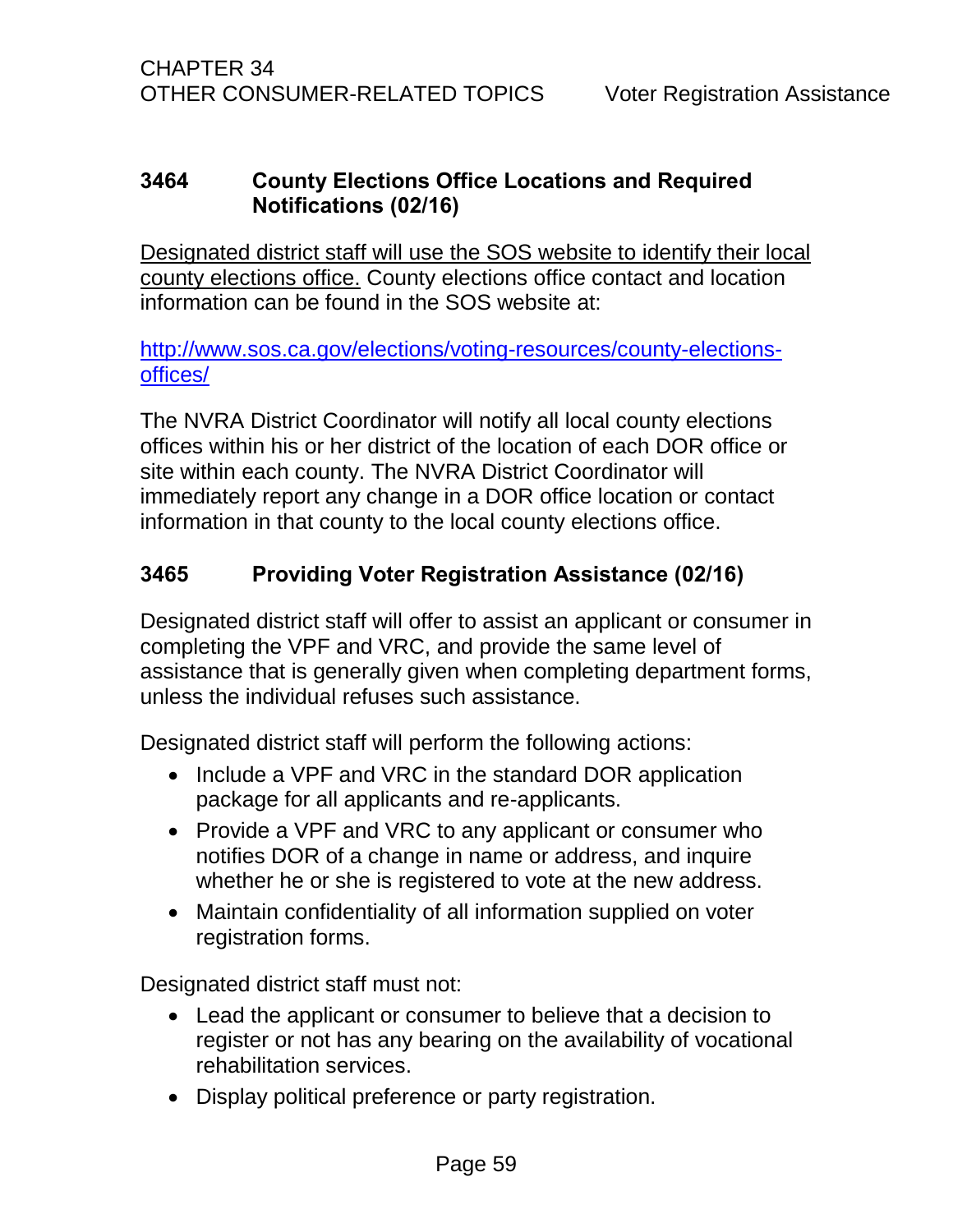- Seek to influence an applicant's or consumer's political party preference or party registration.
- Discourage any applicant or consumer from registering to vote.

### <span id="page-63-0"></span>**3466 Submission Methods and Deadlines (02/16)**

Designated district support staff will mail, or otherwise deliver, the completed VRCs to the local county elections office within ten (10) days of receipt or five (5) days prior to an election.

### <span id="page-63-1"></span>**3467 Voter Registration Online Services (02/16)**

The DOR internet website will include a hyperlink to the California Online Voter Registration website located at: [<http://registertovote.ca.gov/>](http://registertovote.ca.gov/).

The DOR Internet website will allow individuals who submit an online DR 222 VOCATIONAL REHABILITATION SERVICES APPLICATION form to submit an electronic VPF to the DOR and a VRC to the SOS website.

Designated district staff will assist applicants and consumers with registering to vote online through the DOR internet website upon request.

### <span id="page-63-2"></span>**3468 Voter Registration Assistance for Youth with Disabilities (02/16)**

Designated district staff will ensure that voter registration assistance is offered when a consumer becomes 18 years of age.